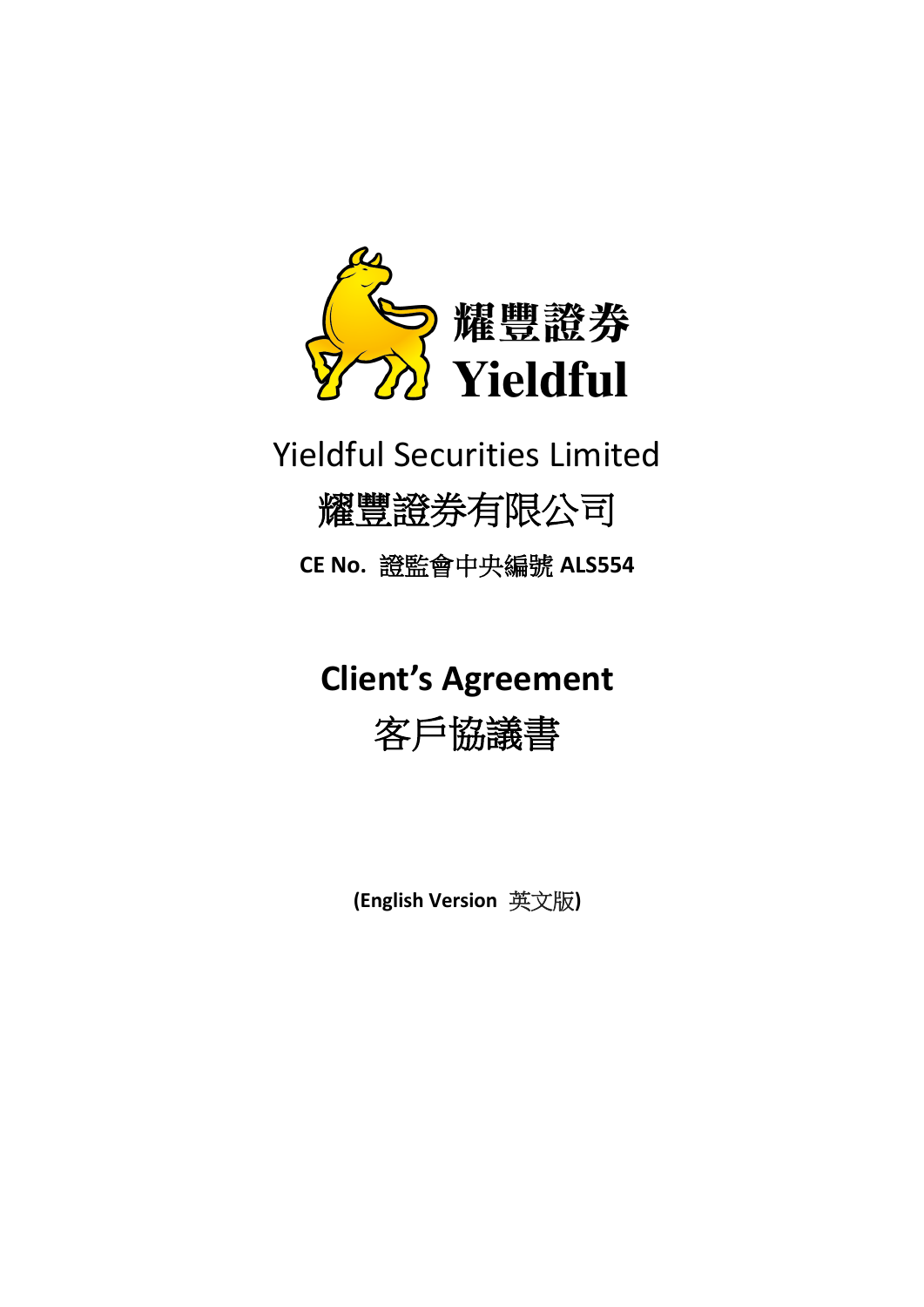## **PART I – INTRODUCTION AND DEFINITIONS**

This Client Agreement, together with the related Account Opening Form and other related application form, contain important terms and conditions that apply to and constitute this Client Agreement on all Accounts that you currently or in the future will open and maintain with Yieldful Securities Limited ("**YSL**") (collectively called "Yieldful") Unit B , 9/F ,Jonsim Place, No.228 Queen's Road East, Wai Chai, Hong Kong

Please read this Client Agreement carefully and retain for your future reference. You should consult your own legal, tax and financial or other professional advisers prior to entering into this Client Agreement if you are in any doubt or have any questions about how to complete any part of this Client Agreement. You are fully aware that this Client Agreement constitutes a legally binding agreement.

Yieldful is duly licensed by the Securities and Futures Commission for Type 1 regulated activity of dealing in securities (CE No. ALS554) and is an Exchange Participant of the Stock Exchange of Hong Kong Limited.

Definitions

Save as otherwise specifically set out in other sections in this Client Agreement or other documents forming part of this Client Agreement, words and phrases in this Client Agreement shall be read and construed in accordance with the definitions set out below:

| "Access Codes"                       | means such password(s), and/or form(s) of personal identification (in numeric,<br>alpha-numeric or other format, usually known as login name) prescribed by Yieldful<br>from time to time, whether use alone or in conjunction with each other, for gaining<br>access to the Electronic Trading Services.                                                                                                   |
|--------------------------------------|-------------------------------------------------------------------------------------------------------------------------------------------------------------------------------------------------------------------------------------------------------------------------------------------------------------------------------------------------------------------------------------------------------------|
| "Account(s)"                         | means any account (including without limitation Cash Account, Margin Account,<br>Options Account, Futures Account and any sub-accounts thereof) from time to<br>time opened in your name and maintained with us for the Services. An Account<br>should be denominated in Hong Kong dollars or such other currencies as we may<br>agree from time to time with you.                                          |
| "Account Opening Form"               | means the form(s) which is required to be completed by you and contains<br>information provided by you to us and returned to us each time you apply for the<br>purpose of Account(s) opening.                                                                                                                                                                                                               |
| "Affiliate"                          | means any group company of Yieldful.                                                                                                                                                                                                                                                                                                                                                                        |
| "Applicable Laws and<br>Regulations" | means any statute, law, regulation or order, or any rule, direction, guideline,<br>policy, requirement, code of conduct, notice or restriction (whether or not having<br>the force of law) issued by any regulatory authority, government agency, Exchange<br>or professional body applicable from time to time, or market practices or customs,<br>whether in Hong Kong or other applicable jurisdictions. |
| "Authorized Person(s)"               | means a person duly appointed by you in the Mandate and, in respect of such<br>persons, we have not received any written notice of revocation or termination of<br>such person's appointment, powers or authority from you.                                                                                                                                                                                 |
| "Business Day"                       | means a day (other than Saturday, Sunday or a public holiday) on which we are<br>open for business in Hong Kong.                                                                                                                                                                                                                                                                                            |
| "Cash Account"                       | means any cash securities account, as indicated as such in the Account Opening<br>Form, opened by you with Yieldful for trading of securities with without Margin<br>Facility.                                                                                                                                                                                                                              |
| "Charge"                             | means the charge over the Collateral in favour of Yieldful to secure repayment of<br>Secured Obligations in accordance with Clause 3.1 in Part III Schedule A - Additional<br>Terms for Margin Account.                                                                                                                                                                                                     |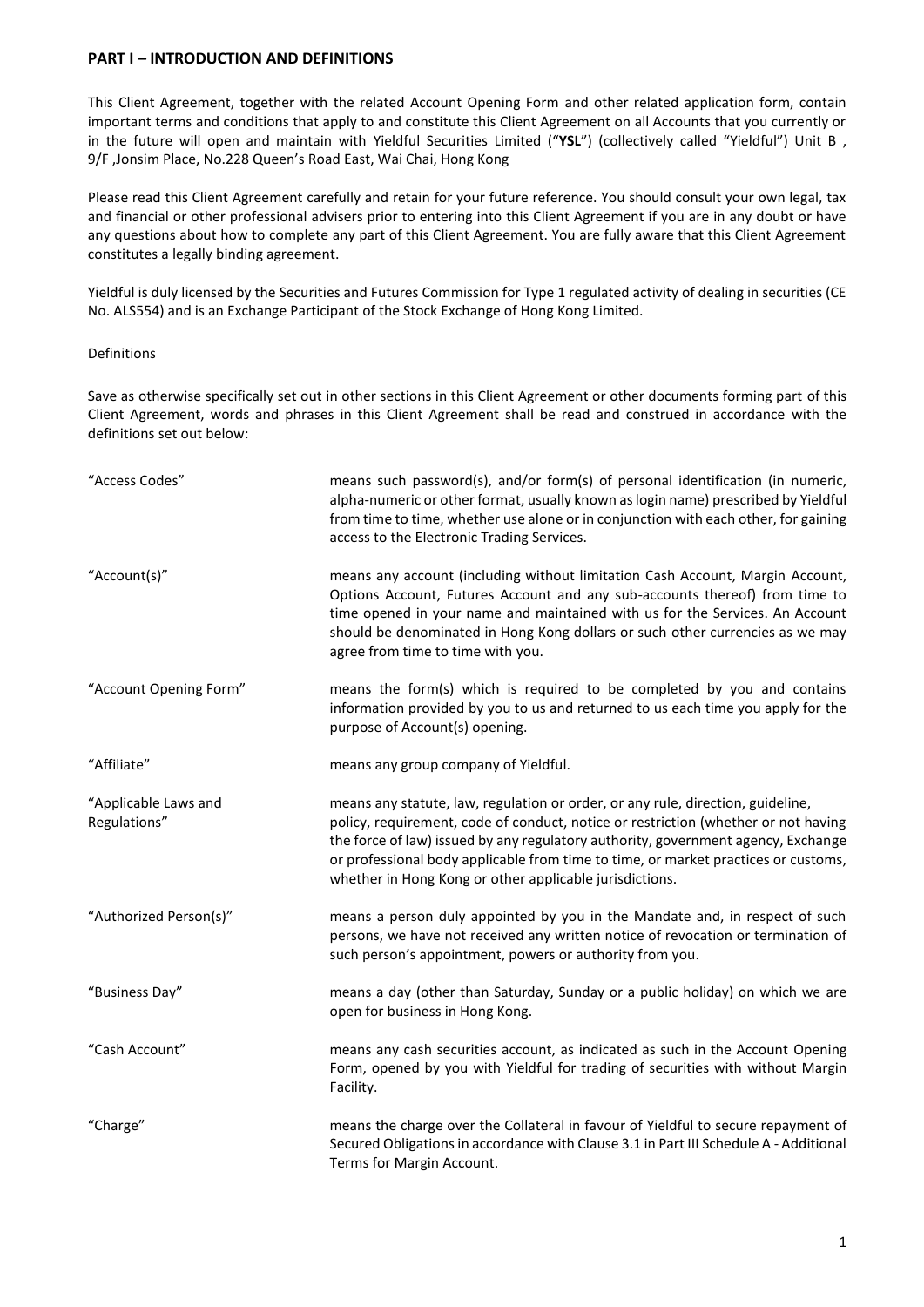| "Clearing House"              | means Hong Kong Securities Clearing Company Limited ("HKSCC") in relation to<br>SEHK and HKFE Clearing Corporation Limited ("HKCC") in relation to HKFE and, in<br>relation to any other Exchange, the clearing house providing services similar to<br>those of HKSCC or HKCC to such Exchange.                                                                                                                                                                                                                                   |
|-------------------------------|-----------------------------------------------------------------------------------------------------------------------------------------------------------------------------------------------------------------------------------------------------------------------------------------------------------------------------------------------------------------------------------------------------------------------------------------------------------------------------------------------------------------------------------|
| "Client Agreement"            | means this Client Agreement (including all Parts, Schedules and Appendices<br>hereunder), the Risk Disclosure Statements, the Account Opening Form, any<br>addendum, any relevant confirmation, and/or any other agreement or document<br>entered into between us for Services and /or Transactions, each as may from time<br>to time be amended or supplemented.                                                                                                                                                                 |
| "Closing Credit Balance"      | means the cash credit balance in your Account as at 5:00pm Hong Kong time on<br>any Business Day.                                                                                                                                                                                                                                                                                                                                                                                                                                 |
| "Closing Out"                 | means, in relation to any contract, the entering into of another contract of the<br>same specification and for the same amount, but of an opposite direction in order<br>to cancel out the former contract and/or to crystallize the profit and loss on such<br>former contract. The term "Close Out" shall be construed accordingly.                                                                                                                                                                                             |
| "Code of Conduct"             | means Code of Conduct for Persons Licensed by or Registered with the Securities<br>and Futures Commission issued by SFC and as amended from time to time.                                                                                                                                                                                                                                                                                                                                                                         |
| "Collateral"                  | means, as security or credit support for entering into any Transaction or for any of<br>your obligations under this Client Agreement, collectively, (i) all monies and<br>properties (including Securities Collateral) provided by or through you which are<br>now or hereafter held or controlled by or through us or which are in transit to or<br>from or allocated to or are otherwise in our custody or which are carried in any<br>Account, and (ii) all proceeds or distributions of the same.                             |
| "Commodity"                   | means any item and includes, without limitation, agricultural commodities, energy,<br>metals, currencies, shares, interest rates, indices (whether stock market or<br>otherwise), or other financial contract, right or authority and shall, where the case<br>requires, include Futures or Options Contract in respect of any of the above and in<br>each case whether or not the item is cash or physically settled.                                                                                                            |
| "Data Privacy Policy"         | means Yieldful's general policy in relation to the Personal Data (Privacy) Ordinance<br>(Chapter 486 of the Laws of Hong Kong) and any subsidiary legislation made there<br>under as amended, consolidated or substituted from time to time and the current<br>version of the policy is set out in Part V of this Client Agreement.                                                                                                                                                                                               |
| "Dormant"                     | means in respect of any Account, the status of such Account having recorded no<br>trading activity and/or no position for a continuous period of six (6) months or such<br>other time period as we may notify you from time to time in writing.                                                                                                                                                                                                                                                                                   |
| "Electronic Media"            | means any electronic or telecommunications media, including but not limited to<br>the internet, interactive television systems, telephone, wireless application<br>protocol or any other electronic or telecommunications devices or systems as<br>Yieldful may from time to time determine and prescribe, through which you give<br>instructions relating to the Transactions.                                                                                                                                                   |
| "Electronic Trading Services" | means any facility and service (including without limitation those relating to<br>dealing services, information services, e-mail and the software comprised in any of<br>the forgoing) provided or to be provided by Yieldful or Yieldful's contractor or agent<br>or service provider from time to time under this Client Agreement which enables<br>you to give instructions relating to any Transaction in the Account(s) or to obtain<br>quotation on prices of securities or other information through any Electronic Media. |
| "Exchange"                    | means any association, market or exchange with fixed rules and regulations<br>through which you instruct us to transact, without limitation, Securities, Futures or<br>Options Contracts on your behalf and includes HKEX and HKFE. "Exchange Contract"                                                                                                                                                                                                                                                                           |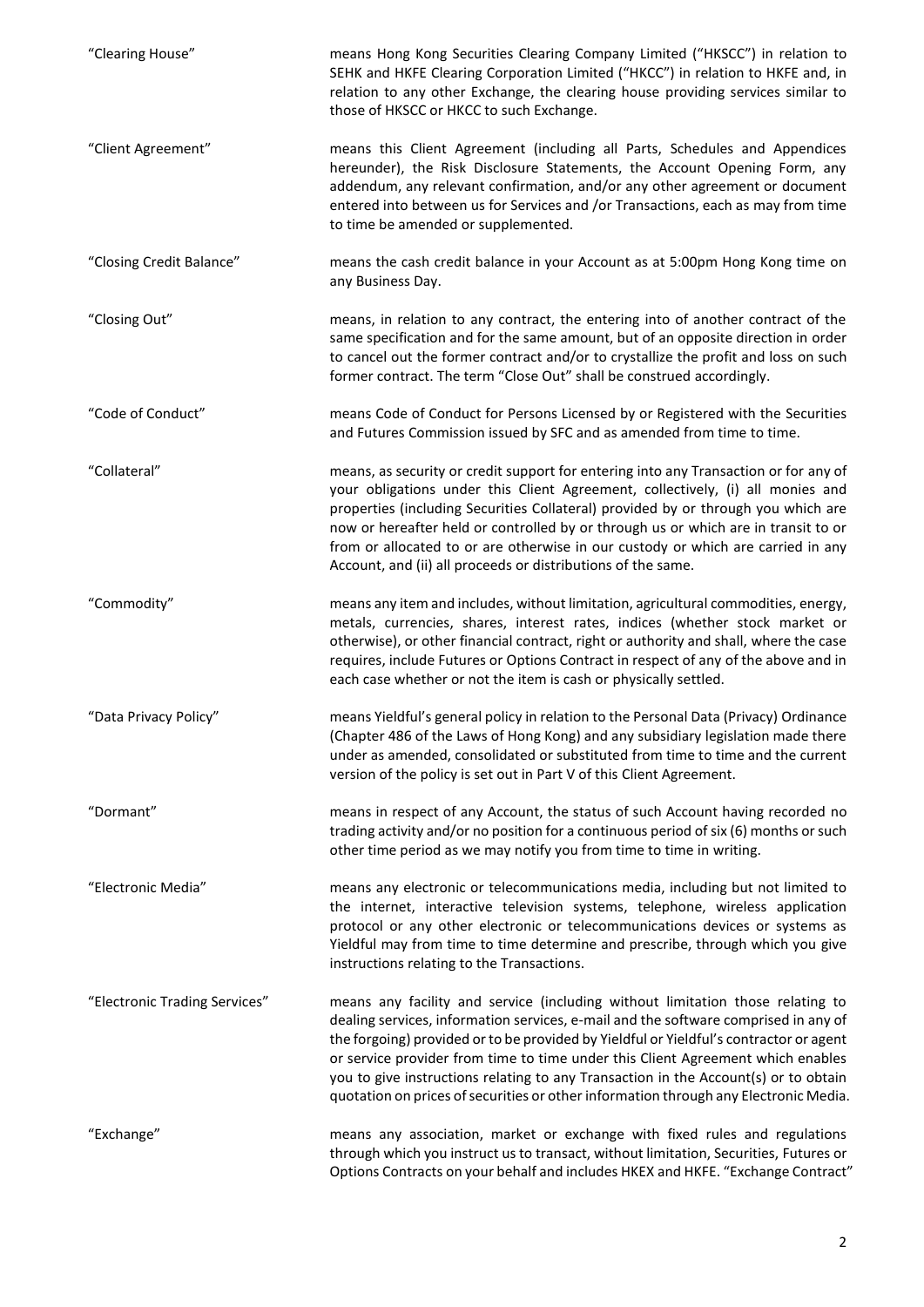|                                 | means a contract for Commodity approved by SFC and the HKFE for trading on one<br>of the markets from time to time established and operated by the HKFE which may<br>result in a Futures Contract and/or an Options Contract.                                                                                                                                                                                                                                                                                                                                                                                                                                                                                                                                                                                                                                                                                                                                                                                                                                   |
|---------------------------------|-----------------------------------------------------------------------------------------------------------------------------------------------------------------------------------------------------------------------------------------------------------------------------------------------------------------------------------------------------------------------------------------------------------------------------------------------------------------------------------------------------------------------------------------------------------------------------------------------------------------------------------------------------------------------------------------------------------------------------------------------------------------------------------------------------------------------------------------------------------------------------------------------------------------------------------------------------------------------------------------------------------------------------------------------------------------|
| "Exchange Traded Options"       | means stock options which are approved by SEHK to trade on its trading system<br>subject to the applicable regulations of SEHK.                                                                                                                                                                                                                                                                                                                                                                                                                                                                                                                                                                                                                                                                                                                                                                                                                                                                                                                                 |
| "Futures Account"               | means any futures & index option account, as indicated as such in the Account<br>Opening Form, opened by you with Yieldful for trading of Futures Contracts and/or<br>Options Contracts.                                                                                                                                                                                                                                                                                                                                                                                                                                                                                                                                                                                                                                                                                                                                                                                                                                                                        |
| "Futures Contract" or "Futures" | means a contract executed on any commodity, futures or options Exchange or any<br>over the counter Transaction in connection with any such Futures Contract, the<br>effect of which is that :                                                                                                                                                                                                                                                                                                                                                                                                                                                                                                                                                                                                                                                                                                                                                                                                                                                                   |
|                                 | one party agrees to deliver to the other party at an agreed future time an<br>(a)<br>agreed Commodity or quantity of a Commodity at an agreed price; or<br>the parties will make an adjustment between them at an agreed future time<br>(b)<br>according to whether the agreed Commodity is worth more or less, as the<br>case may be, stands higher or lower at that time than a level agreed at the<br>time of entering into the contract, the difference being determined in<br>accordance with the rules of the commodity, futures or options Exchange in<br>which that contract is made.                                                                                                                                                                                                                                                                                                                                                                                                                                                                   |
| "Hong Kong"                     | means The Hong Kong Special Administrative Region of The People's Republic of<br>China.                                                                                                                                                                                                                                                                                                                                                                                                                                                                                                                                                                                                                                                                                                                                                                                                                                                                                                                                                                         |
| "HKCC"                          | means HKFE Clearing Corporation Limited;                                                                                                                                                                                                                                                                                                                                                                                                                                                                                                                                                                                                                                                                                                                                                                                                                                                                                                                                                                                                                        |
| "HKEX"                          | means Hong Kong Exchanges and Clearing Limited.                                                                                                                                                                                                                                                                                                                                                                                                                                                                                                                                                                                                                                                                                                                                                                                                                                                                                                                                                                                                                 |
| "HKFE"                          | means Hong Kong Futures Exchange Limited.                                                                                                                                                                                                                                                                                                                                                                                                                                                                                                                                                                                                                                                                                                                                                                                                                                                                                                                                                                                                                       |
| "HKSCC"                         | means Hong Kong Securities Clearing Company Limited.                                                                                                                                                                                                                                                                                                                                                                                                                                                                                                                                                                                                                                                                                                                                                                                                                                                                                                                                                                                                            |
| "Insolvency Event"              | means the occurrence of any of the following events in a person, whereby that<br>person (a) becomes or is declared insolvent or bankrupt; (b) is the subject of any<br>proceeding related to its voluntary winding up, liquidation, bankruptcy, insolvency,<br>administration or receivership; (c) is the subject of any proceedings related to the<br>appointment of an administrator, receiver, administrative receiver, trustee,<br>liquidator or any similar or analogous officer; (d) makes an assignment for the<br>benefit of all or substantially all of its creditors; (e) calls a meeting of its creditors<br>or otherwise makes or proposes to enter into an agreement or arrangement with<br>its creditors for the composition, extension, or readjustment of its debts or<br>obligations; (f) a filing is made, petition is presented or resolution passed or<br>proposed for any of the foregoing; (g) becomes or its parent becomes unable to<br>pay its debts as they fall due; or (h) is subject to an analogous event in any<br>jurisdiction. |
| "Instructions"                  | means any instruction given by you in such form and delivered or transmitted to<br>us by such means as we may prescribe from time to time, including, but not limited<br>to, instructions given by telephone, in writing, via the Internet (whether by email<br>or web services), by facsimile, or in person, in each case subject to the applicable<br>minimum and/or maximum amounts as we may prescribe from time to time in<br>respect of any particular type of instruction, for the utilization of the Services.                                                                                                                                                                                                                                                                                                                                                                                                                                                                                                                                          |
| "Investment"                    | means all or any of Securities, Futures Contracts, Options Contracts, and any other<br>investment products that may be offered by us to you from time to time.                                                                                                                                                                                                                                                                                                                                                                                                                                                                                                                                                                                                                                                                                                                                                                                                                                                                                                  |
| "Investor Compensation          | means the Compensation Fund established pursuant to the SFO.                                                                                                                                                                                                                                                                                                                                                                                                                                                                                                                                                                                                                                                                                                                                                                                                                                                                                                                                                                                                    |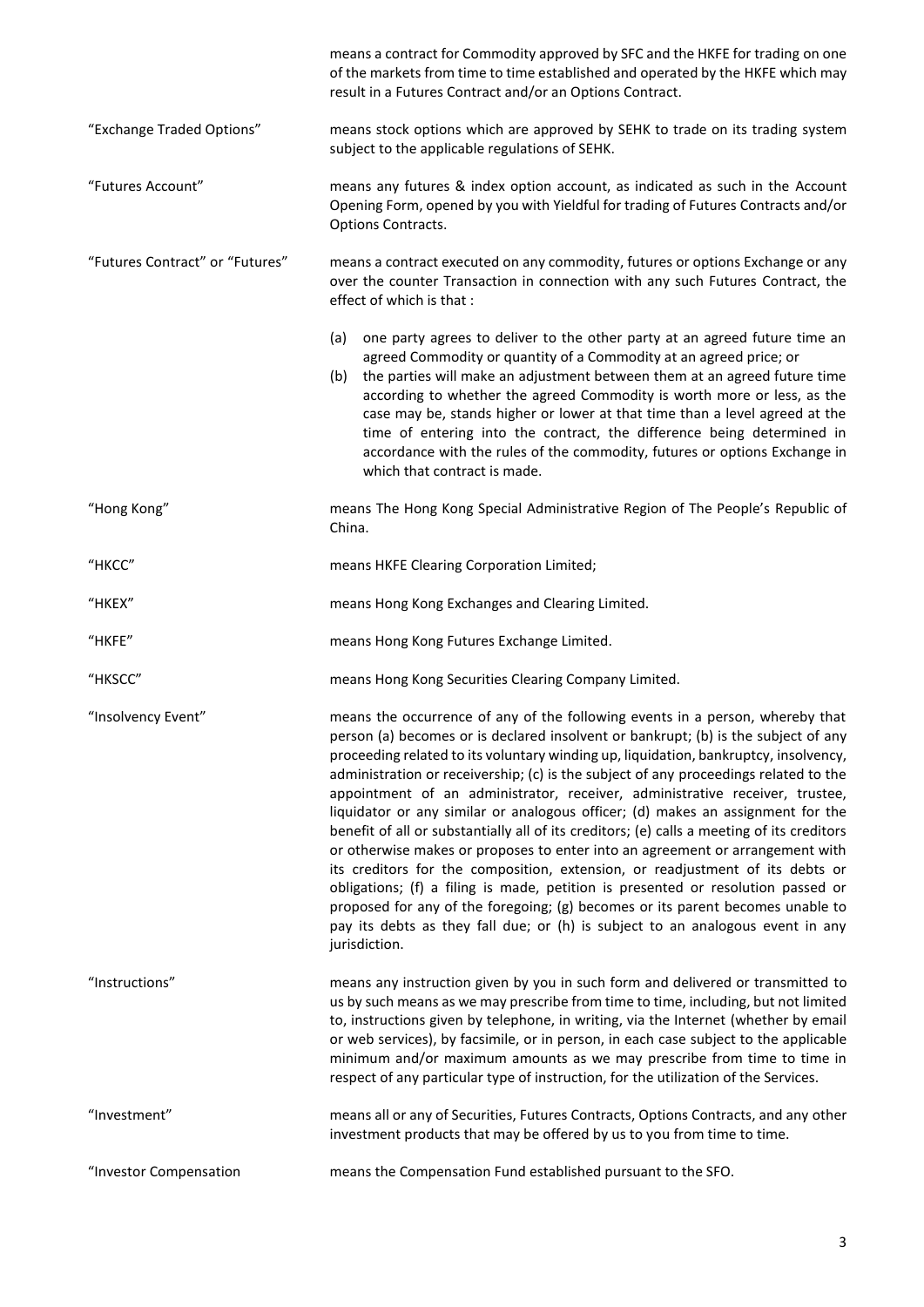Fund"

| "Mandate"                         | means all mandates between you and us, including, without limitation, the                                                                                                                                                                                                                                                                                                                                                                                                                                                                                                                                                                                                                                                       |
|-----------------------------------|---------------------------------------------------------------------------------------------------------------------------------------------------------------------------------------------------------------------------------------------------------------------------------------------------------------------------------------------------------------------------------------------------------------------------------------------------------------------------------------------------------------------------------------------------------------------------------------------------------------------------------------------------------------------------------------------------------------------------------|
|                                   | mandate set out in the Account Opening Form or under any power of attorney or<br>letter, documents or instrument to give instructions with respect to the operation<br>of any Account and dealing in Transactions, and in such form as may be acceptable<br>to us, which has been validly executed by you and received by us.                                                                                                                                                                                                                                                                                                                                                                                                   |
| "Margin"                          | means the amount, whether cash or non-cash collateral as may from time to time<br>be demanded by Yieldful from you by way of margin, variation adjustments or cash<br>adjustments in relation to any amount drawn under Margin Facility, Exchange<br>Traded Options or Futures/Options Contracts for the purpose of protecting Yieldful<br>against any loss or risk of loss on present, future or contemplated obligations under<br>Margin Facility, Exchange Traded Options or Futures/Options Contracts of you<br>including and not being less than the relevant Clearing House Margin, and "margin<br>requirements" means the requirements set by Yieldful in respect of the collection<br>and specifications of the Margin. |
| "Margin Account"                  | means any margin account, as indicated as such in the Account Opening Form,<br>opened by you with Yieldful for trading of securities with Margin Facility granted<br>by Yieldful.                                                                                                                                                                                                                                                                                                                                                                                                                                                                                                                                               |
| "Margin Facility"                 | means the credit facility provided by Yieldful to you to facilitate the acquisition of<br>securities and the continued holding of those securities under the Margin Account<br>and for other related purposes.                                                                                                                                                                                                                                                                                                                                                                                                                                                                                                                  |
| "Options Account"                 | means any stock options account, as indicated as such in the Account Opening<br>Form, opened by you with Yieldful for trading of Exchange Traded Options.                                                                                                                                                                                                                                                                                                                                                                                                                                                                                                                                                                       |
| "Options Contract" or<br>"Option" | means a contract executed between one party (in this definition called<br>the "first party") and another party (in this definition called the "second party") on<br>any commodity, futures or options Exchange or any over the counter Transaction<br>in connection with any such Options Contract, under which:                                                                                                                                                                                                                                                                                                                                                                                                                |
|                                   | (i)<br>the first party grants the second party the right, but not the obligation, to<br>buy an agreed Commodity, or quantity of a Commodity, from the first party<br>at an agreed price on or before an agreed future date or on an agreed future<br>date, as the case may be, and, in the event that the second party exercises<br>his right to buy:<br>the first party is obliged to deliver the Commodity at the agreed price;<br>(a)<br>or                                                                                                                                                                                                                                                                                  |
|                                   | the second party receives a payment referable to the amount (if any)<br>(b)<br>by which the Commodity is worth more than this Client Agreement<br>price, such payment being determined in accordance with the rules of<br>the commodity, futures or options Exchange in which the contract is<br>made; or                                                                                                                                                                                                                                                                                                                                                                                                                       |
|                                   | (ii)<br>the first party grants the second party the right, but not the obligation, to<br>sell an agreed Commodity, or quantity of a Commodity, to the first party at<br>an agreed price on or before an agreed future date, as the case may be, and,<br>in the event that the second party exercises his right to sell:                                                                                                                                                                                                                                                                                                                                                                                                         |
|                                   | the first party is obliged to take delivery of the Commodity at the<br>(a)                                                                                                                                                                                                                                                                                                                                                                                                                                                                                                                                                                                                                                                      |
|                                   | agreed price; or<br>the second party receives a payment referable to the amount (if any)<br>(b)<br>by which the agreed price is worth more than the Commodity, such<br>payment being determined in accordance with the rules of the<br>commodity, futures or options Exchange in which the contract is made;<br>a contract falling within sub-paragraph (i) above being a "Call Ontion"                                                                                                                                                                                                                                                                                                                                         |

a contract falling within sub-paragraph (i) above being a "Call Option", and a contract falling within sub-paragraph (ii) above being a "Put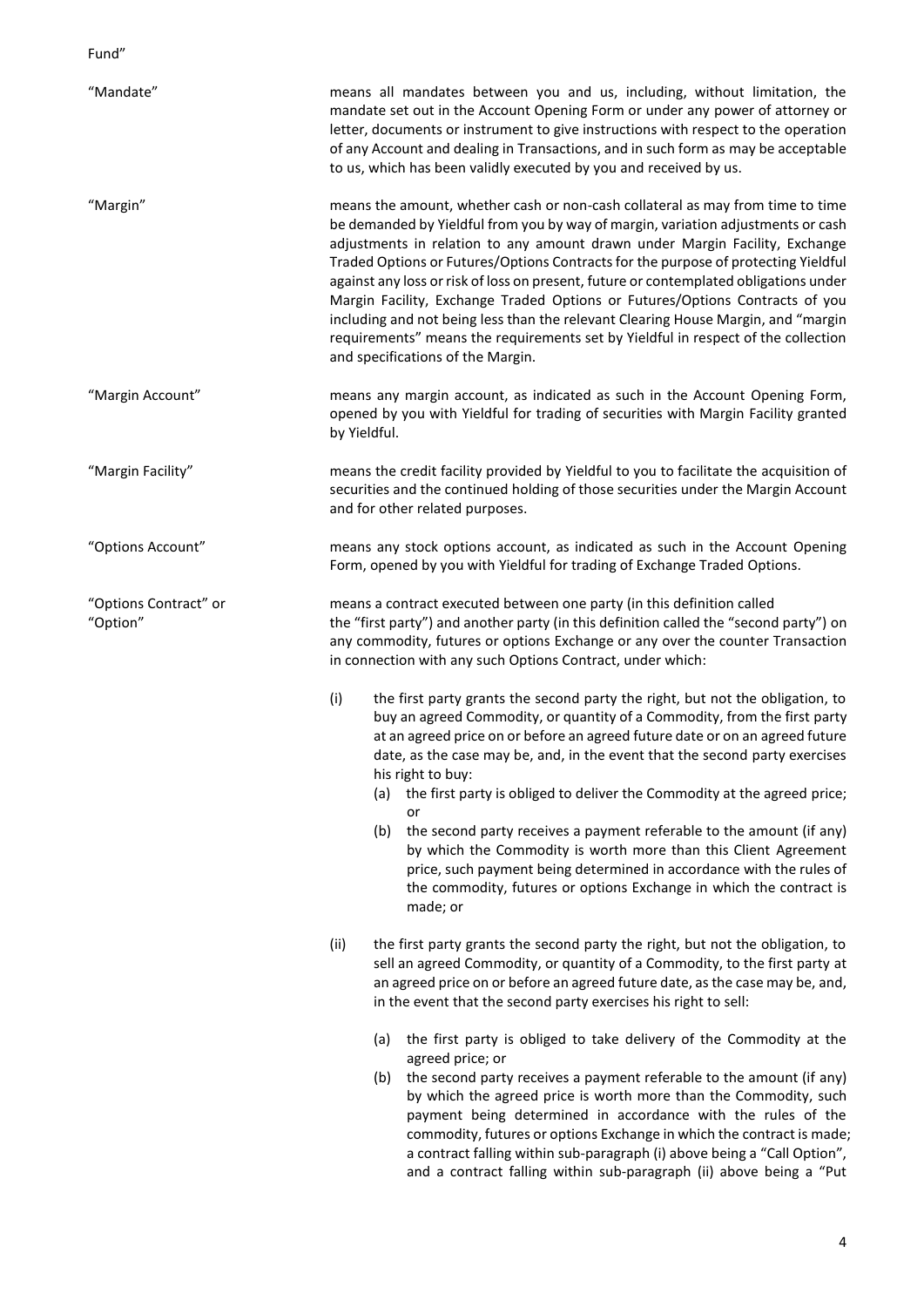|                                      | Option".                                                                                                                                                                                                                                                                                                                                                                                                                                                                                                 |
|--------------------------------------|----------------------------------------------------------------------------------------------------------------------------------------------------------------------------------------------------------------------------------------------------------------------------------------------------------------------------------------------------------------------------------------------------------------------------------------------------------------------------------------------------------|
| "Risk Disclosure Statement"          | means the risk disclosure statement provided by Yieldful to you before the opening<br>of the Account and/or from time to time in form prescribed by the SFC from time<br>to time with the current version set out in Part III Schedule B8 and Part IV.                                                                                                                                                                                                                                                   |
| "Secured Obligations"                | means all money, obligations or liability in any currency (together with the accrued<br>interest) falling due, owing or incurred by you to Yieldful under the Margin Account,<br>Options Account and/or Futures Account, or to Affiliates under any other account<br>now and in the future, whether actually or contingently, whether solely or jointly<br>with others.                                                                                                                                  |
| "Securities" or "securities"         | means includes (a) items under the definition of securities in Schedule 1 of the SFO;<br>(b) all investment products listed or traded on Exchanges; and (c) any investment<br>products prescribed by Yieldful as such.                                                                                                                                                                                                                                                                                   |
| "SEHK"                               | means The Stock Exchange of Hong Kong Limited.                                                                                                                                                                                                                                                                                                                                                                                                                                                           |
| "SEOCH"                              | means The SEHK Options Clearing House Limited.                                                                                                                                                                                                                                                                                                                                                                                                                                                           |
| "Services"                           | means the services (including without limitation information services), products<br>(including without limitation securities, Commodities, Option Contracts) and credit<br>facilities, of any type or nature, offered by us to you from time to time.                                                                                                                                                                                                                                                    |
| "SFC"                                | means in relation to Hong Kong, The Securities and Futures Commission<br>constituted under the SFO, in relation to any other regions, other statutory bodies<br>performing similar functions as The Securities and Futures Commission and have<br>jurisdiction over the relevant Exchanges.                                                                                                                                                                                                              |
| "SFO"                                | means the Securities and Futures Ordinance (Chapter 571 of the Laws of Hong Kong)<br>and any subsidiary legislation made there under amended, consolidated or<br>substituted from time to time.                                                                                                                                                                                                                                                                                                          |
| "Transaction(s)"                     | means the transactions carried out for and on behalf of you in connection with this<br>Client Agreement, including without limitation: the purchase, sale, exchange,<br>entering into, closing, disposal and general dealing (including but not limited to<br>deposit and withdrawal and exercise of call and put options) in securities,<br>Commodities, the disposition of funds and the drawing and repayment under the<br>Margin Facility on behalf of you in connection with this Client Agreement. |
| "Variation Adjustments"              | means the amount payable to us by you, calculated on a daily basis on the closing<br>market price at the end of each day in respect of each open Futures Contract<br>and/or Options Contract in your Account(s).                                                                                                                                                                                                                                                                                         |
| "We", "us" or "our" or<br>"Yieldful" | means Yieldful Securities Limited and/or Yieldful Futures<br>Limited and/or Affiliate.                                                                                                                                                                                                                                                                                                                                                                                                                   |
| "You" and "Your"                     | means the person(s) (including any corporation, sole proprietor, or each partner of<br>a partnership) who enter(s) into this Client Agreement and who utilize(s) any<br>particular Account(s) and such person's successors in title and (if appropriate)<br>personal representative and (as the context requires) shall include each Authorized<br>Person.                                                                                                                                               |

## 1.2 In this Client Agreement:

(a) words importing the singular shall, where the context permits, include the plural and vice versa;

- (b) words importing gender or neuter includes both gender and neuter;
- (c) The expression "person" shall include any firm, partnership, association of persons and body corporate and any such persons acting jointly and the personal representatives or successors in title of any such person;
- (d) References to "writing" shall include telex, cable and facsimile transmission and texts transmitted through Electronic Media.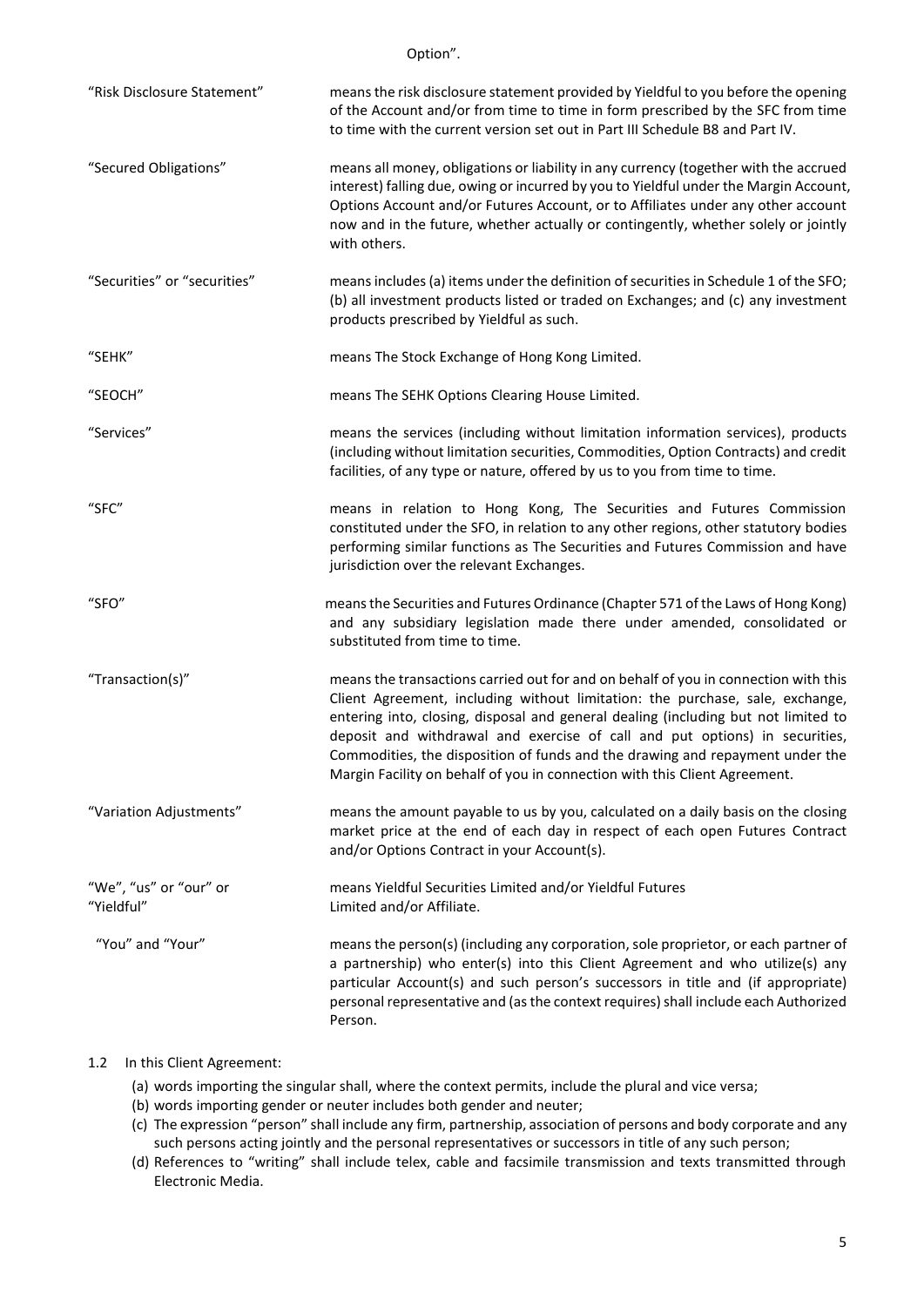- (e) Heading are for convenience only.
- (f) Any reference to Clauses or Schedules in the General Terms and Conditions or in the Additional Terms is a reference to the clauses of or the schedules to the General Terms and Conditions or the Additional Terms respectively, unless otherwise stated.
- (g) References to any statutes, ordinances, rules or regulations shall include such statutes, ordinances, rules or regulations as modified or re-enacted from time to time:
- (h) References to Yieldful in relation to YIELDFUL, includes their direct or indirect holding companies, and direct or indirect subsidiaries of such holding companies, and shall include (but not be limited to) YIELDFUL, Yieldful Future Limited, Yieldful Wealth Management Limited, and Yieldful Finance Limited; and
- (i) Terms and expressions not defined in this Client Agreement shall bear the meaning ascribed to them in the Rules of HKFE, SFO, Code of Conducts, Trading Rules of SEHK unless otherwise defined in this Client Agreement.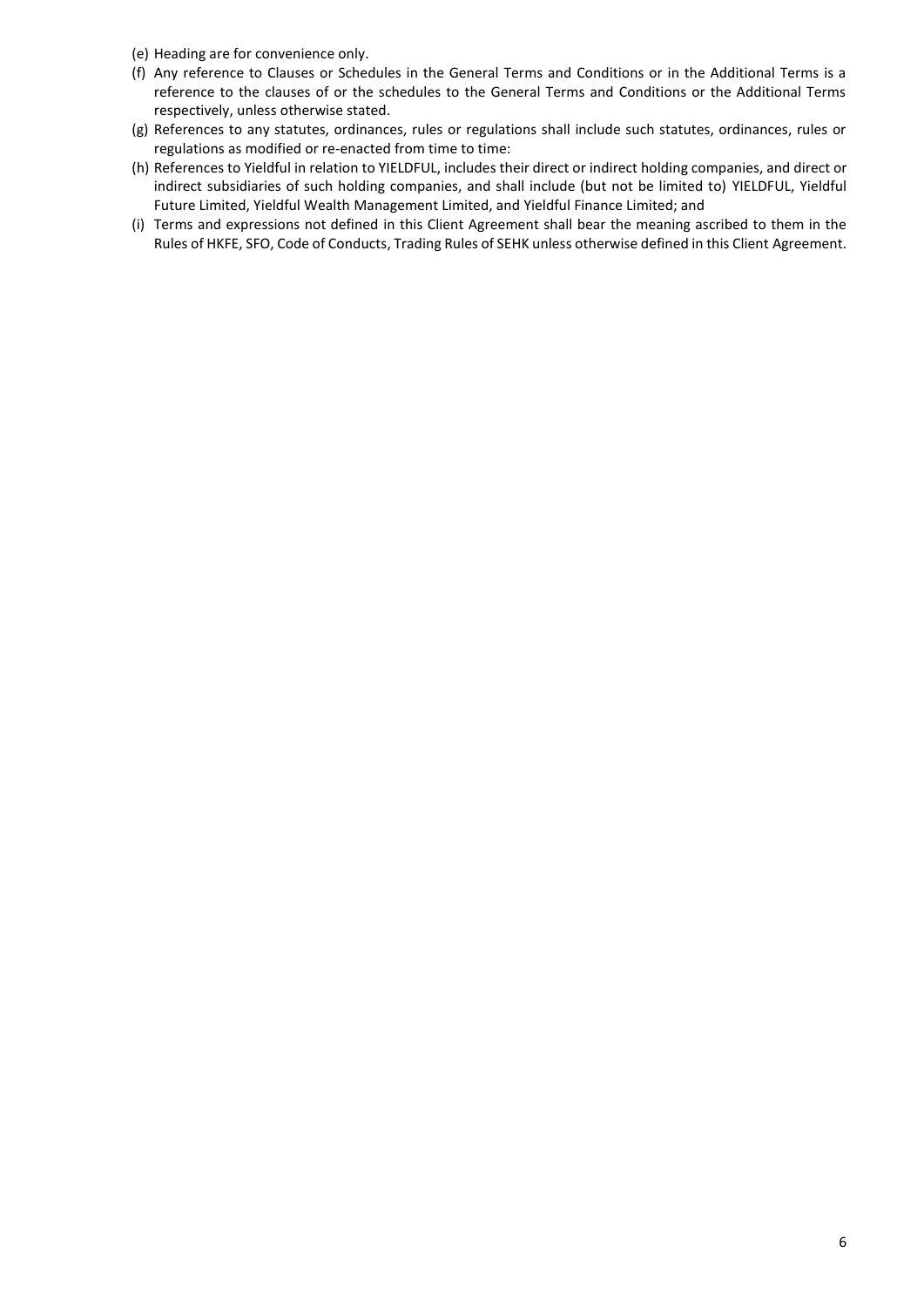## **PART II – GENERAL TERMS AND CONDITIONS**

## **1 APPLICATION**

- 1.1 This Client Agreement sets out the conditions based on which we, from time to time, agree to open and maintain one or more Account(s) in your name, for recording all of your purchase, application, subscription, redemption, sale, switching of, provision of custody for, or transfer or other dealings in any of your Securities and other Investments including, without limitation, in Securities traded on the Main Board and the Growth Enterprise Market of HKEX, Futures and Options Contracts and to provide other Investment products or Services which may offer from time to time to you. All Transactions executed by us for you are subject to this Client Agreement and any applicable supplemental documents.
- 1.2 You hereby agree to observe and be bound by the provisions of this Client Agreement and any deletion, addition or amendment as we may from time to time make at our absolute discretion in accordance with Clauses 4.5 and 4.6 below.

#### **2 SERVICES**

- 2.1 We may do any one or more of the following in accordance with this Client Agreement:
	- (a) act on your Instructions;
	- (b) execute Transactions in Securities and other Investments for or with you (whether acting as principal and/or your agent to such Transaction);
	- (c) clear, carry, transmit and settle Transactions for you;
	- (d) keep safe custody of your Securities, other Investments and Collateral; and
	- (e) provide such other services as may be specified in this Client Agreement or in other agreement entered or to be entered with you.
- 1.2 We may, at our absolute discretion (such discretion not to be exercised in an unreasonable manner), with or without giving any reason therefore, decline to enter into any Transaction or provide any Service to you.
- 1.3 We are authorized to engage the services of, and delegate the performance of any part of the Services or all or any of our functions, powers, discretion, privileges and duties under this Client Agreement to any person or agent (including any Affiliate) who may act as our nominee, principal or agent to us or you. We will exercise such care in the selection of such person as we would employ for our own business, but we shall have no responsibility for any action, omission, negligence or default of any such person and you agree to assume full risk in relation to such person's performance.
- 1.4 We shall be entitled but not obliged to, without prior notice to or consent from you, take such steps as we may in our absolute discretion determine to be expedient in order to enable us to provide the Services and exercise our powers under this Client Agreement.

#### **3 ENTIRE AGREEMENT**

This Client Agreement shall constitute the entire business relationship between you and us and will supersede and replace all other previous terms and conditions which apply to the same. If any particular business relationship between you and us is governed by a separate agreement or terms and conditions, that agreement or those terms and conditions shall prevail over this Client Agreement in respect of the subject matter concerned to the extent that the provisions of that agreement or those terms and conditions are inconsistent with this Client Agreement.

#### **4 COMPLIANCE WITH APPLICABLE LAWS AND REGULATIONS**

4.1 All Transactions shall be subject to this Client Agreement and, in respect of those Exchanges and/or Clearing Houses where the Transactions are processed, the constitution, rules, regulations, practices, procedures and administrative requirements, as amended from time to time of the relevant Exchange and/or Clearing House (and in particular as regarding Transactions effected on SEHK or HKFE the rules, regulations, practices, procedures and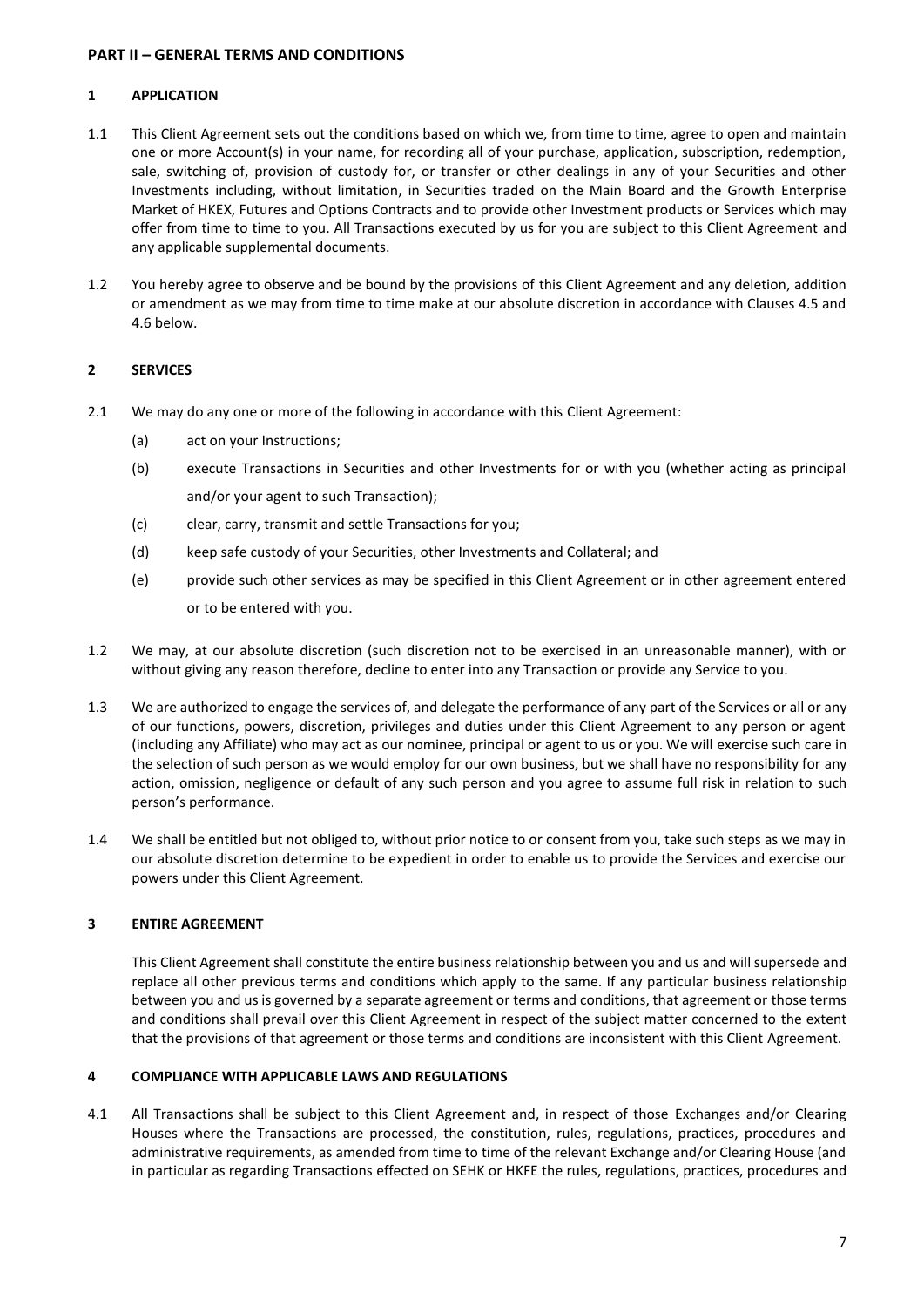administrative requirements of SEHK, HKSCC, SEOCH, HKFE and HKCC) and to all applicable laws whether imposed on you or Yieldful, as amended from time to time. All Transactions shall also be subject to the terms of business of dealer or other persons who have been involved in the processing of the Transactions where Yieldful deems fit.

- 4.2 Client whose Transactions are executed in markets other than those organized by SEHK and HKFE may have a markedly different level and type of protection in relation to those Transactions as compared to the level and type of protection afforded by the rules, regulations, practices, procedures and administrative requirements of SEHK, HKSCC, SEOCH, HKFE and HKCC.
- 4.3 You confirm that:
	- (A) in the event of any conflict between this Client Agreement and the Applicable Laws and Regulations, the latter shall prevail;
	- (B) Yieldful may take or omit to take any action it considers fit in order to ensure compliance with the Applicable Laws and Regulations including without limitation, adjusting any Account, disregarding any unexecuted orders or rescinding any executed Transactions;
	- (C) the Applicable Laws and Regulations as are so applicable and all such actions so taken shall be binding upon you; and
	- (D) you shall be responsible for obtaining in advance and maintaining any governmental or other consents required in connection with your entering into of this Client Agreement or Yieldful effecting any Transaction in connection with this Client Agreement.
- 4.4 This Client Agreement shall not operate insofar as it removes, excludes or restricts any of your rights or obligations of Yieldful under the laws of Hong Kong or any other relevant law. If any provisions hereof are or should become inconsistent with any present or future law, rule or regulation of SEHK, HKSCC, SEOCH, HKFE, HKCC and/or any Exchange and/or any Clearing House or any other relevant authority or body having jurisdiction over the subject matter of this Client Agreement, such provision shall be deemed to be rescinded or modified in accordance with any such law, rule or regulation. In all other respects, this Client Agreement shall continue and remain in full force and effect.
- 4.5 Save as otherwise required by Applicable Laws and Regulations, we may amend any part of this Client Agreement at any time by giving you reasonable notice of the changes in writing at any time. We may employ any reasonable mode of communication for the purpose of notifying you of such changes, such as, without limitation, by posting notice of such amendments on our website, or by sending a written notice or the revised Client Agreement (or relevant parts thereof) to you.
- 4.6 Continued use of our Services and/or the placing of any instruction to enter into any Transaction after such notice as described under Clause 4.5 above will constitute acknowledgment and acceptance of the revised Client Agreement by you. You may review the most current Client Agreement online at any time by referring to our website.

## **5 NON-HONG KONG RESIDENTS OR CORPORATIONS**

- 5.1 You understand and agree that you will be solely responsible for complying with any selling restrictions in relation to any Investment that may be applicable to you as a result of your nationality, your residency or your giving of Instructions from an overseas jurisdiction. We are not responsible for advising you on the applicability of selling restrictions and will not be responsible for any claims, demands, actions, proceedings, losses, penalties, fines, taxes, damages, costs and expenses (including legal costs) and any liability whatsoever that you may suffer as a result.
- 5.2 If you reside or (being a corporation) are incorporated outside Hong Kong, or give Instructions outside Hong Kong, you agree to ensure and you represent that such Instructions will be given in compliance with all Applicable Laws and Regulations of any relevant jurisdiction(s) which may be applicable to you or from which your Instructions are given, and that when in doubt, to consult or obtain legal advice on the laws of the relevant jurisdiction.
- 5.3 You agree and undertake to pay any taxes, duties, impositions or charges payable to the relevant authorities in respect of your nationality, or residing or your giving of any Instructions from outside Hong Kong and the execution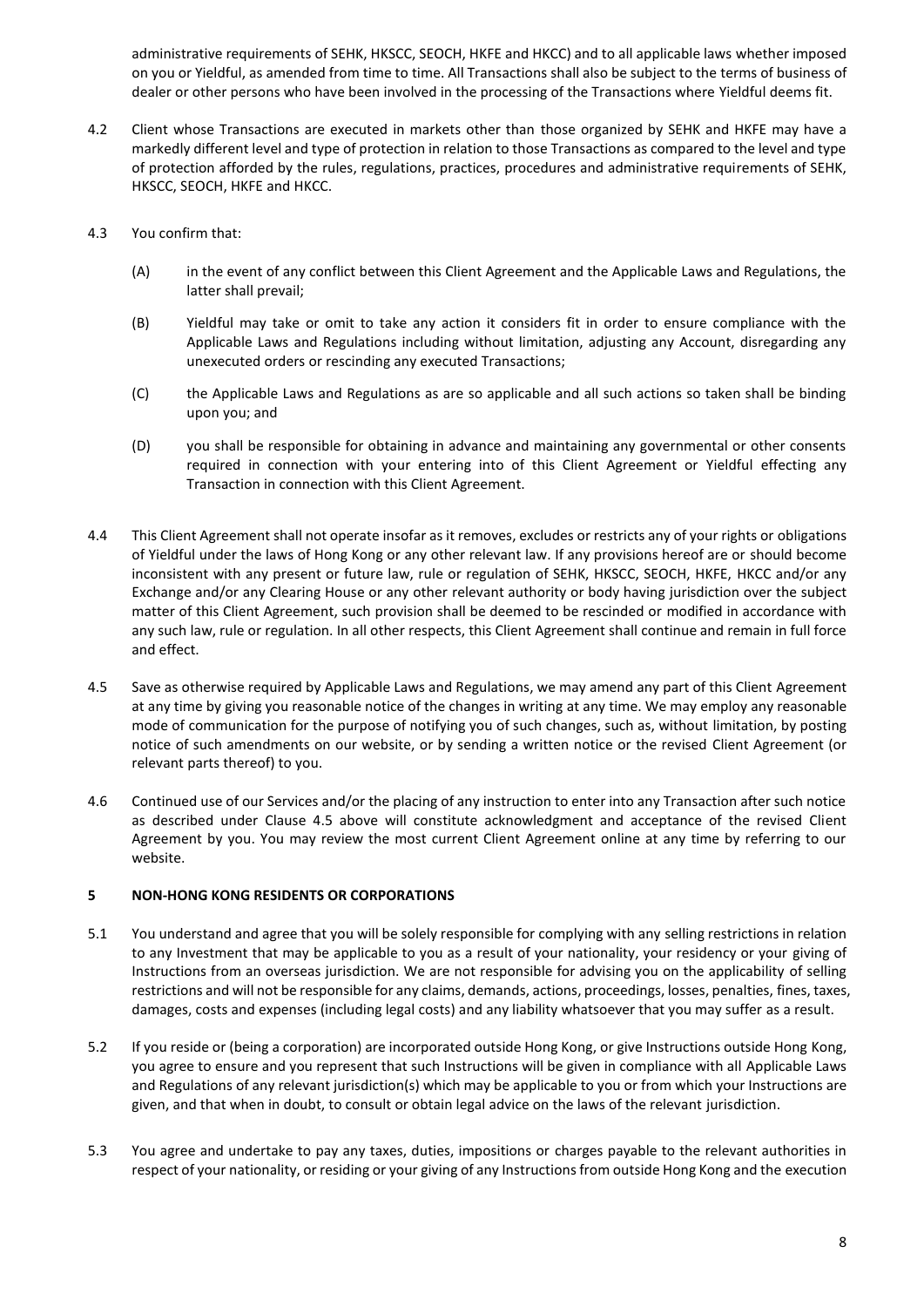of your Instructions, You agree that, when in doubt, you will consult or obtain advice on tax related matters and/or issues from professionals of the relevant jurisdiction(s) at your own costs.

#### **6 INSTRUCTIONS**

- 6.1 Yieldful shall be authorized but not bound to act on an instruction given by you or the Authorized Person (if any) to carry out a Transaction (whether directly or through other dealer or otherwise). Yieldful may at any time and from time to time impose any limits including trading limits on any Account and you agree not to exceed such limits. If any of the said limits are or to be exceeded, Yieldful may decline such an instruction and/or is entitled to close the open position of the Transactions concerned. Yieldful may in its absolute discretion refuse to act on any of the instructions received from you without giving any reason, in particular for sell order without evidence of sufficient securities, or buy order without evidence of sufficient funds or compliance with the margin requirements. Yieldful is not in any circumstances be liable in any way for any loss of profit or gain, damage, liability or cost or expense suffered or incurred by you arising from or in connection with Yieldful's refusal to act on such instruction or omitting to notify you of such refusal.
- 6.2 Yieldful shall act as an agent of you and not as a principal in relation to any Transactions undertaken by Yieldful under this Client Agreement except where Yieldful gives notice to you to the contrary, subject to Clause 6.6 in Part III Schedule B – Additional Terms for Options Account.
- 6.3 You undertake not to give any Instructions for sale of Securities which you do not own (that is, involves short selling) and we shall treat all sale orders as long sale orders unless otherwise agreed between us. Notwithstanding the foregoing, where you specify that an order is a short selling order, and we consent and agree to your entering into such short selling activities, you may subscribe for short selling services with us.
- 6.4 Because of physical restraints on any Exchange or the very rapid changes in the prices of securities that frequently take place, there may, on occasions, be a delay in making prices or in dealing. Yieldful may not always be able to trade at the prices or rates quoted at any specific time or "at best" or "at market". Yieldful shall not be liable for any loss howsoever arising by reason of its failing, or being unable, to comply with the terms of any limit order undertaken on behalf of you or under the circumstances contemplated in this Clause. Where Yieldful is for any reason whatsoever unable to perform your order in full, it may in its discretion effect partial performance only. You shall in any event accept and be bound by the outcome when any request to execute orders is made.
- 6.5 Unless otherwise instructed by you (and such Instruction being accepted by us), all Instructions are good for the day on which they were given. They will be automatically cancelled if not executed by the close of trading on the relevant Exchange or such other expiration date or time required by the relevant Exchange. Any Instructions received on a trading day after the close of trading on the relevant Exchange will be carried forward to the next trading day of that Exchange, and this Clause 6.5 will apply accordingly. We may execute the Instructions at any time prior to their automatic cancellation or receipt of cancellation Instructions, and you accept full responsibility (including without limitation, any costs or expenses incurred, if any) for the Transactions so executed.
- 6.6 All orders shall be made by you orally either in person or by telephone, or in writing, delivered by post, by hand or transmitted by facsimile or through Electronic Media at your risk. Yieldful may act on such instructions which Yieldful believes to come from you without any duty to verify the capacity of the person giving the instruction. Yieldful shall not be responsible for the non-performance of its obligations hereunder by reason of any cause beyond Yieldful's control, including, without limitation, transmission or computer delays, errors or omissions, strikes and similar industrial action or the failure of any dealer, Exchange or Clearing House to perform its obligations. You hereby confirm and agree that you shall be responsible to Yieldful for all engagements, indebtedness and any other obligations made or entered into in your name whether in writing or orally and howsoever communicated and purporting to be given as aforesaid.
- 6.7 You understand and confirm its agreement that Yieldful may record conversations with you whether conducted on the telephone or through any other media or otherwise by tape or electronic means for security, control or record purposes.
- 6.8 You may request to cancel or amend your Instructions but we may at our absolute discretion (such discretion not to be exercised in an unreasonable manner) refuse to accept any such request. Instructions may be cancelled or amended only before execution. Cancellation of market Instructions are rarely possible as they are subject to immediate execution. In the case of full or partial execution of your Instructions before cancellation has been accepted by us, you agree to accept full responsibility for the executed Transactions (and any costs and expenses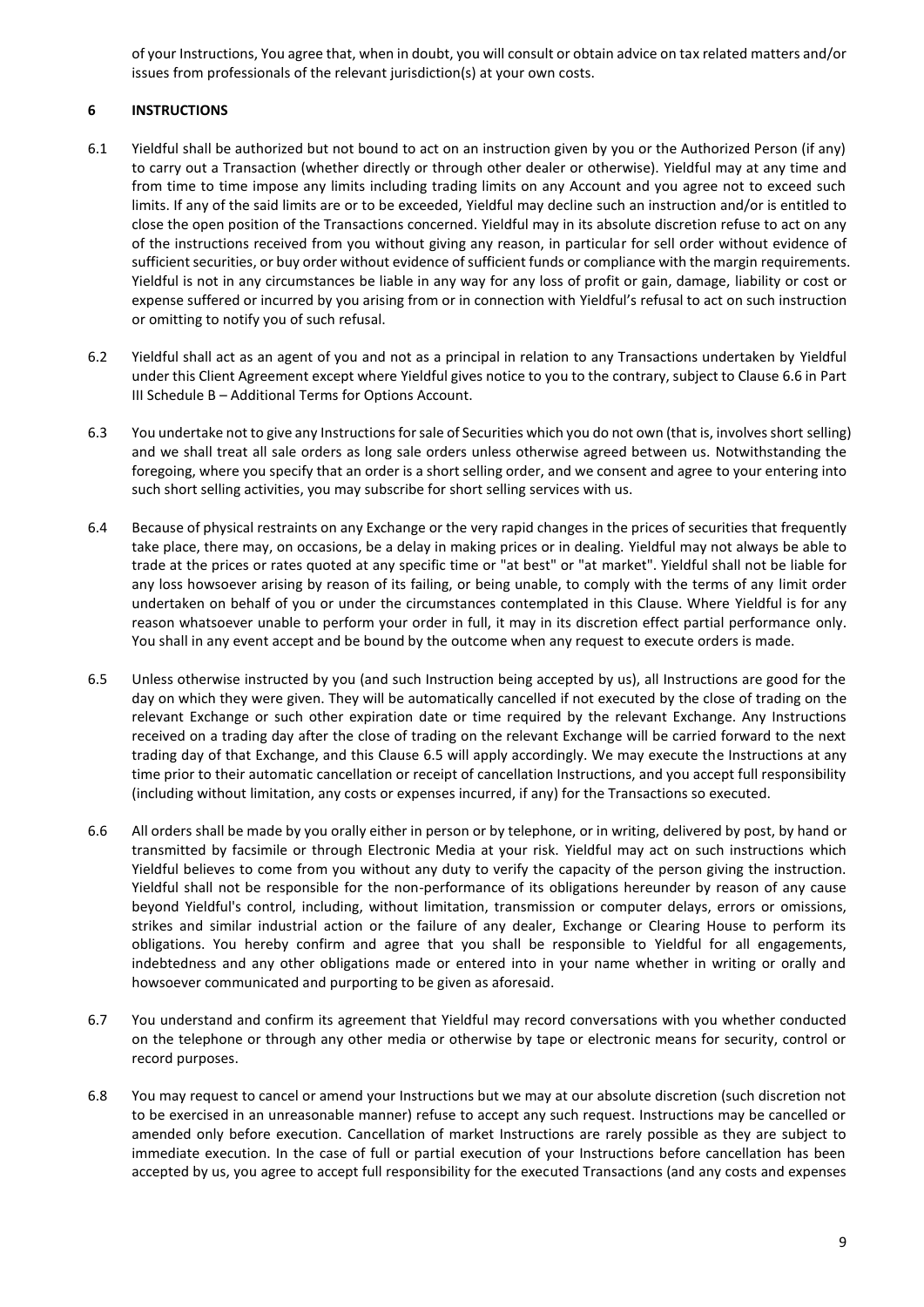related thereto) and we shall incur no liability in connection therewith. You also agree to accept full responsibility for any costs or expenses incurred as a result of any cancellation (whether or not the Instruction has been fully or partially executed).

- 6.9 You hereby acknowledge that we and our directors, employees and/or their associates may from time to time trade on their own accounts. Furthermore, you acknowledge the existence of our interest, relationship or arrangement that is material in relation to any instruction received or Transaction effected for you. In particular, we may, without informing you:
	- (A) effect Transactions through us;
	- (B) (subject to Clause 6.2) effect Transactions with you as principal for our account and our related parties including but not limited to any of us or our employees, or directors;
	- (C) effect Transactions in Securities where we have a position in the relevant Securities or are involved with those Securities as underwriter, sponsor or otherwise;
	- (D) effect Transactions in Futures Contracts or Options Contracts where we hold an opposite position and where we may benefit from a remuneration, commission, fees, mark up or mark down payable otherwise than by you and/or in respect of which we or an Affiliate may also be remunerated by the counterparty to the Transaction, or in which the Transaction or any advice involves Securities or Investments issued by our Affiliates or an associated person or a customer of an Affiliate. We (including our Affiliates) shall not be liable to account to you for any remuneration, commission, fees, mark-up or mark-down made or received from or by reason of such transactions, and such amounts, to the extent permitted by law, shall not be set off against any of the fees to which we are entitled under this Client Agreement;
	- (E) take position opposite to the order of you either for our own account or others;
	- (F) match your orders with those of other clients of Yieldful;
	- (G) combine your order with our orders or our other clients for execution;
	- (H) contract or enter into any financial, commercial, advisory or other transaction or arrangement with any person which may relate to any Investment (or any person which is the obligor in respect of any such Investment) which for the time being form part of your assets and to be interested in any such contract or transaction; and
	- (I) have a relationship with companies or other entities who may have actual or potential conflict of interest with you,

and neither we nor our related parties shall be obliged to account to you or any third party for any profits or benefits received in connection therewith. In event of insufficient securities to satisfy orders so combined as mentioned in the above paragraph (G), Yieldful may in its absolute discretion allocate the transactions between clients and us, having due regard to market practice and fairness to the clients concerned. You acknowledge and accept that such combination and/or allocation may on some occasions operate to your advantages and on other occasions to your disadvantages.

You agree that this Clause contains only examples of conflict situations and is not an exhaustive list of situations whereby conflict may arise.

You also agree that we may retain for our own absolute use and benefit any profit which we may derive from such dealings or in connection with such dealings.

- 6.10 All instructions relating to: (i) purchase or sale of securities or otherwise; and (ii) entering into of Futures Contracts and/or Options Contracts, given hereunder which may be executed on more than one Exchange may be executed on any Exchange Yieldful selects. Yieldful may also in its discretion direct the instructions of you to other dealers for execution without giving any notification to you.
- 6.11 Without prejudice to any other provision in this Client Agreement, where any Instruction is ambiguous or in conflict with any other Instruction, we shall be entitled, but not obliged, to rely and act on any such Instruction in accordance with any reasonable interpretation thereof which any of our directors, officer, employee or agents believes in good faith to be the correct interpretation.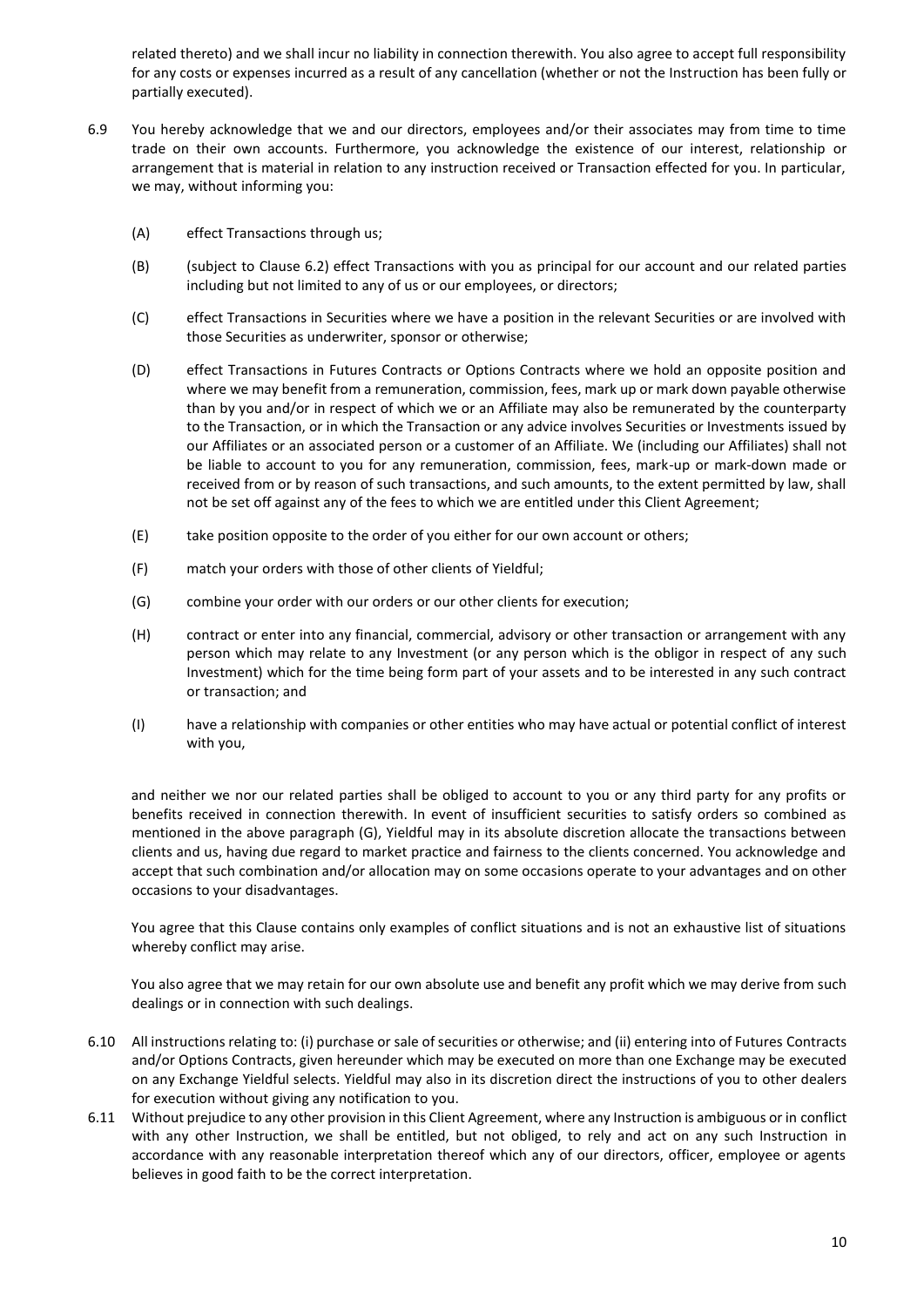- 6.12 In acting on an Instruction, we shall be allowed such amount of time as may be reasonable having regard to our systems and operations and the other circumstances then prevailing and shall not be liable for any loss arising from any delay on our part in acting on such Instruction.
- 6.13 Subject to the applicable laws and regulations, Yieldful may in its absolute discretion determine the priority in the executions of the orders received from its clients, having due regard to the sequence in which such orders were received and you shall not have any claim of priority to another client in relation to the execution of any orders received by Yieldful.
- 6.14 Customer Referral
	- (A) We may, but shall not be obliged to, refer you to an Affiliate ("Referred Entity") from time to time. You may elect to engage a Referred Entity to provide any of the Services and in such cases, you shall be solely responsible for complying with the applicable contractual obligations and legal and regulatory requirements of such Referred Entity.
	- (B) In referring you to a Referred Entity, we are, at all times, acting as an independent contractor and not an agent or a representative of you. We shall not be responsible for a Referred Entity's actions and/or omissions whatsoever and no fiduciary relationship shall arise or otherwise be implied as a result of referrals made under this Clause 6.14.
	- (C) Any prevailing and/or potential conflicts of interest pursuant to the referral arrangements between us and the Referred Entity shall be unconditionally waived by you in favour of us and the Referred Entity.
- 6.15 We may at any time, at our absolute discretion and without prior notice to you, suspend, prohibit or restrict your ability to give Instructions or to substitute Securities in your Account(s).

## **7 NO ADVICE**

- 7.1 You agree that we (including our directors, officers, employees and the agents) do not provide tax, legal or investment advice nor do we give advice or offer any opinion or recommendation with respect to the suitability of any Securities, investment products or Transaction. You agree that you, independently and without reliance on us, make your own decisions and judgments with respect to your Instructions.
- 7.2 While the Services enable you to access any investment research reports or other data of the agents through the Internet or other medium, including computerized online data, the availability of such Information (and any other suggestion or recommendation communicated to you) do not constitute any advice, opinion or recommendation to buy or sell all or any of the Securities or investment products. Any investment decisions you make will be based solely on your own evaluation in light of your financial circumstances and investment objectives.
- 7.3 Any information, suggestion or recommendation communicated to you by us are based on information obtained from sources believed by us to be reliable, are for your own use and consideration only and will not constitute an offer to sell any Investment to you. You further agree that we (including our directors, officers, employees and the agents) shall not be liable in respect the inaccuracy or incompleteness of any information, suggestion or recommendation rendered, whether such information, suggestion or recommendation was given at your request.
- 7.4 Any exchange rate, interest rate, price of Securities or Commodities or other similar information quoted to you is for your reference only and shall not be binding on us unless confirmed by us for a Transaction.

## **8 SETTLEMENT**

- 8.1 Unless otherwise agreed or Yieldful is already holding sufficient cash, Securities or Commodities on your behalf to settle the Transaction, in respect of each Transaction, you shall
	- (A) pay Yieldful cleared funds or deliver Securities or Commodities to Yieldful in deliverable form; or
	- (B) otherwise ensure that Yieldful has received such funds, Securities or Commodities, by such time as Yieldful has notified (whether verbally or in writing) you in relation to the relevant Transaction.
- 8.2 Unless otherwise agreed, you agree that if you fail to make such payment or delivery of securities by the due time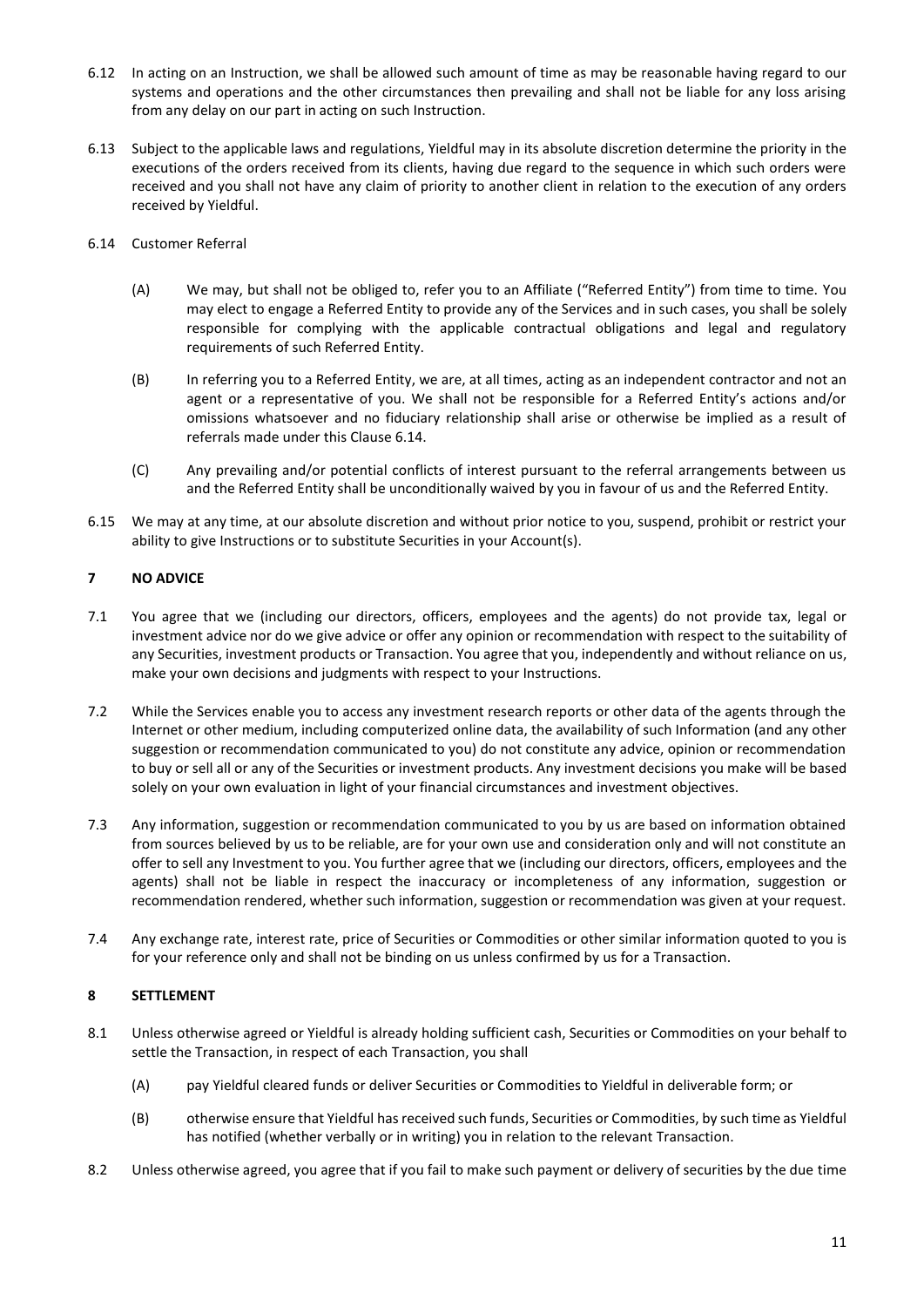as mentioned in Clause 8.1, Yieldful is hereby authorized to:

- (A) in the case of a purchase transaction, sell the purchased securities; and
- (B) in the case of a sale transaction, borrow and/or purchase such securities in order to settle the Transaction.
- 8.3 You hereby acknowledge that you shall be responsible to Yieldful for any loss, costs, fees and expenses incurred by Yieldful in connection with your failure to meet your obligation by the due time as set out in Clause 8.1.

## **9 MONEY IN THE ACCOUNT(S)**

- 9.1 The money of you in the Account, after discharging all the indebtedness of you owing to Yieldful, shall be treated and dealt with in compliance with the provisions of the SFO. The money of you, after discharging all the indebtedness of you owing to Yieldful, which is received and held by Yieldful on behalf of you in Hong Kong shall be deposited with a segregated account which is designated as a trust account or client account and maintained by Yieldful in Hong Kong with an authorized financial institution or any other person approved by the SFC for such purpose. Yieldful may pay the money of you out of the segregated account in accordance with a standing authority pursuant to the SFO.
- 9.2 For so long as there exists any indebtedness to Yieldful on the part of you, Yieldful may refuse any withdrawal of money in the Account and you shall not without consent of Yieldful withdraw any such money.
- 9.3 Unless otherwise agreed between you and us, you agree that any interest accrued on any money of you in the Account shall belong to us absolutely.

#### **10 COMMISSION, CHARGES, COSTS AND EXPENSES**

- 10.1 You agree to pay to Yieldful all commissions, brokerage or other remuneration payable on all Transactions (including those pursuant to Clause 12) at the rates established from time to time by Yieldful. You also agree to reimburse Yieldful on a full indemnity basis for all applicable levies (including but not limited to levies imposed by the Exchanges, Clearing Houses and the SFC), fees, stamp duties, expenses and other charges in respect of or connection with the Transactions. Commissions and brokerage are subject to change from time to time and can be ascertained by contacting Yieldful. Yieldful may impose additional charges for special services furnished at the request of you.
- 10.2 You agree to pay Yieldful the following:
	- (A) all subscription, service and usage fees are payable 1 month in advance as prescribed by Yieldful and the fees are non-refundable;
	- (B) any fee/levies charges by Exchanges or other authorities,
	- (C) any other reasonable fees and charges imposed by Yieldful from time to time for services and facilities rendered to you; and
	- (D) interest on all outstanding sums at such rate and at such mode as Yieldful shall notify you in writing, and Yieldful may at its discretion vary the rate of such fees and subscription at any time and from time to time without notice.
- 10.3 Yieldful shall be entitled to charge interest on all or any of your indebtedness (including interest accruing after a judgment debt is obtained against you) at such rate(s) (subject to fluctuation) and at such interval to be demanded and notified by Yieldful from time to time. Yieldful will usually charge interest on a monthly basis. In the absence of such notification: -
	- (A) in the case of Hong Kong dollars indebtedness, interest shall be charged at the following annual rate which is the higher of:
		- (i) 6 per cent above the Prime Rate quoted by the Standard Chartered Bank (Hong Kong) Limited or the Hong Kong and Shanghai Banking Corporation Limited (whichever is the higher); or
		- (ii) 3 per cent above the Prevailing Overnight HIBOR; or
	- (B) in case of foreign currency indebtedness, the annual interest rate shall be 8 per cent above the cost of funds of Yieldful to be quoted by Yieldful in absolute discretion, irrespective of whether Yieldful has actually borrowed the funds.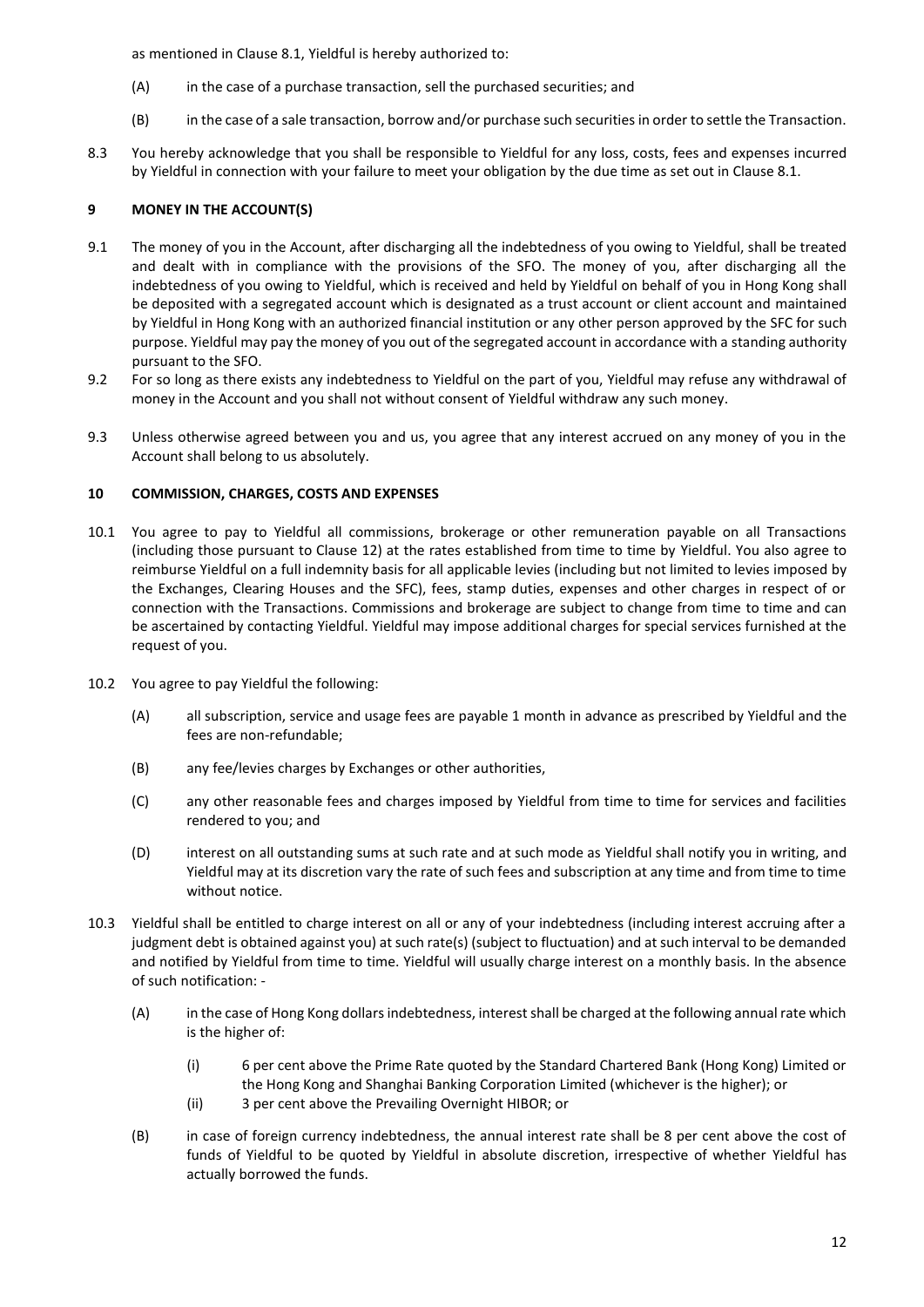#### 10.4 You acknowledge:

- (A) that every purchase or sale recorded on the stock market operated by SEHK or notified to the SEHK is subject to the charge of an Investor Compensation Fund levy and a levy pursuant to the SFO and the cost of each such charge and levy attributable to you shall be borne by you; and
- (B) that in the case of a default committed by Yieldful and you having suffered pecuniary loss thereby, the liability of the Investor Compensation Fund will be restricted to valid claims as provided for in the SFO and will be subject to the monetary limits specified in the SFO and accordingly that there can be no assurance that any pecuniary loss sustained by reason of such a default will necessarily be recouped from the Investor Compensation Fund in full, in part, or at all.
- 10.5 You hereby agree to the imposition upon its Account or Accounts from time to time as Yieldful may determine, of a minimum charge in respect of Accounts that maintain only average credit balances of less than such minimum amount as Yieldful may from time to time determine.
- 10.6 You agree that Yieldful is entitled to solicit, accept and retain for Yieldful's own benefit any rebate, brokerage, commission, fee benefit, discount and/or other advantage from any Transaction effected by Yieldful. Yieldful may also offer at its absolute discretion any benefit or advantage to any person in connection with such Transaction.

## **11 SOFT COMMISSION AND REBATES**

- 11.1 Taking of Soft Commission and Rebates We are hereby authorized, to the extent permitted by Applicable Laws and Regulations, to:
	- (A) solicit, receive and retain commission, cash rebates, goods and services and other soft dollar benefits arising out of (i) entering into Transactions for or with you; and (ii) customer referrals, from any agent, delegate, broker, Affiliate and other person in connection with such Transactions and customer referrals;
	- (B) offer, pay commission, cash rebates, goods and services and other soft dollar benefits arising out of (i) entering into Transactions for or with you, and (ii) customer referrals, to any agent, delegate, broker, Affiliate and other person in connection with such Transactions and customer referrals; and
	- (C) make and retain gains by entering into Transactions for or with you at prices which are different to the prices at which we have entered into with any other person (including any Affiliate).

## **12 DEFAULT**

- 12.1 The following shall constitute events of default (the "Events of Default") :
	- (A) your failure to provide sufficient Collateral within the time limit upon call from Yieldful, deposits, purchase consideration or any other sums payable to Yieldful, to submit documents or to deliver Securities or Commodities to Yieldful hereunder when called upon to do so or on due date;
	- (B) if, in respect of any Client Contract, you fail:
		- (i) to provide Margin when called upon to do so; or
		- (ii) to make or take delivery of any underlying securities when required under such contract; or
		- (iii) to pay any purchase price, option premium or other payment thereunder when due;
	- (C) (for Client being an individual) the death of the Client or you becoming incapacitated from due performance of the terms and conditions of this Client Agreement;
	- (D) the filing of a petition in bankruptcy or, as the case may be, winding up or the commencement of other analogous proceedings, or the appointment of a receiver, in respect of you;
	- (E) the levy or enforcement of any attachment, execution or other process against you;
	- (F) default by you in the due performance or observance of any of the terms and conditions of this Client Agreement;
	- (G) any representation or warranty made in or in pursuance of this Client Agreement or in any certificate, statement or other documents delivered to Yieldful being or becoming incorrect in any material respect;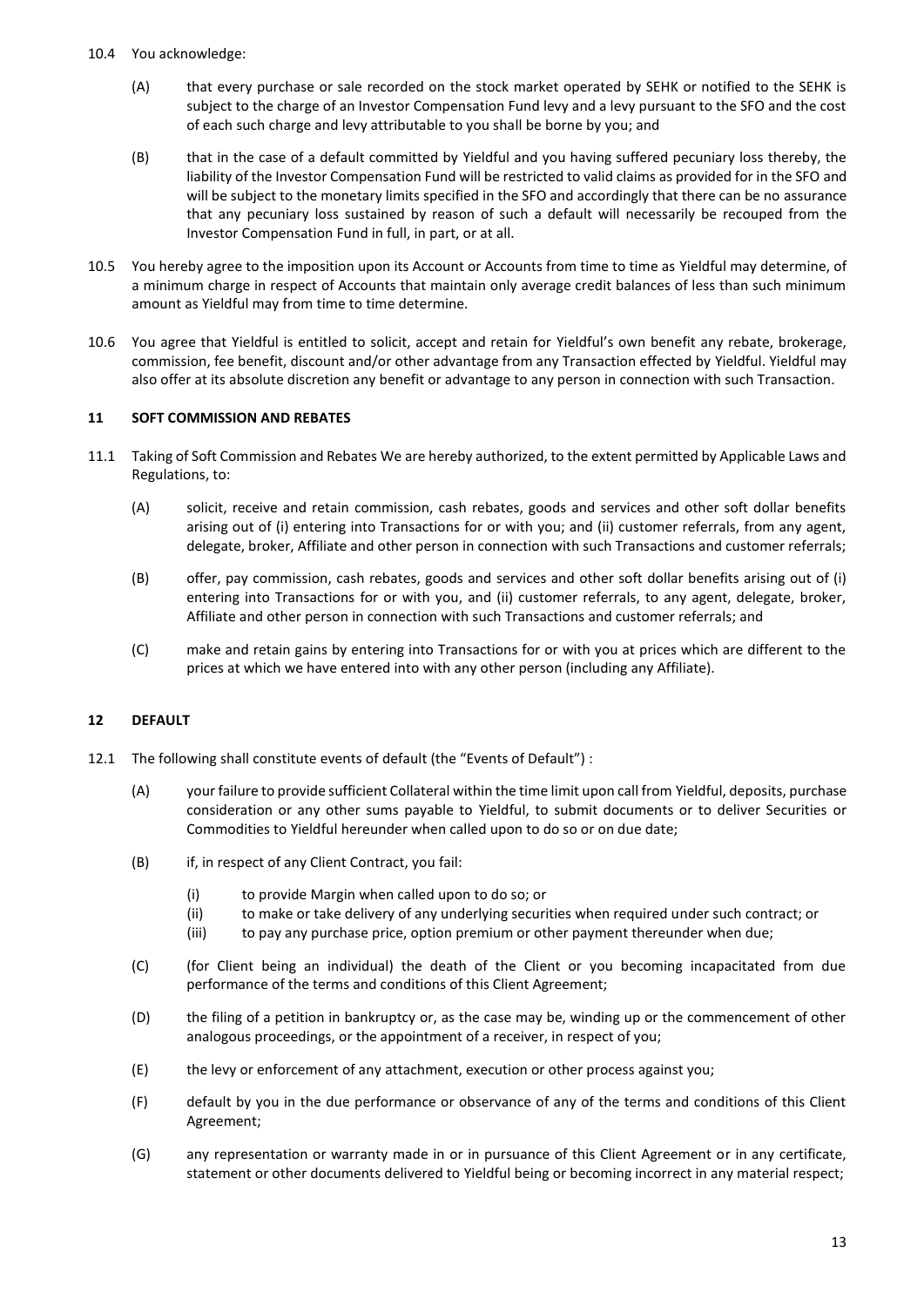- (H) any of the consents, authorizations, approvals, licenses, or board resolutions required by you to enter into this Client Agreement or any Client Contract being modified in a manner unacceptable to Yieldful or being wholly or partly revoked, withdrawn, suspended or terminated or expiring and not being renewed or otherwise failing to remain in full force and effect;
- (I) the continued performance of this Client Agreement becomes illegal or claim by any government authority to be illegal;
- (J) you being in breach, voluntary or otherwise, of any of the conditions contained herein or of the constitutions, rules and regulations of any Exchange or Clearing House;
- (K) material adverse change in the financial position of you; and
- (L) the occurrence of any event which, in Yieldful's sole discretion, Yieldful feels shall or might put in jeopardy Yieldful's rights conferred under this Client Agreement.
- 12.2 Without prejudice to any other right or remedy which Yieldful may have, if any one or more Events of Default occur, Yieldful shall be authorized, in its absolute discretion, to take one or more of the following actions no matter separately, successively or concurrently (but shall not be bound to take any such action):
	- (A) cover any short position in the Account through purchase of securities on the relevant Exchange and subject to Clauses 8.1 and 8.2 and/or liquidate any or all of the Collateral;
	- (B) cancel any or all outstanding orders or contracts or any other commitments made on your behalf and/or decline to take any orders from you;
	- (C) call upon any security including but not limited to any guarantees and letters of credit which may have been issued to or in favour of Yieldful as security for the Account(s);
	- (D) set-off, combine, consolidate, realise and/or sell all or any of the accounts maintained by you with Yieldful (including any money or client securities or Collateral or other properties under such accounts);
	- (E) sell, liquidate, dispose of or otherwise deal with the Securities, Commodities or other properties held by Yieldful on your behalf;
	- (F) close out without recourse any or all open positions under the Account;
	- (G) borrow or buy in any property whatsoever found necessary by Yieldful or required to make delivery against any sale (including a short sale) effected for you;
	- (H) exercise any option (call or put) arising from any option contract (including without limitation Exchange Traded Options) held for you;
	- (I) exercise any of its rights under this Client Agreement; and/or
	- (J) terminate this Client Agreement forthwith PROVIDED ALWAYS THAT a prior tender, demand for any Collateral or deposit or call of any kind from Yieldful, or prior or outstanding demand or call from Yieldful, or notice of the time and place of a sale or purchase shall not be considered a waiver of any of Yieldful's rights granted by this Client Agreement.
- 12.3 In the event of sale of any client securities or the Collateral or liquidation of the Accounts in Clauses 12 or 13 or Clause 2 of the Additional Terms for Margin Account or Clause 5 of the Additional Terms for Options Account, Yieldful shall not be responsible for any loss occasioned thereby howsoever arising if Yieldful has already used reasonable endeavours to sell or dispose of any or all of client securities and the Collateral and/or close out or liquidate any outstanding position in the Account under the prevailing market conditions. Yieldful is also entitled to exercise its own judgement in determining the time of the aforesaid sale or disposal or liquidation and to sell or dispose of any of such properties at current market price to Yieldful without any responsibility for any loss occasioned or being accountable for any profit made by Yieldful.
- 12.4 After deducting all costs and expenses incurred in connection with taking any action referred to in Clause 12.2, Yieldful may apply any remaining proceeds to the payment of any liabilities you may have to Yieldful; and in the event such proceeds are insufficient for the payment of liabilities you shall promptly upon demand and notwithstanding that the time originally stipulated for settlement may not then have arrived pay to Yieldful and indemnify and hold Yieldful harmless against any differences or deficiencies arising therefrom or in any Account,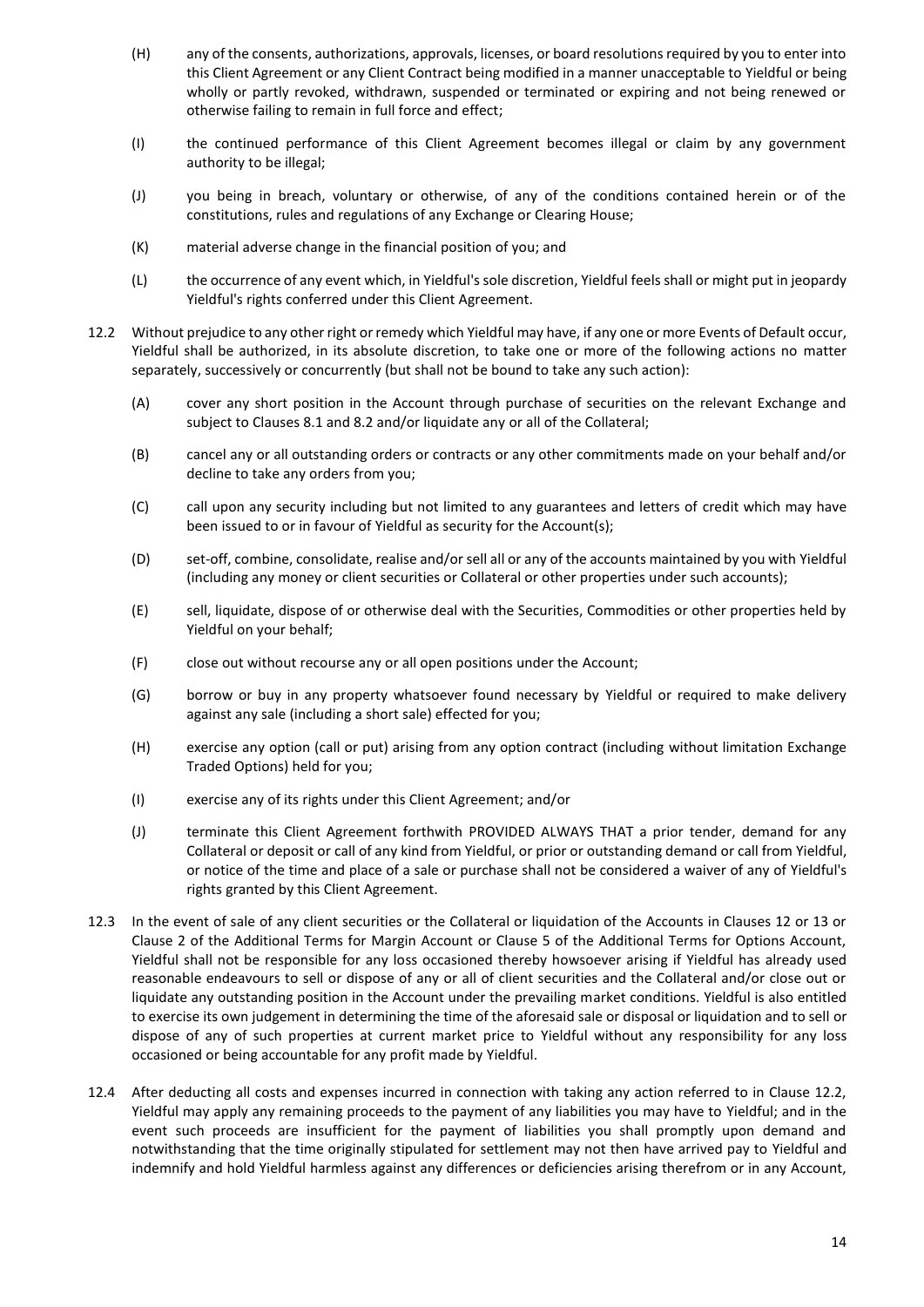together with interest thereon and all professional costs (including solicitor's and counsel's fees on a full indemnity basis should Yieldful in its absolute discretion refer the matter to legal advisers) and/or costs and expenses incurred by Yieldful in connection with debt collection in relation to the Account or the enforcement of any outstanding position in the Account which shall be for the account of you and properly deductible by Yieldful from any funds of you in its possession.

- 12.5 Without prejudice to Clause 12.4, Yieldful may place any of the proceeds obtained from performing any actions in Clause 12.2 to the credit of a suspense account with a view to preserve the rights of Yieldful to prove for the whole of Yieldful's claim against you in the event of any proceedings in or analogous to bankruptcy, liquidation or arrangement for so long as Yieldful in its absolute discretion determines without any obligation to apply the same or any part thereof in or towards discharge of any debts or liabilities due to or incurred by you to Yieldful.
- 12.6 You acknowledge that the rights Yieldful is entitled to exercise under this Clause 12 are reasonable and necessary for its protection having regard to the nature of the securities, margin trading and Commodities, in particular the volatility in the prices of securities and Exchange Traded Options.

## **13 LIEN, SET OFF AND COMBINATION OF ACCOUNTS**

- 13.1 In addition and without prejudice to any general liens, right of set-off or other similar rights to which Yieldful is entitled under law or this Client Agreement, all Securities, Commodities, receivables, monies (in any currency) and other property of you (held by you individually or jointly with others) held by or in possession of Yieldful at any time shall be subject to a general lien in favour of Yieldful as continuing security to offset and discharge all of the your obligation, arising from the Transactions or otherwise, to Yieldful.
- 13.2 In the event that you has more than one accounts (of any nature whatsoever including accounts of other clients guaranteed by you and whether in single or joint names) maintained with Yieldful, in addition to and without prejudice to any general liens or similar rights, Yieldful may by itself or as agent of any Affiliate at any time, and without notice to you, combine or consolidate all or any of them and set-off or transfer any monies (in any currency) or any other properties standing to the credit of any one or more of them in or towards satisfaction of any of the liabilities to Yieldful or the Affiliate of you on any such accounts or in any other respect, including liabilities under facilities or accommodation for any unexpired fixed term or in respect of dealing in securities (including Exchange Traded Options) or under guarantees or indemnities or any other instruments whatsoever given or assumed by Yieldful at your request, whether such liabilities are present or future, actual or contingent, primary or collateral and joint or several.
- 13.3 The right of set off in this Clause is a continuing security and is in addition and without prejudice to any security interest Yieldful may now or hereafter hold. In respect of any payments to set off any liabilities or obligations of you to any other Affiliate, Yieldful shall not be concerned with whether or not such liabilities or obligations exist provided demand has been made on Yieldful by any other Affiliate.
- 13.4 Nothing herein shall restrict the operation of any general lien or other rights or lien whatsoever which Yieldful may have, whether by law or otherwise, and the rights of set-off hereby conferred are in addition and without prejudice to any general right of set off arising by law or rights granted to Yieldful by Clause 12 or 13 or any lien, guarantee, bill, note, mortgage or other security now or hereafter held by Yieldful.
- 13.5 In enforcing our lien, we shall have the right to determine which Securities, Commodities, other Investment and/or properties are to be sold and which contracts are to be closed, and to apply the proceeds of sale, after deduction of all costs and expenses, to satisfy any liabilities, indebtedness and/or obligations owed by you to us.

#### **14 ASSIGNMENT AND SUCCESSION**

- 14.1 You shall not assign or transfer any rights or obligations under this Client Agreement or any Transaction without prior consent of Yieldful.
- 14.2 Subject to the provisions of the SFO and any applicable law, Yieldful may assign or transfer any rights or obligations under this Client Agreement or any other Transaction to another person after written notice to you.
- 14.3 This Client Agreement shall inure to the benefit of our successors and assigns (whether by merger, consolidation or otherwise). All the provisions of this Client Agreement shall survive any changes or successions in Yieldful's business and shall be binding, where you are a corporation upon its successors, where the Client is a partnership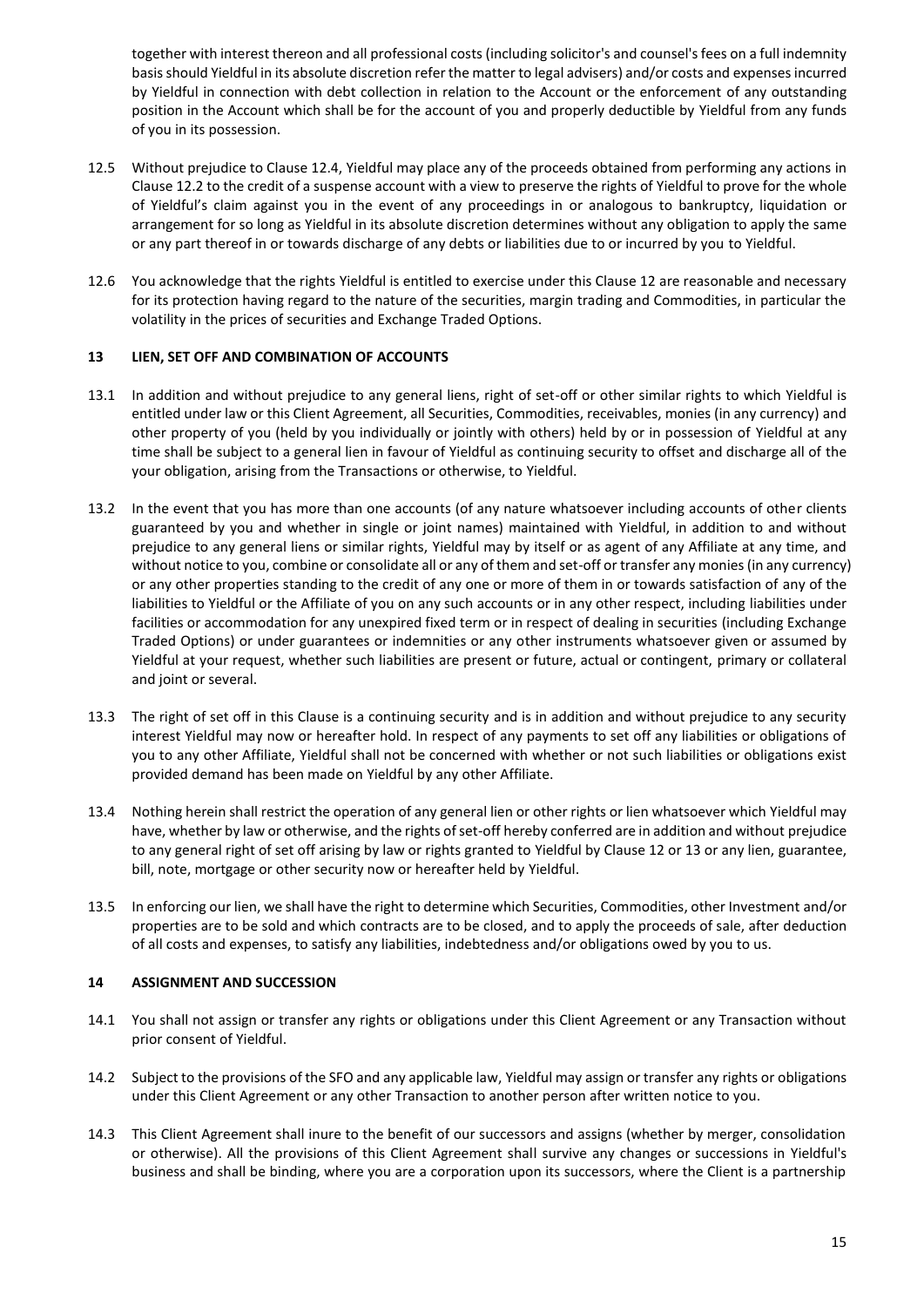upon the partners and their personal representatives, and where the Client is an individual upon his personal representatives.

#### **15 DEATH OR LEGAL INCAPACITY**

Our rights under this Client Agreement shall not be affected by your death or legal incapacity.

### **16 SEVERABILITY**

If any provision or condition of this Client Agreement shall be held to be invalid or unenforceable by any competent court, or regulatory or self-regulatory agency or body, such invalidity or unenforceability shall attach only to such provision or condition. The validity of the remaining provisions and conditions shall not be affected thereby and this Client Agreement shall be carried out as if any such invalid or unenforceable provision or condition were not contained herein.

## **17 NO WAIVER**

No failure or delay on our part in exercising any right, power or privilege hereunder shall operate as a waiver thereof, nor shall any single or partial exercise preclude any other or further exercise thereof or the exercise of any other right, power or privilege. Any remedy provided to us herein are not intended to be exclusive of any other remedy and each and every remedy shall be cumulative and in addition to every other remedy given hereunder or now or hereafter existing at law or in equity, by statute or otherwise.

#### **18 LIABILITIES AND INDEMNITY**

- 18.1 Neither Yieldful, nor any of its directors, employees, agents or representatives (the "Relevant Persons") shall under any circumstances whatsoever be liable to you (whether under contract, in negligence or otherwise) in the absence of bad faith or willful default of or by the Relevant Persons in respect of any loss, damage, injury sustained or liability incurred by you by reason of:
	- (A) any act, advice, statement (express or implied), default or omission of the Relevant Persons, whether such loss, damage, injury or liability be caused by breach or otherwise by the Relevant Persons or howsoever caused; or
	- (B) any loss or expense incurred by you as a result of or in connection with the transfer to you or the collection or deposit or crediting to any Account of invalid, fraudulent or forged Investment or any entry in any Account which may be made in connection therewith; or
	- (C) any conditions or circumstances which are beyond the reasonable control or anticipation of the Relevant Persons including but not limited to any delay in transmission of orders due to whatsoever reason, failure of electronic or mechanical equipment, telephone or other interconnection problems, unauthorized use of Access Code, prevailing fast moving market conditions, governmental agency or Exchange actions, theft, war, severe weather, earthquakes and strikes; or
	- (D) Yieldful exercising any of its rights conferred by the terms of this Client Agreement; or
	- (E) any conversion of one currency to another pursuant to, in relation to or arising from this Client Agreement; or
	- (F) Any inaccuracy or omission from any document prepared by us for, or sent by us to or to the order of, you in connection with any offering of investment; or
	- (G) We in good faith acting or relying on any Instruction given by you, whether or not such Instruction was given following any recommendation, advice or opinion given by us or any Affiliate or by any of our directors, officers, employees or agents; or
	- (H) Any inability, failure or delay on our part to comply with or carry out any such Instruction or any ambiguity or detect in any such Instruction; or
	- (I) Any loss or damage suffered by you in connection with any of your Securities, Collateral and other property kept in custody pursuant to Clause 30 or Clause 4.1 in Part III Schedule A - Additional Terms for Margin Account or other part of this Client Agreement unless such loss or damage has been caused as a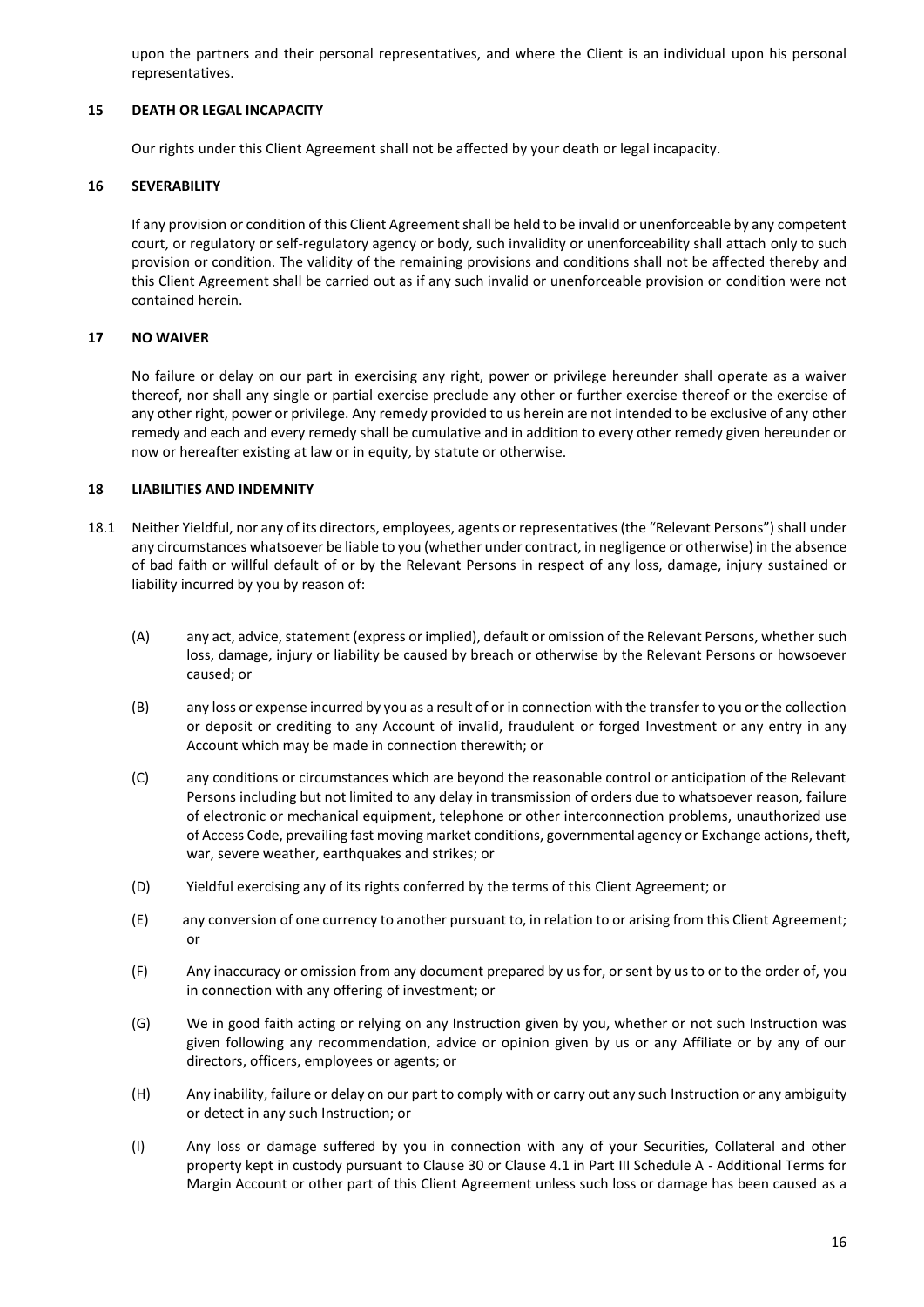direct consequence of an act of gross negligence on our part; or

- (J) Any curtailment of, or restriction on, the capacity of us to trade in respect of open positions of any Investment as a result of action taken by SFC, the SEHK, the HKFE or any other authority under applicable rules and regulations or for any other reason, and that in such circumstances, you may be required to reduce or close out yours open positions with us; or
- (K) Any Exchange, Clearing House, agent or other person ceasing for any reason to recognize the existence or validity of Transaction entered into by us on your behalf, or failing to perform or close out positions of any such Transaction provided that such cessation or failure shall not affect your obligations hereunder in respect of any such Transaction or other obligations or liabilities of you arising there from; or
- (L) Any misunderstanding or misinterpretation of any Instruction given or placed verbally or electronically, or any interruption, suspension, delay, loss, mutilation or other failure in transmission or wrongful interception of any Instruction or other information howsoever caused (including any equipment or system owned and/or operated by or for us).
- 18.2 You agree to indemnify the Relevant Persons against and hold the Relevant Persons harmless from all expenses, liabilities, claims and demands arising out of the following, in the absence of bad faith or wilful default of or by the Relevant Persons:
	- (A) anything lawfully done or omitted to be done by the Relevant Persons in connection with this Client Agreement; or
	- (B) any breach by you of its obligations under this Client Agreement.

## 18.3 Indirect Damages

Notwithstanding any provision in this Client Agreement, under no circumstances shall we be liable to you or any other person for any incidental, consequential, indirect, special or exemplary damages of any kind or nature whatsoever or for any loss of revenue, loss of profit, loss of business, loss of opportunity or loss of goodwill (collectively, "Indirect Damages") arising from any representation, any breach of implied term or any duty at common law or under any statue or express term of this Client Agreement, and whether such liability is asserted on the basis of contract, tort or otherwise, whether or not foreseeable, even if we have been advised or were aware of the possibility of such Indirect Damages.

18.4 Verification of Title

We are under no duty to examine or verify the validity of the ownership of or title to any asset in connection with any Transaction and shall not be liable in respect of any defect in ownership or title.

#### 18.5 Tax

You shall at all times remain responsible for payment of all taxes due and where applicable, for the making of any claim for exemption from withholding taxes. We may deduct or withhold all forms of taxes (wherever in the world and whenever imposed) from any payment if obliged to do so under the Applicable Laws and Regulations. In accounting for tax or making deductions or withholding of tax, we may estimate the amounts concerned. Any excess of such estimated amount over the final confirmed liability shall be credited or sent to you as quickly as reasonably practicable.

#### 18.6 Indemnity to us

You shall indemnity us immediately on demand against any and all claims, demands, actions, proceedings, losses, penalties, fines, taxes, damages, costs, charges and expenses of any nature (including legal costs on a full indemnity basis) incurred by us and any liability whatsoever in connection with:

- (a) any failure of or delay by you in performing any of your obligations under this Client Agreement or any Margin Facility provided to you (if any) including the enforcement and preservation of our rights in connection with this Client Agreement; and
- (b) our performance of any of our obligations or exercise of our right or discretion in connection with this Client Agreement.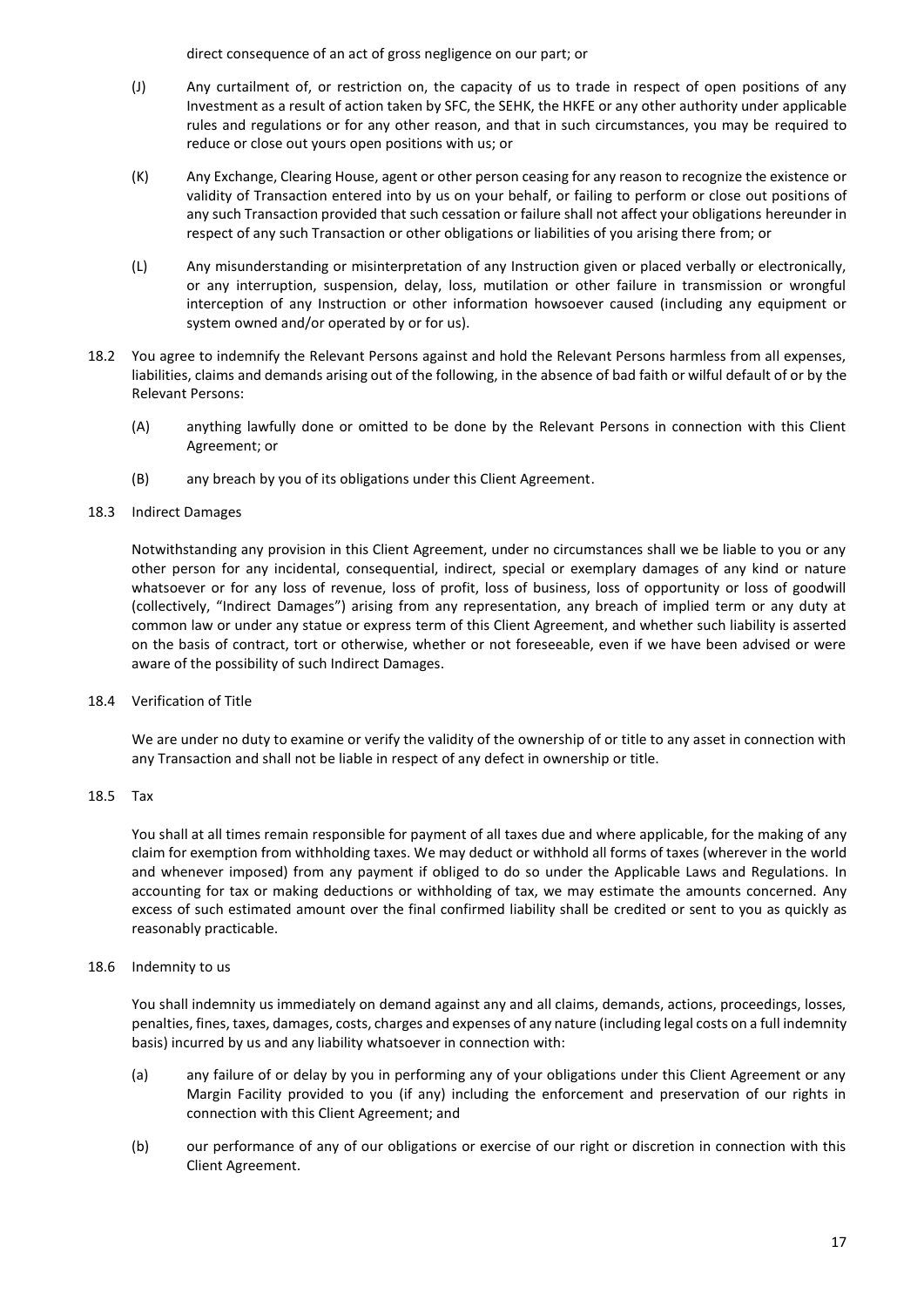#### 18.7 General Indemnity

Without prejudice to any provision in this Client Agreement, you shall immediately upon demand fully indemnity and keep us and any Affiliate, and our respective directors, officers, employees and agents (collectively, "Indemnified Persons") indemnified against any claims, demands, actions, proceedings, losses, penalties, fines, taxes, damages, costs, charges and expenses, including legal fees, that may be suffered or incurred by any and/or all of the Indemnified Persons, arising out of or in connection with (a) any Investment or Transaction; (b) any action or omission by us pursuant to this Client Agreement; (c) any information provided by you; (d) any breach by you of any of your obligations under this Client Agreement, including any cost reasonably incurred by us in collecting debts due to us from you or unpaid deficiency in any Account and in enforcing our rights hereunder, and any penalty charged as a result of any Transaction to us by any Exchange and/or Clearing House; (e) any investigation, litigation or proceeding by or involving any government agency, market, Exchange, clearing organization or other self-regulatory body, or any third party or other market participant with respect to any Account or Transaction; or (f) closing of any Account.

#### 18.8 Indemnity on Instructions

Without prejudice to any provision in this Client Agreement, you shall indemnity immediately on demand and keep us indemnified at all times against and save us harmless from, all claims, demands, actions, proceedings, losses, penalties, fines, taxes, damages, costs, charges and expenses (including all legal costs incurred by us) on a full indemnity basis and any liability whatsoever which may be brought against us or suffered or incurred by us either directly or indirectly as a result of or in connection with (a) our accepting of or acting on any Instruction; (b) any revocation or alteration of any such Instruction; or (c) any error or omission in such Instruction given by facsimile transmission and/or such other electronic means (regardless of whether such Instruction was given by you or an Authorized Person and/or properly authorized by you).

18.9 Facsimile and Other Modes of Electronic Submission Indemnity

Without limitation to the generality of the foregoing, in consideration of us agreeing to accept Instructions pursuant to Clause 6 above and/or to accept any other documents/Instructions in relation to the operation of the Account(s) by facsimile transmission and/or such other electronic means as may from time to time be permitted by us, you shall indemnify us immediately on demand against all claims, demands, actions, proceedings, losses, penalties, fines, taxes, damages, costs, charges and expenses (including all legal costs incurred by us) on a full indemnity basis and any liability whatsoever arising out of or in connection with our acceptance of the aforesaid Instructions and/or any other documents/Instructions in the event of any error or omission in such Instructions and/or any other documents/Instructions, or such Instructions and/or other documents/Instructions having been issued without proper authorization on your part. Each of these indemnities (namely in Clauses 18.6, 18.7 and 18.8 above) shall constitute a separate and independent indemnity from any other indemnity contained elsewhere in this Client Agreement or any other agreement entered or to be entered into between you and us.

#### **19 WARRANTIES AND UNDERTAKINGS**

- 19.1 You hereby undertake, represent and warrant on a continuing basis that:
	- (A) the information given by you, or on your behalf, to Yieldful in the Account Opening Form or otherwise in connection with the opening of any Account is true, full and complete and Yieldful shall be entitled to rely on such information until Yieldful receives written notice from you of any changes thereto;
	- (B) it has the authority and capacity to enter into and execute this Client Agreement and no one except you (unless otherwise disclosed to Yieldful pursuant to Clause 22.1) has an interest in the Account(s);
	- (C) save as disclosed by you to Yieldful pursuant to Clause 22.1 with the consent given by Yieldful:
		- (i) you enter this Client Agreement as a principal and is trading on its own account and does not do so as nominee or trustee for any other person and there exist no arrangements whereby any person other than the person(s) signing this Client Agreements as you have or will have any beneficial interest in this Client Agreement; and
		- (ii) you are the ultimate beneficiary of the Account and the person ultimately responsible for originating instruction about Transactions;
	- (D) this Client Agreement and its performance and the obligations contained in it do not and will not contravene any applicable laws and regulations, contravene any provisions of the memorandum and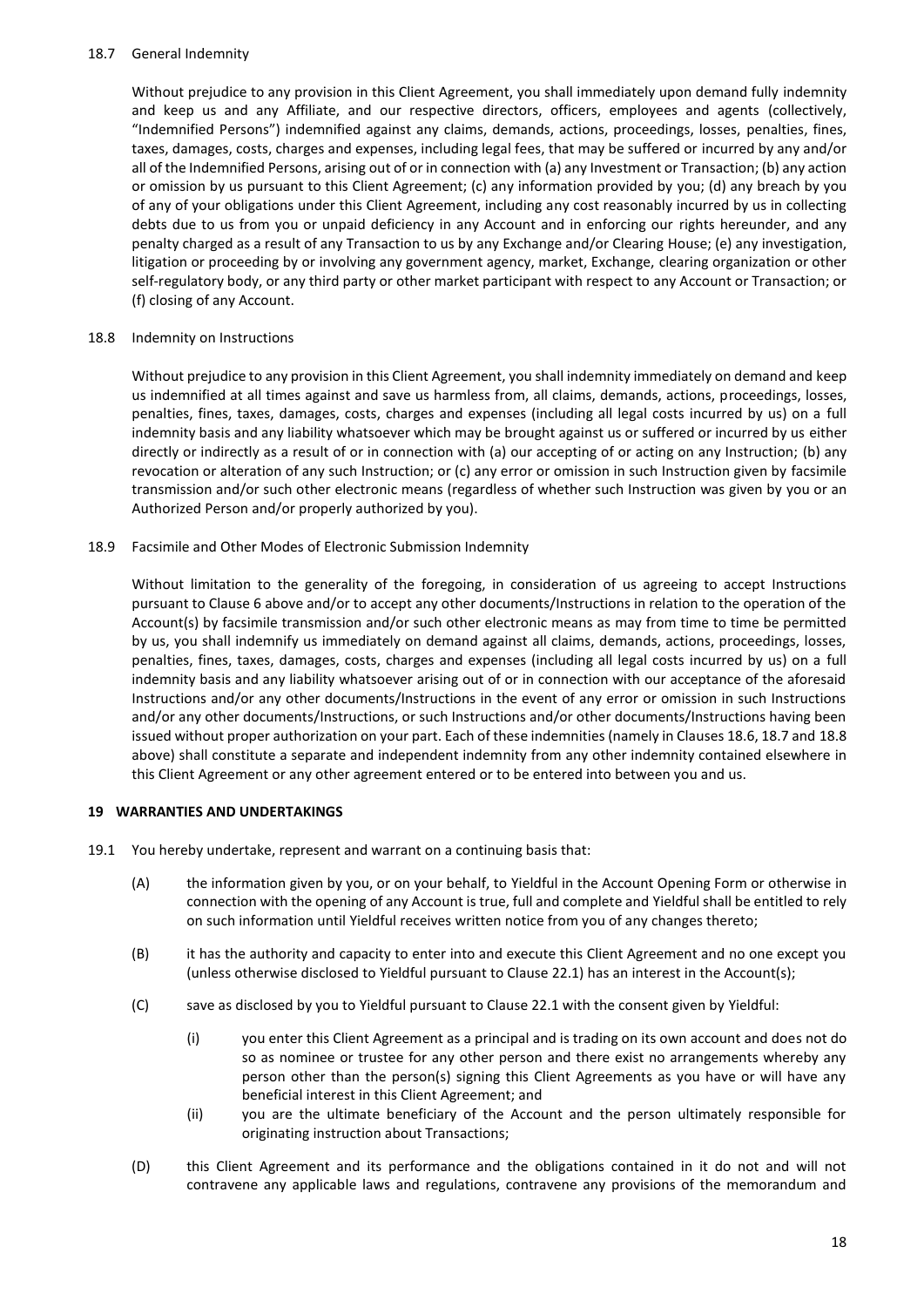articles or bye-laws (for corporate client), or constitute a breach or default under any agreement or arrangement by you is bound;

- (E) subject to any security interest of any Affiliate and the information disclosed to Yieldful, all properties including but not limited to securities provided by you for selling or crediting into the Account(s) are fully paid with valid and good title and whose legal and beneficial titles are owned by you and you will not charge, pledge or allow to subsist any charge or pledge or grant any option over such properties without Yieldful's prior consent;
- (F) you have received, read and understood the contents of the Risk Disclosure Statement and you have sufficient experience to assess the suitability of the Transactions contemplated under this Client Agreement;
- (G) where you or any one of them is a body corporate (in respect of such person):-
	- (i) it is a corporation duly organized and is validly existing under the laws of the country of its incorporation and in every other country where it is carrying on business;
	- (ii) this Client Agreement has been validly authorized by the appropriate corporate action of you and when executed and delivered will constitute valid and binding obligations of you in accordance with the terms herein;
	- (iii) the certified true copies of your certificate of incorporation or registration, charter, statute or memorandum and articles or other instrument constituting or defining its constitution and the board resolutions of you delivered to Yieldful are true and accurate and still in force; and
	- (iv) no steps have been taken or are being taken to appoint a receiver and/or manager or liquidator over the assets of, or to wind up you;
- (H) where you or any one of them is an individual, you are legally capable of validly entering into and performing this Client Agreement and is of sound mind and legal competence and is not a bankrupt;
- (I) where you are a partnership and business is carried on under a firm's name, this Client Agreement shall continue to be valid and binding for all purposes notwithstanding any change in the partnership or constitution of the firm by the introduction of a new partner or by the death, insanity or bankruptcy or a retirement of any partner for the time being carrying on the business of or constituting the firm or otherwise; and
- (J) Any Authorized Person and any person representing you in entering into any Transaction will have been duly authorized to do so on your behalf.
- 19.2 You undertake to notify Yieldful immediately upon the occurrence of any material changes in the information supplied in this Client Agreement and/or the Account Opening Form. In particular, you agree to inform Yieldful of any change in contact information (including address and telephone number) upon occurrence of such changes. In event that in exercising its rights or discharging its duties under this Client Agreement, Yieldful cannot communicate with you using the latest contact details provided by you for over a period of seven (7) days, you agree that this provides sufficient evidence of material breach of this Client Agreement by you which constitutes an Event of Default under Clause 12.1(G).
- 19.3 Yieldful will notify you of any material change to: (a) the name and address of its business; (b) its registration status with the SFC and its CE number; (c) the description of the nature of services provided by it; or (d) the description of the remuneration payable to Yieldful and the basis for such payment.
- 19.4 You accept full risk and responsibility for:
	- (A) the monitoring and use of your Account(s) including any of the events set out in Clause 19.5 below;
	- (B) the use and safe custody of any information including your Password, ID, portfolio information, Transaction activities, Account balances and any other information or Instructions available on your personal computer;
	- (C) the provision and maintenance of the communications equipment (including personal computers and modems) and telephone or alternative services required for accessing and using the Services, and for all communications service fees and charges incurred by you in accessing our network; and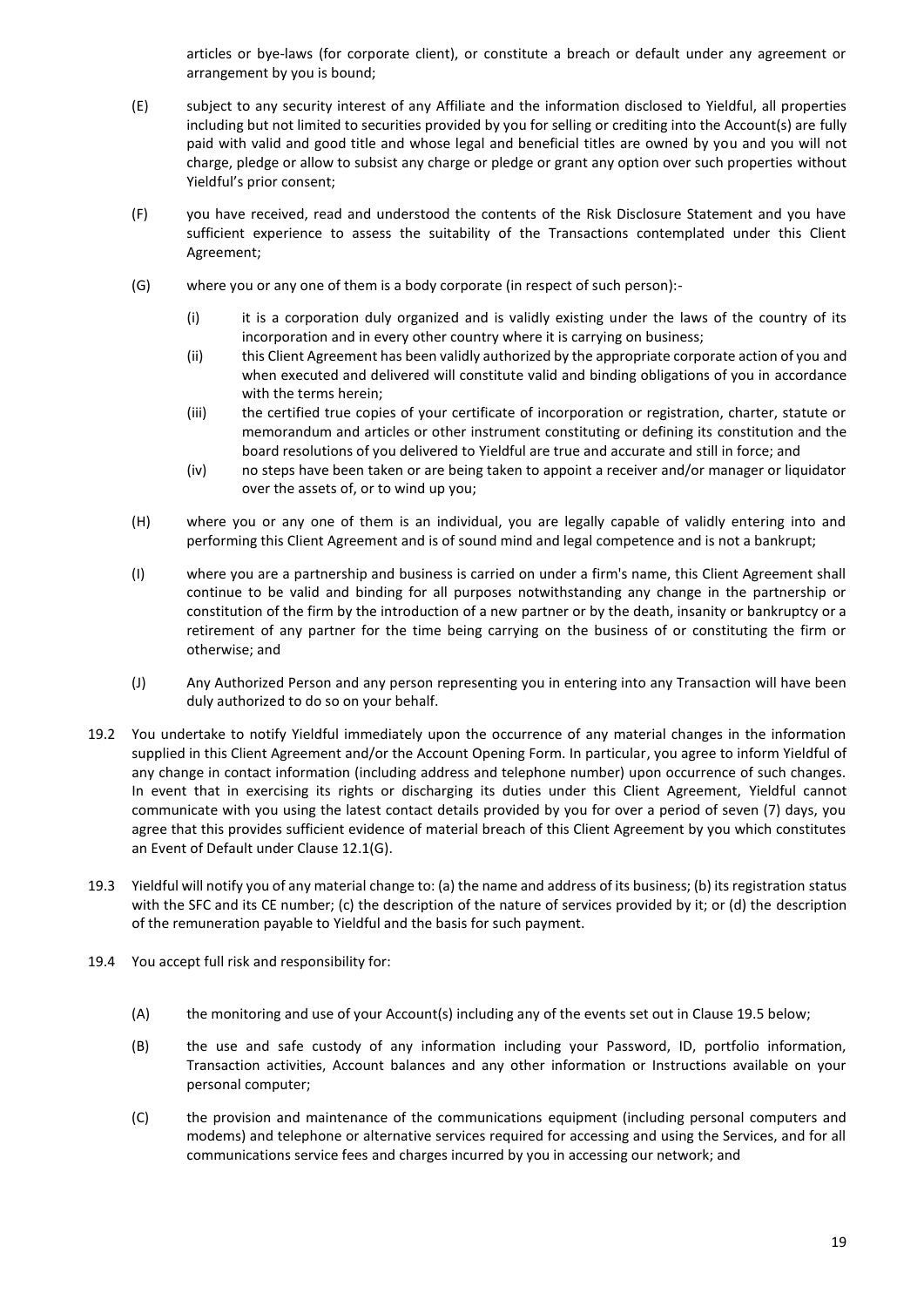- (D) any loss or damage caused directly or indirectly by any government restrictions, Exchange rulings, suspension of trading of Securities or other Investments, war, strikes, equipment, software or communications line failure or malfunction, unauthorized access, theft, and other occurrences beyond our reasonable control.
- 19.5 You will immediately notify us in writing if you become aware of any of the following:
	- (A) any loss, theft or unauthorized use of the Password, ID and/or Account number(s);
	- (B) any failure by you to receive a message from us indicating that an Instruction was received and/or executed;
	- (C) any failure by you to receive an accurate written confirmation of any Transaction;
	- (D) any receipt of confirmation from us of any Instructions or Transaction which you did not place or authorize; or
	- (E) any inaccurate information in your Account balances, Securities and/or other Investment positions, or Transaction history. In no event shall we be deemed to have received any Instructions given by you until we have actual knowledge of such your Instruction.
- 19.6 Unless you have previously disclosed in writing to us, you are not an officer or employee of any Exchange, board of trade, clearing house, bank or trust company, or an affiliate of any licensed corporation or registered institution under the SFO, or an introducing broker, or an officer, partner, director or employee of any securities broker or dealer.
- 19.7 Acting as Principal/Responsible Person
	- (A) Unless you have previously disclosed to us in writing, you will be acting as principal, and not as trustee or agent or on behalf of any other person and all such Transactions are effected for your benefit and no other person has any interest therein in relation to each Transaction in your Account and shall stand to gain the commercial or economic benefit of such Transaction and/or bear their commercial or economic risks (except where such other person has been disclosed to us by you by written notice);
	- (B) (i) if you are acting on your own behalf, all the Transactions effected are legitimate and all monies and assets applied to such Transactions are the result of bona fide activities, and (ii) if you are acting on behalf of one or more customers (the identities of which have not been disclosed to us), you have conducted and satisfactorily completed your internal "know-your-client" and anti-money laundering procedures on each such client in accordance with the laws applicable to you and will continue to comply with such procedures in relation to each such client; and
	- (C) Unless you provide us with prior written notice of the name and address of and nature of relationship with the person whom you appoint to operate the Account(s) on your behalf, you will operate your own Account(s) at all times, including, for the avoidance of doubt, the giving of orders.

#### **20 FORCE MAJEURE**

We shall not in any circumstance be liable to you for loss of any kind whatsoever whether directly or indirectly suffered or incurred by you by reason of any failure or delay in the performance of our obligations hereunder which is caused by or the result of any event which is not within our reasonable control, and any such event shall include (a) the existence or imposition of any form of foreign exchange control, legal, governmental or regulatory restriction or requirement whatsoever; (b) the closure of or ruling by any Exchange (or any division thereof); (c) the suspension of trading of any Investment or underlying; (d) the failure of any Exchange, Clearing House, agent or other person to perform its obligations; (e) the occurrence of an Insolvency Event in relation to our delegate or agent; (f) the occurrence of fire, flood or any disaster; (g) the occurrence of any industrial dispute affecting a third party for which a substitute third party is not reasonably available; and (h) the occurrence of any breakdown, failure or malfunction of any third party telecommunications, computer services or systems.

#### **21 INFORMATION GIVEN TO CLIENT**

21.1 Yieldful may provide financial market data, quotes, news, research or other information, including graphic images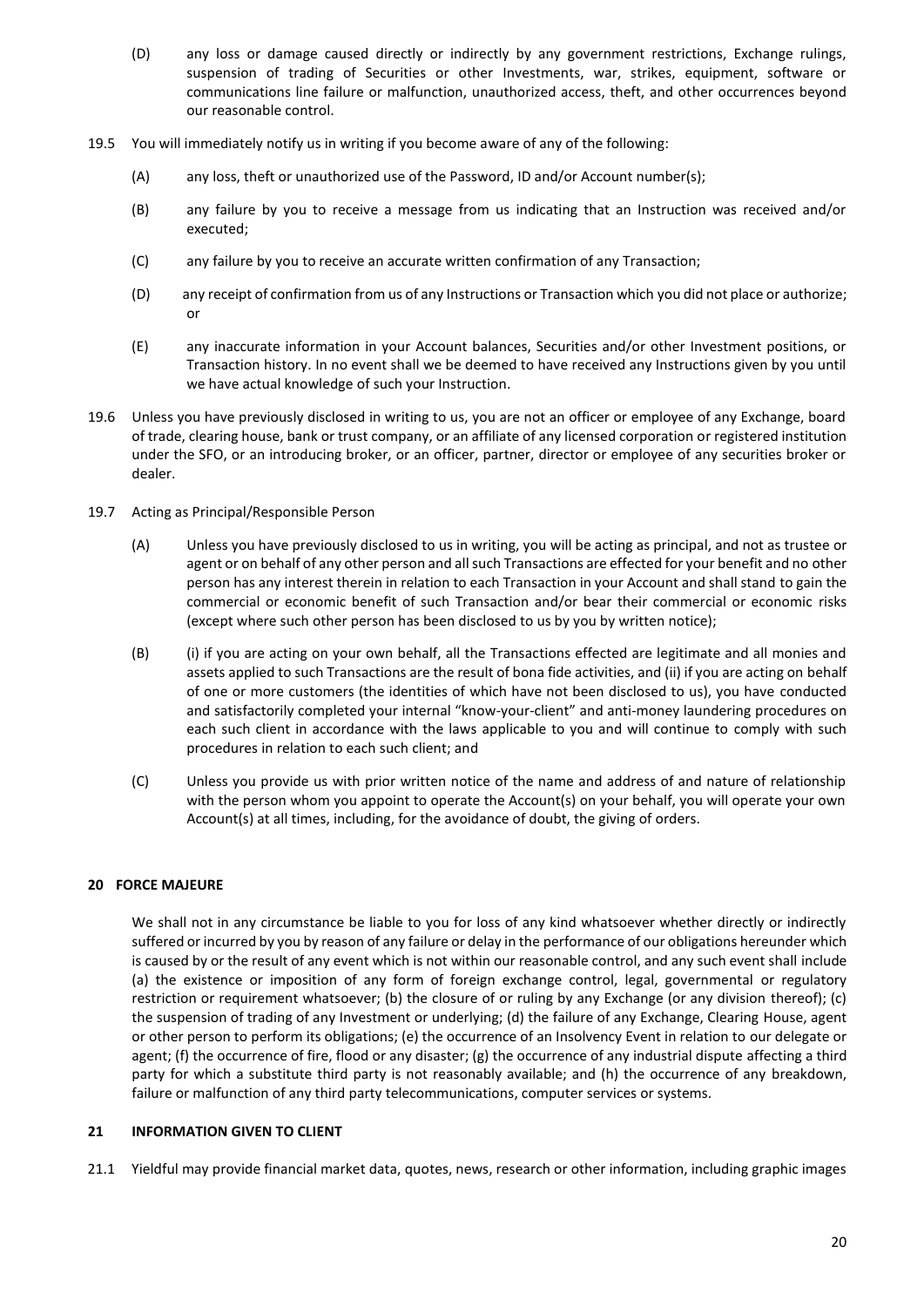(collectively, the "Information"), to Client by means of hardcopy, conversation, Electronic Media, website operated by Yieldful or otherwise (no matter in writing or verbally). You acknowledge that the rights in the Information are the property of the Yieldful and/or Affiliate, the information providers or the licensors (the "Information Providers") and are protected by applicable copyright and other intellectual property laws and you are allowed to use the Information on this Client Agreement of not engaging in any actions which may infringe the rights of the Information Providers.

- 21.2 You acknowledge that none of the Information Providers makes any representation or warranty of any kind (including but not limited to warranties of merchantability or fitness for any particular use) and does not guarantee the timeliness, sequence, accuracy, adequacy or completeness of the Information. In particular owing to market volatility and possible delay in data-transmission process, the market data containing in the Information may not be real-time market quotes for the relevant products. Whist Yieldful believes such data to be reliable, it has no independent basis to verify the accuracy or completeness of the Information provided. No recommendation or endorsement from Yieldful shall be inferred from such data.
- 21.3 You acknowledge that the Information is provided for informational purpose only and should not be used as a basis for making business, investment or any kind of decision and the Information Providers do not accept any responsibility or liability for any loss or damage howsoever arising from any person acting or refraining from acting in reliance on the Information.

## **22 DISCLOSURE OF INFORMATION ABOUT CLIENT**

- 22.1 Subject to the provisions of this Client Agreement, Yieldful will keep the information relating to the Accounts confidential. You acknowledge that there are laws, rules and regulations of the relevant markets and Exchanges which contain provisions requiring Yieldful upon the request of HKEX, the SFC, any government authority and/or any other regulator in Hong Kong (collectively, "relevant regulators") having jurisdiction over the Transactions, to disclose details of the Transactions, the name of you, beneficial identity of the Transactions and such other information concerning you as any such relevant regulators may require and that you agree to provide such information concerning you as Yieldful may require in order for Yieldful to comply with the requirements.
- 22.2 Without limiting the disclosure to anything provided in Clause 22.1, you hereby irrevocably authorizes Yieldful and any other Affiliate, without further notice and consent from you, to disclose to any person information, reports, records or documents pertaining to the Account together with such other information as may be required or Yieldful may deem appropriate and to produce computerized record or other document relating to you and the Account if that disclosure is required by the relevant regulators for the purpose of assisting them with any investigation or enquiry they are undertaking or by a court of competent jurisdiction or if the disclosure is in the public interest or in Yieldful's or your interest or is made with your expressed or implied consent.
- 22.3 You further agree that Yieldful may, whether during the continuance or after the termination of this Client Agreement, without notice to you, disclose any information relating to you and the Account(s) to any other Affiliate, or to any assignee of any of the rights or obligations of Yieldful under this Client Agreement.
- 22.4 You shall provide the information about the identity, address and contact details ("Identity Details") of the persons or entities which (i) are you, (ii) are ultimately responsible for originating the instructions in relation to the Transactions, or (iii) stand to gain the commercial or economic benefit of the transactions and/or bear its commercial or economic risk or such other information concerning you as any relevant regulator may require in order for Yieldful to comply with the applicable laws and regulations and you authorize Yieldful to provide such information about you to such relevant regulator without further consent from or notification to you.
- 22.5 Without prejudice to Clause 22.4, if you effect transactions for the account of its clients, whether on a discretionary or non-discretionary basis, and whether as agent or by entering into matching transactions as principal with any clients of the Client, you agree that, in relation to a transaction where Yieldful has received an enquiry from the relevant regulators, the following provisions shall apply:
	- (A) Subject to as provided below, you shall, immediately upon request by Yieldful, inform the relevant regulators of the Identity Details of the client for whose account the transaction was effected and (so far as known to you) of the person with the ultimate beneficial interest in the transaction. You shall also inform the relevant regulators of the Identity Details of any third party (if different from the client/the ultimate beneficiary) originating the transaction.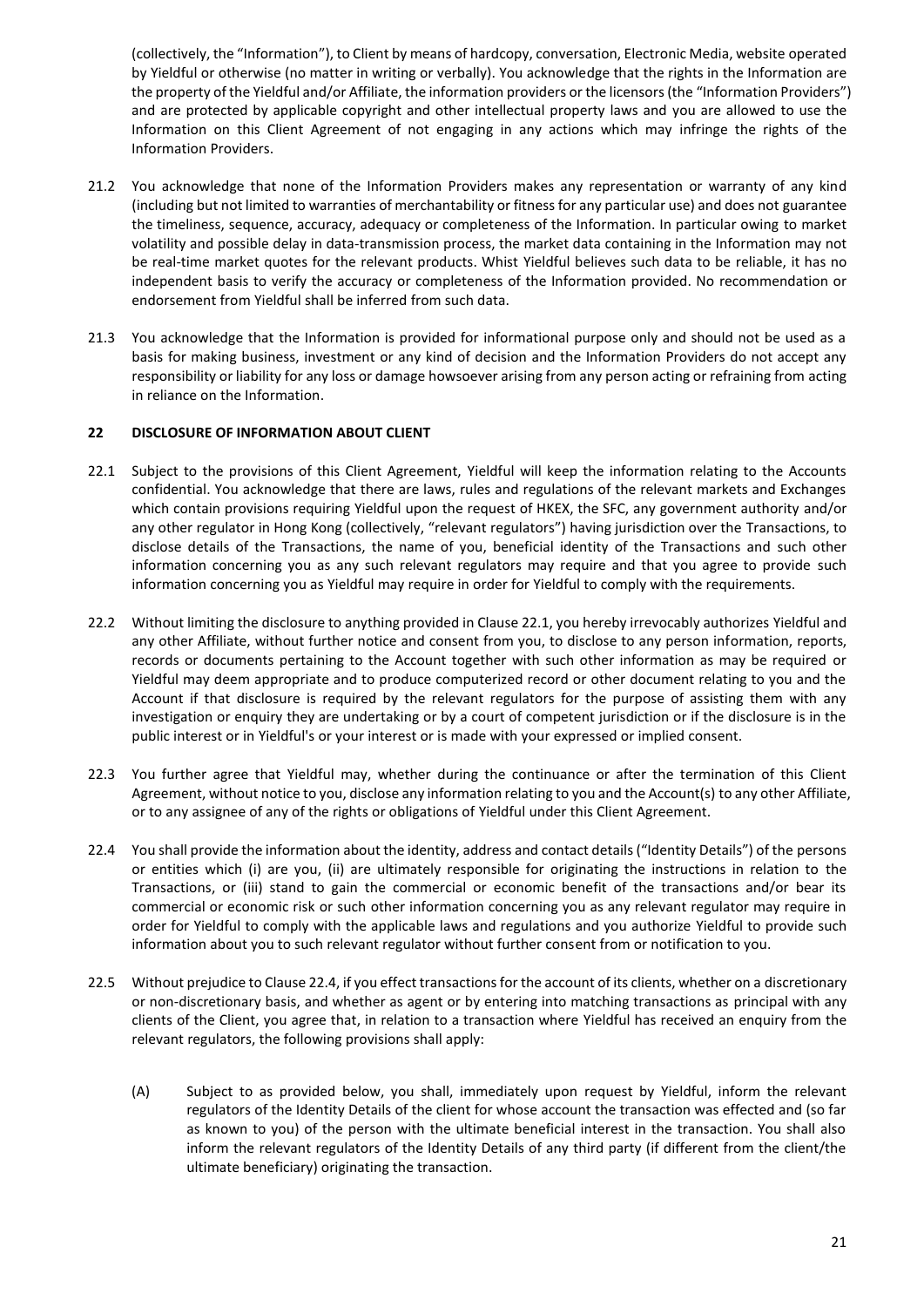- (B) If you effect the transaction for a collective investment scheme, discretionary account or discretionary trust, you shall:
	- (I) immediately upon request by Yieldful, inform the relevant regulators of the Identity Details of the person(s) who, on behalf of the scheme, account or trust, has instructed you to effect the transaction; or
	- (II) as soon as practicable, inform Yieldful when its discretion to invest on behalf of the scheme, account or trust has been overridden, and you shall immediately upon request by Yieldful, inform the relevant regulators of the Identity Details of the person who has given the instruction.
- (C) If you are a collective investment scheme, discretionary account or discretionary trust and in respect of a particular transaction, the discretion of the Client or its officers or employees has been overridden, you shall, as soon as practicable, inform Yieldful when its discretion to invest on behalf of the beneficiaries of such scheme, account or trust has been overridden and immediately upon request by Yieldful, inform the relevant regulators of the Identity Details of the person who has given the instruction in relation to the relevant transaction.
- (D) If you are aware that its client is acting as intermediary for its underlying clients, and you do not know the Identity Details of any underlying client for whom the transaction is effected, you confirm that:
	- (I) you have legally binding arrangements in place with its client which entitle you to obtain the information set out in Clauses 22.5(A), (B) and/or (C) from its client immediately upon request or procure that it be so obtained; and
	- (II) you will, upon request from Yieldful in relation to a transaction, promptly request the information set out in Clauses 22.5(A), (B) and/or (C) from its client on whose instructions the transaction is effected, and provide the information to the relevant regulators as soon as it is received from its client or procure that it be so provided.
- 22.6 You hereby agree that Yieldful shall not be in any way liable for any consequences arising out of any disclosure made under this Clause 22.
- 22.7 You understand that you have supplied or may from time to time supply to Yieldful or any other Affiliate personal data about you (the "Personal Data"), within the meaning ascribed in the Personal Data (Privacy) Ordinance (Chapter 486 of the laws of Hong Kong), in connection with the opening or maintenance of any Account(s) or the provision of services to you by Yieldful or any other Affiliate. You acknowledge that you are not required to provide any Personal Data to Yieldful and any other Affiliate unless you choose to do so. However, if you fail to supply any such Personal Data, Yieldful may not be able to open or maintain an Account(s) for you and/or provide you with any services.
- 22.8 You acknowledge that you have read the Data Privacy Policy of Yieldful and agreed to the terms in it.
- 22.9 The terms contained in this Clause 22 shall continue in effect notwithstanding the termination of this Client Agreement.

## **23 TRANSACTIONS CONDUCTED IN FOREIGN CURRENCY**

In the event that any Transaction effected by Yieldful on behalf of you involve conversion of a foreign currency (i.e. currency other than Hong Kong Dollars), you agree that:

- (A) any profit or loss arising as a result of a fluctuation in the exchange rate affecting such currency will be entirely for your account and risk and your Account will accordingly be credited or debited (as the case may be) to at the exchange rate adopted by the relevant bank at the time.;
- (B) any conversion from one currency to another required to be made for performing any action or step taken by Yieldful under this Client Agreement may be effected in such manner and at such time as it may in its absolute discretion decide; and
- (C) in respect of any Transaction on the Account(s) executed in any currency other than the currency that you have in your Account(s), any profit or loss arising as a result of exchange rate fluctuation will be entirely for the Account and at your risk. You are also responsible for any expenses and charges that may be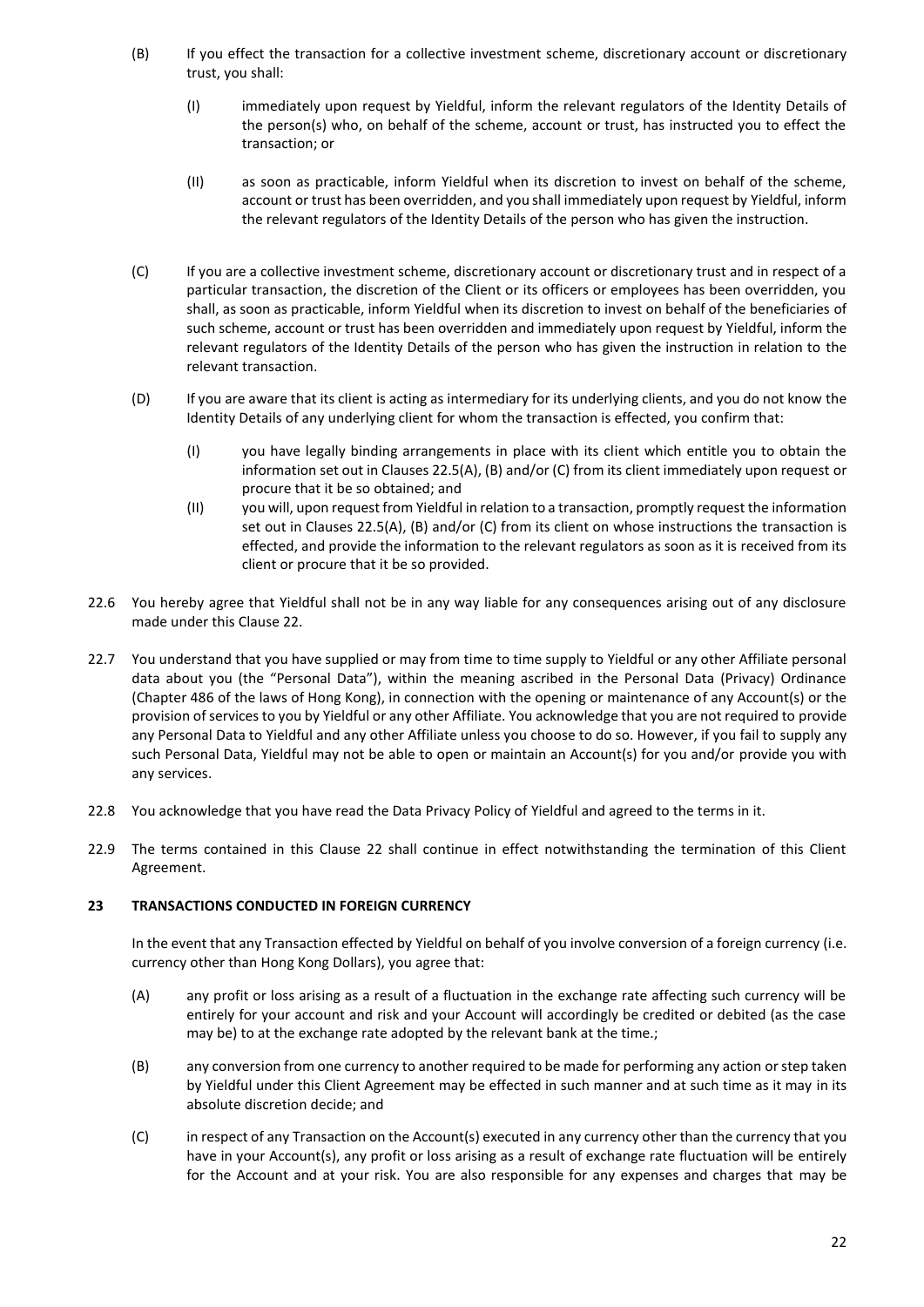incurred as a result of such foreign exchange.

## **24 AMENDMENTS**

- 24.1 To the extent permitted by law, Yieldful may from time to time amend or supplement (whether by the addition of schedules to this Client Agreement or otherwise) any of the terms and conditions of this Client Agreement by notifying you in accordance with Clause 28. If you do not accept the same, you may terminate this Client Agreement by notifying Yieldful in writing within seven (7) Business Days from your receipt or deemed receipt of the notice in accordance with Clause 28. If you does not terminate this Client Agreement within such time or if you continue to operate the Account after receipt or deemed receipt of notice of the amendment or supplement, you willl be deemed to have accepted such amendment or supplement and shall continue to be bound by this Client Agreement as so amended or supplemented.
- 24.2 Subject to Clause 24.1, no provision of this Client Agreement may be amended or supplemented unless agreed to in writing signed by Yieldful's authorized representative(s).

## **25 JOINT CLIENT**

- 25.1 Where you consist of more than one person:
	- (A) the liability and obligations of each of them shall be joint and several and references to you shall be construed, as the context requires, to any one of them;
	- (B) Yieldful is entitled to, but shall not be obliged to, act on instructions or requests from any of them;
	- (C) any notice, payment or delivery by Yieldful to any one of you shall be a full and discharge of Yieldful's obligations to notify, pay or deliver under this Client Agreement; and
	- (D) Yieldful is entitled to deal separately with any one of you on any matter including the discharge of any liability to any extent without affecting the liability of any others. Notwithstanding the above paragraph (B) and any agreement between any persons of you with Yieldful, Yieldful reserves the right to demand all the persons of you to give instructions or requests in writing or in any such other manner determined by Yieldful before Yieldful's accepting or acting on such instructions.
- 25.2 Where you consist of more than one person, on the death of any of such persons (being survived by any other such persons), the death of one person does not operate to terminate this Client Agreement automatically unless terminated in according to other provisions of this Client Agreement but such death constitutes an Event of Default (Clause 12.1(C)).
- 25.3 Death/Mental and/or Other Incapacity/Insolvency
	- (A) You undertake to give us immediate notice in writing of the death of any joint Account holder. In the event of such death, we may take such steps, require such documents, retain any part of any Account and restrict Transactions in any Account as we may at our discretion deem necessary, advisable or desirable to protect our interests with respect to any tax, liability, penalty or loss under any present or future law.
	- (B) All instructions and Transactions relating to any joint Account or (as the case may be) any Service, in the event of the death, or mental and/or other incapacity of or the occurrence of an Insolvency Event in relation to any one or more of the joint Account holder shall be subject to any claim or objection of relevant authority and shall be without prejudice to any right which we may have arising out of any lien, charge, pledge, set-off, claim, counterclaim or otherwise whatsoever or any step or legal proceedings which we may in our absolute discretion deem desirable to take in view of any claim by any person other than the survivors, executors, administrators of the deceased.
	- (C) Subject to paragraph (B) above, we shall hold on the death, or mental and/or other incapacity of or the occurrence of an Insolvency Event in relation to any of the joint Account holder all credit balance or balances and properties in all the Accounts and all monies due by us to the joint Account holders under any Transactions and Services to the order of the surviving joint Account holder (in case of death of all of the joint Account holders, to the executors or administrators of the last surviving joint Account holder) and any payment by us above shall be an absolute full and conclusive discharge of us as against the joint Account holders (including the deceased and his/her/estate and successor) provided that we may require the production of documentary proof of the death and/or the relevant legal grant to the estate of the deceased.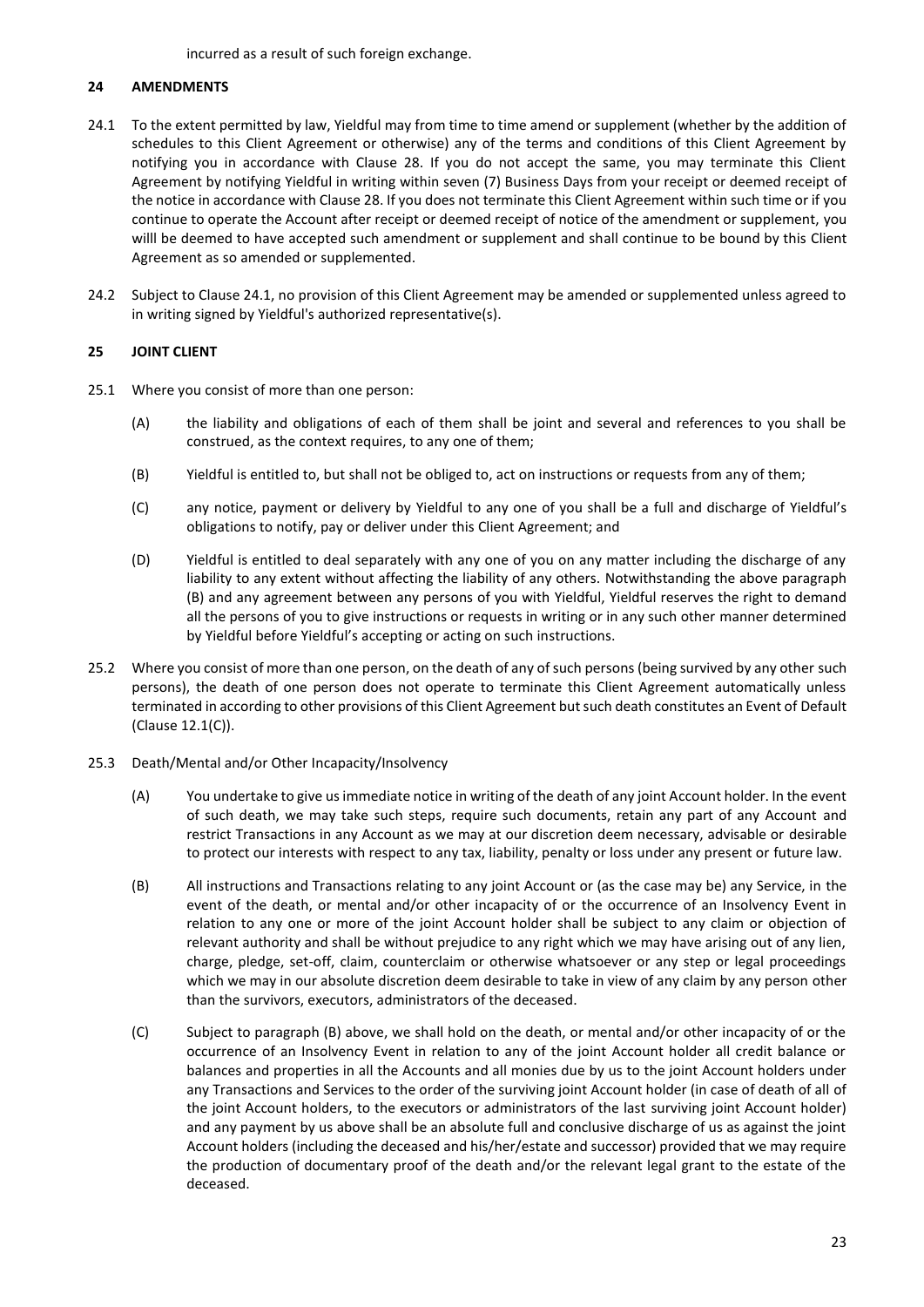- (D) Our set off right hereunder may be exercised against any one or more of the joint Account holders such that money, property or proceeds otherwise payable to the joint Account holders may be applied by us in or towards the satisfaction of any obligations or liabilities owing to us by any one or more of the joint Account holders.
- 25.4 Each of joint Account holders agree that any tax or other expenses resulting from the death of any one or more of the joint Account holders, or through the exercise by the deceased's estate of any rights in such Account, shall be payable out of any Account or chargeable against the interest(s) of the survivor(s) as well as against the interest of the deceased's estate.

## **26 PARTNERSHIP**

## 26.1 Liabilities and Obligations

If you are a partnership, under this Client Agreement:

- (A) the liabilities and obligations of each partner of the partnership shall be joint and several;
- (B) references to you shall be construed, as the context requires, to any or each partner of the partnership;
- (C) we may accept Instructions from any one or more of partners in respect of an Account held under the name of a partnership if such Instruction is given in accordance with the Mandate (however, we reserve the right to require written Instructions from all such partners at our discretion);
- (D) any delivery of payment or Investment to any one partner shall be a valid and complete discharge of our obligations to each partner of the partnership regardless of whether such delivery is made before or after that partner ceases to be a partner of the partnership;
- (E) any statement of account (including Combined Statement of Account & Contract Notes, receipts and Monthly Statement), Confirmation, receipt, notice and communication sent to one partner will be deemed notice to all partners of the Account;
- (F) we shall be entitled to deal separately with any partner of the partnership on any matter, including the discharge of any liability to any extent, without affecting the liability of any other partner of the partnership; and
- (G) each person who ceases to be a partner of the partnership (whether as a result of death, retirement, resignation, replacement, addition, bankruptcy or otherwise) will remain liable for all liabilities and obligations owed by you to us which have accrued up to and including the date that such person ceases to be a partner of the partnership.

## 26.2 Changes to the Partnership

If you are a partnership, this Client Agreement shall continue to bind the partnership notwithstanding any change in the constitution, name or membership of the partnership by reason of death, bankruptcy, retirement, disability or admission of new partners or the occurrence of any other event which may dissolve the partnership or otherwise affect its obligations under this Client Agreement.

## **27 COMBINED STATEMENT OF ACCOUNT & CONTRACT NOTE AND MONTHLY STATEMENT**

#### 27.1 General

- (A) We will send to you a Combined Statement of Account & Contract Note which summarizing all Transactions effected pursuant to Instructions on the same day or a notification of the availability of such summaries within two (2) Business Days after the date of the relevant Transactions.
- (B) Where required by Applicable Laws and Regulations, we will send a Monthly Statement of each Account to you summarizing the Transactions effected under the relevant Account since the date of the preceding month statement, or a notification of the availability of such statements within seven (7) Business Days after the end of the relevant month. In addition to such Monthly Statement, we also issue to you such other Account statements in such manner upon your request or as may be required by Applicable Laws and Regulations.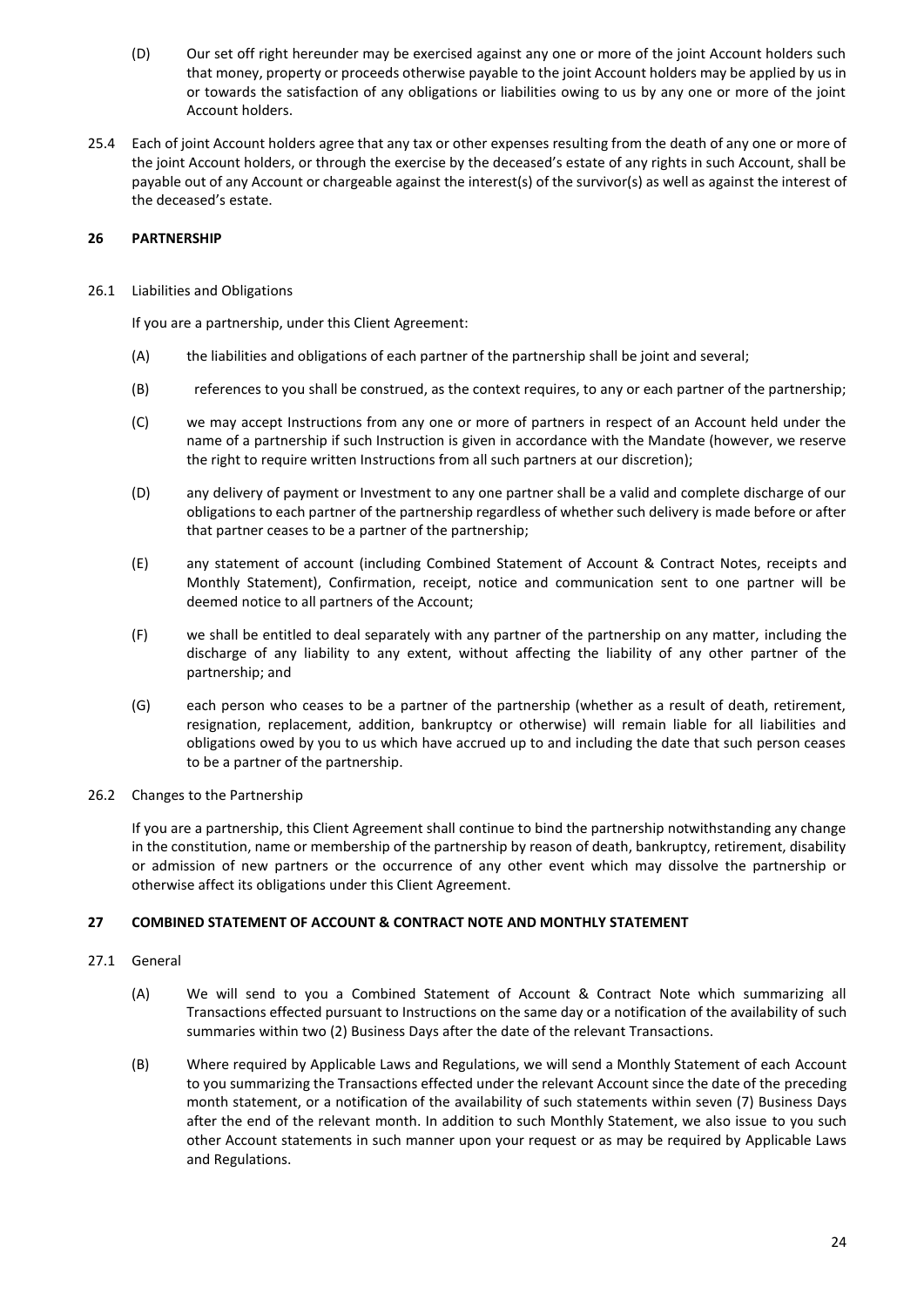- (C) You are responsible for reviewing all acknowledgements, Confirmations, Combined Statement of Account & Contract Notes, receipts and Monthly Statement in relation to your Transactions and your Account(s) immediately upon receipt. All Transactions and other information in any acknowledgements, Confirmations, Combined Statement of Account & Contract Notes, receipts and Monthly Statement will be binding on you unless we receive notice of objection in writing or via electronic mail or by facsimile within forty-eight (48) hours after you receive or are deemed to have received the same (whichever is earlier). We reserve the absolute right to determine the validity of your objection to the relevant Transaction or information.
- (D) Subject to any contrary Applicable Laws and Regulations, you agree to any acknowledgement, Confirmations, Combined Statement of Account & Contract Notes, receipts and Monthly Statement to be in electronic form and further agree to receive them through electronic means as may be prescribed by us from time to time.
- (E) Yieldful may not provide you with monthly statements in relation to the Account when during the relevant period there is no transaction or revenue or expense item and no outstanding balance or holding securities position in the Account.

## **28 NOTICES**

- 28.1 In the event of Yieldful being required to give any reports, written confirmations, notice to, or make any demand or request of the Client or otherwise being obliged to contact the Client in connection with this Client Agreement notice (including any demand for Margin or Collateral) may be personally delivered, transmitted by post, telex or facsimile or by telephone or though Electronic Media in each case to the address or telex, facsimile or telephone numbers or email address set out in the Account Opening Form or otherwise as notified to Yieldful in writing from time to time.
- 28.2 Notices to be delivered by the Client to Yieldful may be personally delivered, transmitted by post, telex or facsimile or by telephone in each case to the address or telex, facsimile or telephone numbers set out in this Client Agreement or otherwise as notified by Yieldful from time to time.
- 28.3 All notices and other communications shall be deemed to be given at the time of transmission if delivered personally, by telex, facsimile or telephone or through Electronic Media or two days after the date of posting if transmitted by mail whichever shall be the first to occur; provided that any notice or other communication to be given to Yieldful shall be effective only when received by Yieldful.

## **29 TERMINATION**

- 29.1 Stoppage of Services
	- (A) We may suspend the provision of Services or your access to any part of the Services without prior notice or consent from you in the event that:
		- (i) we elect at our absolute discretion to discontinue such Service(s) on a temporary or permanent basis;
		- (ii) you breach any of the provisions under this Client Agreement;
		- (iii) your Account has recorded no trading activities and/or holds no asset for a period (such period to be determined by us from time to time at our absolute discretion);
		- (iv) your Account has become an Inactive Account or a Dormant Account for an extended period of time (such period to be determined at our absolute discretion); or
		- (v) we are required by any Applicable Laws and Regulations to suspend the provision of any Service.
	- (B) You are required to provide us with one (1) month's advance notice of your intention to cease trading in derivative products (no matter traded on any Exchange or not). You shall be responsible for all losses and expenses incurred during this one (1) month's period unless you are otherwise advised by us.
	- (C) We may activate any Service and/or your Account upon your application to us on such terms and the supply of such information about yourself as we may determine from time to time.
- 29.2 Termination of Account(s)
	- (a) We may terminate any one or more of the Account(s):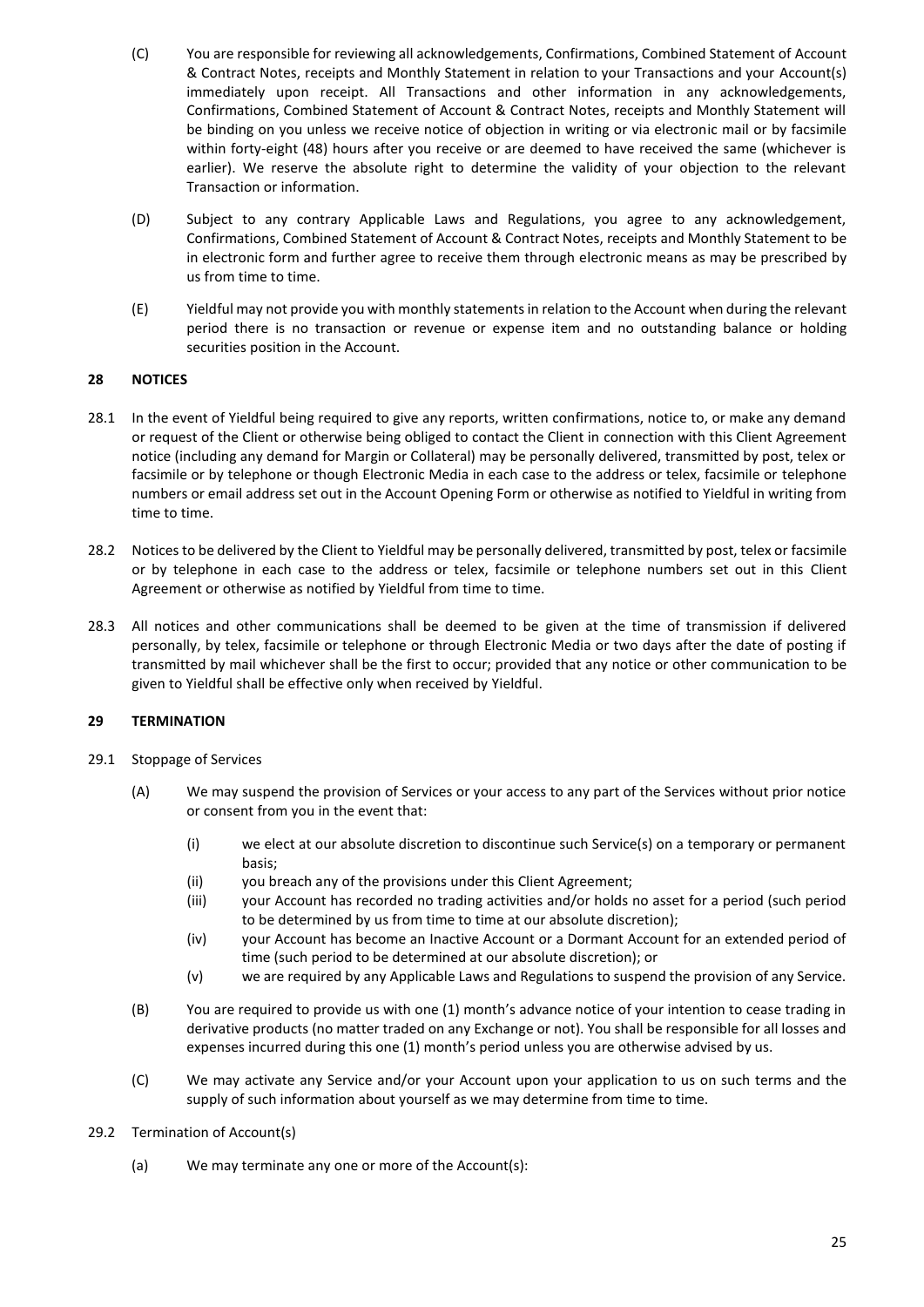- (i) without given prior notice to or obtaining consent from you if you breach or fail to comply with any provision of this Client Agreement or when your Account has become an Inactive Account or a Dormant Account for an extended period of time (such period to be determined at our absolute discretion);
- (ii) by giving you not less than one (1) Business Day's prior written notice; or
- (iii) immediately without giving you prior notice or obtaining your consent where we are required by any Applicable Laws and Regulations to terminate and close the Account(s) you have opened with us.
- 29.3 Any termination of the Services or this Client Agreement or the closure of Account(s) shall not affect any Transactions entered into or prejudice or affect any rights, powers, duties, liabilities and obligations of either party accrued prior to the termination.
- 29.4 Consequences of Termination

Upon termination of this Client Agreement,

- (a) you will immediately repay to us all amounts due or owing to us under this Client Agreement;
- (b) you will withdraw any cash or Securities or other Investment balances in the Account within seven (7) Business Days from the date of termination, failing which we may on your behalf and without any responsibility for any loss or consequences on our part sell or dispose of or Close Out (as applicable) your Securities or other Investment in the market or in such manner and at such time and price as we may reasonably determine and send to you at your own risk our cheque or remittance representing the net sale proceeds and the credit balances in your Account (whether in Hong Kong Dollars or in another foreign currency to be determined by us in our absolute discretion) to your last known address. For the avoidance of doubt, we shall not be responsible for any charges, costs, expenses or losses which may be incurred or arise as a result of such conversion and we shall have the right to deduct such charges, costs, expenses or losses prior to sending cheque or remittance;
- (c) we may sell, realize, redeem, liquidate or otherwise dispose of all or part of Investments to satisfy all of your indebtedness to us and Clause 29.5 below shall apply to any such sale; and
- (d) we shall cease to have any obligation to execute any Instruction received from you.
- 29.5 Proceeds and Documents of Title

Any net cash proceeds received by us pursuant to a sale, realization, redemption, liquidation or other disposal under this Clause 29 shall either be (a) if your Account has not been closed, credited to any of your Account; or (b) returned to you, after first deducting or providing for all monies and sums due or owing and other liabilities accrued or accruing due to us and outstanding (whether actual or contingent, present or future or otherwise). All Investments are not realized or disposed of together with any relevant document of title in our possession shall be delivered to you at your sole risk and expense.

## **30 CUSTODY OF SECURITIES/OTHER INVESTMENTS**

30.1 Act as Custodian

Unless otherwise specified, you appoint us to act as custodian for you to keep custody of your Securities or Collateral. You agree not to pledge, charge, sell, grant an option or otherwise deal in any of your Securities or Collateral forming part of any Account without our prior written consent.

30.2 Manner of custody

Any Securities and other Investments which are held by us for your Account may, at our absolute discretion, be either:

- (a) registered in your name or in the name of our associated entity or register in accordance with the applicable laws of the jurisdiction which your Securities are held; or
- (b) deposited in safe custody in a segregated account (which is designated as a trust account or customer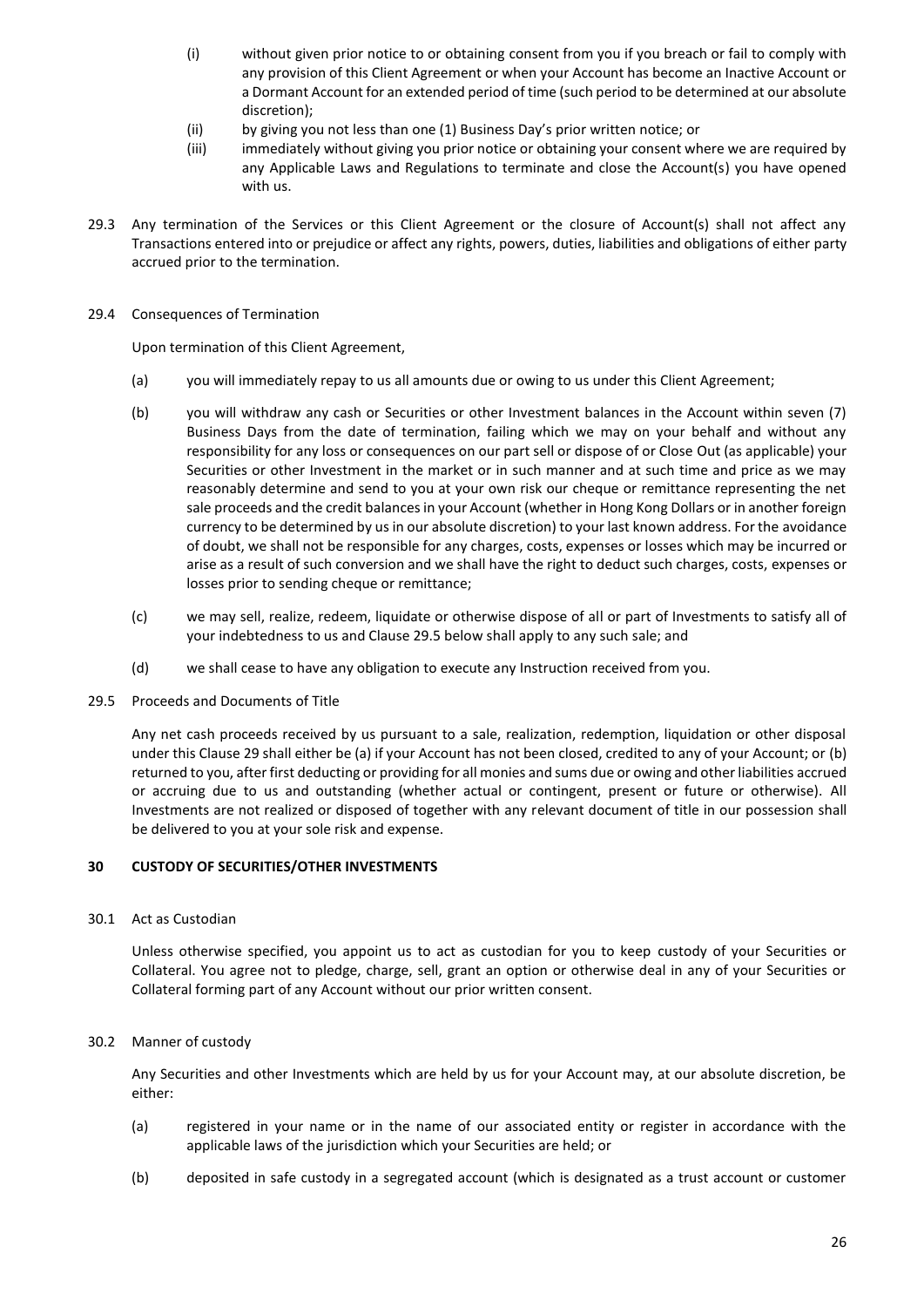account) with (i) in relation to those of your Securities that are to be kept in Hong Kong, an authorized financial institution, an approved custodian or another intermediary licensed by the SFC that is permitted to hold customer assets, (ii) in relation to those of your Securities that are to be kept in a jurisdiction outside Hong Kong, an institution properly authorized by Applicable Laws and Regulations in such jurisdiction(s) applicable to us to hold such Securities (whether or not such Securities may have the same level of protection as those that are kept in Hong Kong).

You acknowledge that any Securities or other Investments held by us for your Account shall be at your sole risk and we have no obligation to insure you against any kind of risk. We shall not be responsible for any losses, costs, damages, interests and charges arising from or in connection with such engagement or custody under the above arrangement, including without limitation any losses arising from fraud or negligence of the party so engaged.

#### 30.3 Dividends

- (a) If we receive any dividends or other distributions or benefits in relation to any Securities or other Investments for your Account, they shall be credited to your Account(s). Where your Securities or Investments form part of a larger holding of identical Securities or Investments held for our other customers, you shall be entitled to a proportional share of the dividends, distributions or benefits in question.
- (b) In relation to Securities or other Investments held by us for safekeeping pursuant to this Clause 30 that are not registered in your name, we shall ourselves, or shall procure any associated entity, institution, custodian or intermediary appointed by us to:
	- (i) in the absence of your prior written Instruction to the contrary, collect and credit any dividend, distribution or other benefit arising in respect of such Securities to the Account or make payment to you as agreed with you. Where the Securities or other Investments form part of a larger holding of identical Securities or other Investments held for our customers, you are entitled to the same share of the dividend, distribution or other benefit arising on the holding as your share of the total holding; and
	- (ii) act on any Instruction received from you in sufficient time to enable us to make the necessary arrangements as to the exercise of any voting or other rights attaching to or conferring on such Securities provided that if any payment or expense is required to be made or incurred in connection with such exercise, neither us nor any of our associated entity, institution, custodian or intermediary shall be required to act on any Instruction received from you unless and until we receive all amounts necessary to fund such exercise.
- (c) We are entitled to charge reasonable administrative fee on making distribution dividends or other benefit to you in respect of Securities or other Investments held on your behalf.
- (d) We shall not be responsible for any failure in making distribution of any party who holds the Securities and other Investments for your behalf.
- 30.4 Delivery of Non-identical Customer's Securities, Investments and Securities Collateral

In respect of this Clause 30, we or any of our associated entity, institution, custodian or intermediary is not bound to deliver to you the identical Securities, Investments and Securities Collateral received from or for you but may deliver to you, Securities, Investments and Collateral of like quantity, type and description. 30.5 Disposal of Securities, Investments and Collateral You agree that we may dispose or initiate the disposal by our associated entity of any Securities, Investments and/or Collateral in settlement of any sums owed by you or on your behalf to us, our associated entity or a third party or otherwise as permitted under this Client Agreement.

#### 30.6 Limitations on Treatment of Securities, Investments and Collateral

We shall take reasonable steps to ensure that your Securities or Collateral are not deposited, transferred, lent, pledged, repledged or otherwise dealt with for any purpose except as permitted in this Clause 30 or in accordance with any of your Instruction, your Securities Standing Authority or Applicable Laws and Regulations.

30.7 Our Discretion

In the absence of contrary Instructions, we are authorized at our absolute discretion, and at your cost and expense: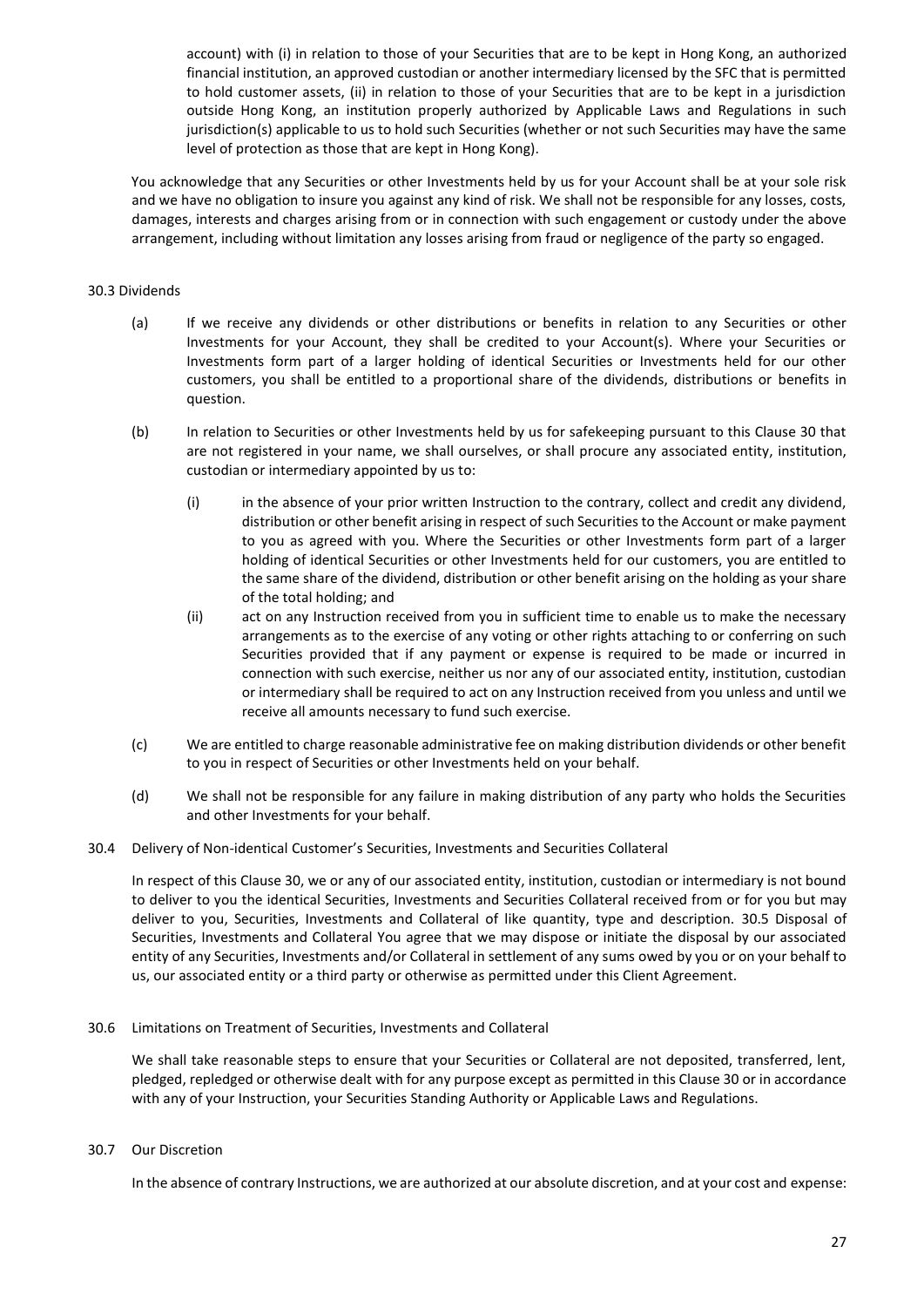- (a) to request payment of and receive all interest and other payments or distributions (whether of a capital or income nature) in respect of any Securities or Investments;
- (b) to surrender your Securities or other Investments against receipt of the monies payable at maturity or on redemption of the Securities or other Investments if called prior to maturity;
- (c) to exchange any documents relating to any of your Securities or other Investments, where such documents have been issued, in interim or temporary form for definitive form; and
- (d) to complete and deliver on your behalf as owner any ownership certificates in connection with the Securities or other Investments which may be required to obtain income from your Securities or other Investments or to facilitate their sale.

### 30.8 Voting and Other Rights

- (a) In respect of any Securities or other Investments held by us on your behalf, if we are notified that any voting and/or any other rights or privileges (including without limitation, conversion and subscription rights and any rights or privileges arising in connection with takeovers, other offers or capital reorganizations) attaching to those Securities or other Investments (as applicable) may be exercised, we will use our reasonable endeavors to notify you as soon as reasonably practicable of such rights and/or privileges. If you unambiguously inform us that you wish us to exercise the rights and/or privileges, and you have sufficient cleared funds in the Account, we will do so but only on such terms as you advise orally (subject to our agreement) or in writing within fourteen (14) Business Days of such notice (or such shorter period as may be specified or appropriate) and which are reasonably acceptable to us. Otherwise, we will not exercise any such rights and/or privileges. Notwithstanding the absence of satisfactory Instructions or sufficient funds, in the event that we are notified that subscription rights attaching to any Securities or other Investments that we hold on your behalf, we may, in our absolute discretion, dispose of such rights on your behalf and in such manner as we think fit.
- (b) If we are notified by any company in which we hold Securities or other Investments on your behalf, that such company intends to make calls upon those Securities (or other Investments) (as applicable) in respect of any monies whatsoever unpaid on them, we will use reasonable endeavors to notify you as soon as practicable of such calls. If you provide us with the relevant funds in sufficient time for us to do so, we will satisfy such calls on your behalf and on such terms as you advise orally (subject to our agreement) or in writing and which are reasonably practicable to us. Otherwise we shall take no action on your behalf and will have no liability whatsoever in respect of the consequences of a failure to satisfy the calls, we may do so and you undertake to reimburse us forthwith upon demand for any expenses or costs incurred in relation to such calls.
- 30.9 Charge or Lending of Securities or Other Investments

We shall not, without your prior written consent or standing authority, deposit any of your Securities or other Investments as security for any loans or advances made to us, or lend or otherwise part with the possession of your Securities or other Investments for any purpose.

#### 30.10 Pooling of Securities

You agree that any Securities or other Investments deposited with us by you or purchased by us you're your Account(s) may, at our absolute discretion, either be treated as fungible or pooled with the other like investments held by our other customers or specially allocated to your Account. You agree that in the event of any dividends or other distributions or benefits accruing or any losses however arising (including losses resulting from a reduction in the number or amount of Securities or other deliverables available for delivery) being suffered. In connection with any given Securities or other Investments held like with like, your Account shall be credited for such dividends or other distributions or benefits payment made to you or, as the case may be, your Account shall be debited with the proportion of such loss equal to the proportion of the total number of amount of relative Securities or such other Investments which shall comprise Securities or Investments forming part of your Account.

#### **31 GENERAL**

31.1 This Client Agreement may be translated into Chinese language but in the event of any conflict arising the English version shall prevail.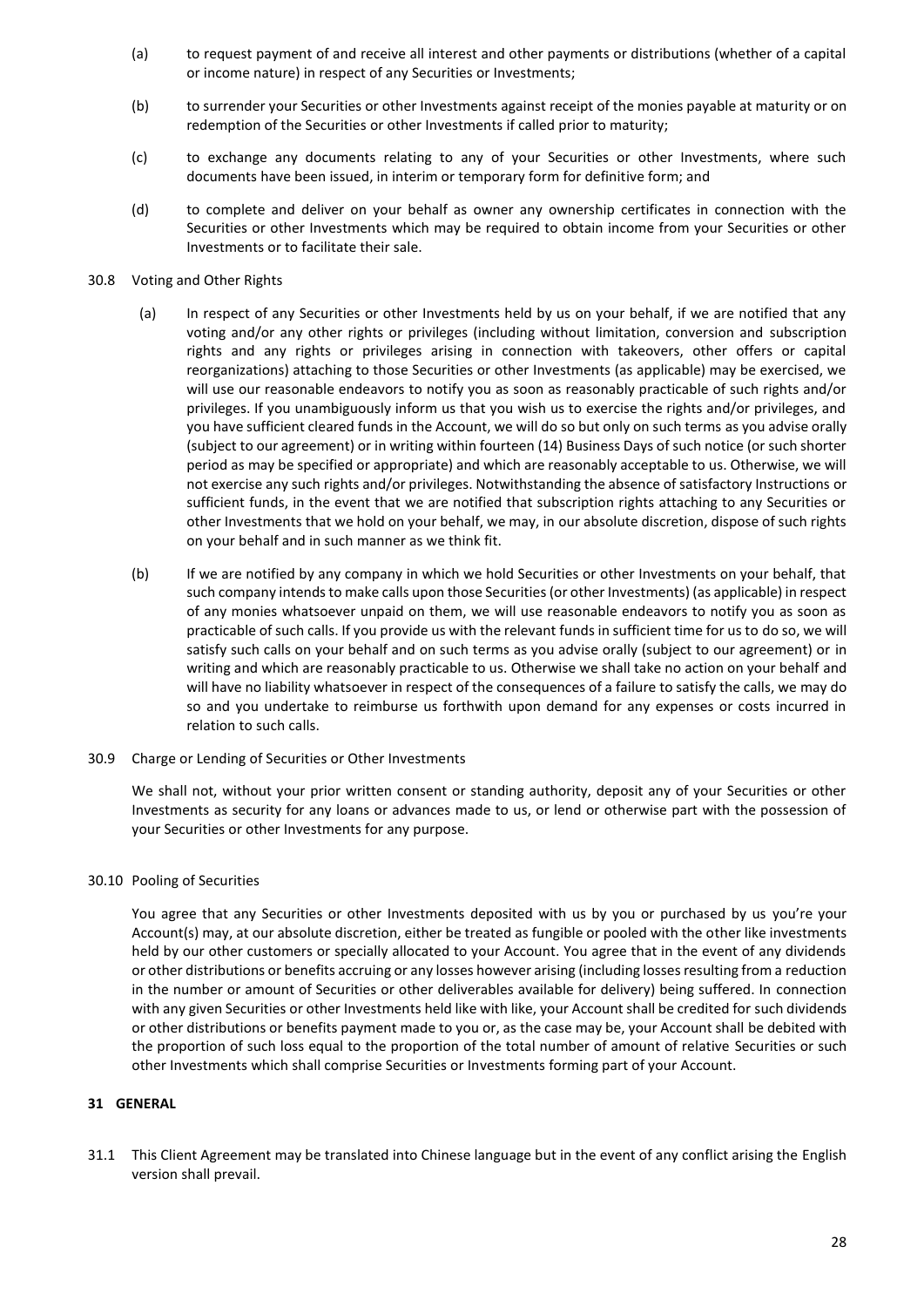- 31.2 In case of any conflict between any terms in Part II General Terms and Conditions and any terms in Part III Additional Terms Applicable to Respective Accounts and Services, the provision of the latter shall prevail.
- 31.3 Time shall in all respects be of the essence in the performance of all your obligations under or in connection with this Client Agreement, in particular for your obligation in providing adequate Collateral to Yieldful within the prescribed time limit.
- 31.4 Except where Yieldful is given express written instructions to the contrary, in accordance with the terms of this Client Agreement, it may make payment of any amounts owing to you by crediting the same to the Account, details of which are specified in this Client Agreement. Payment to such Account shall constitute payments to you for all purposes.
- 31.5 All sums payable by you in connection with this Client Agreement shall be exclusive of all taxes, duties or other charges of similar nature. If any tax, duty or other charge of similar nature is required by law to be withheld from such payments, the amount payable by the Client shall be increased to the extent necessary to ensure that, after the making of any withholding, Yieldful receives on the due date a net sum equal to what it would have received and retained had no deduction been made.
- 31.6 Any provision in this Client Agreement which is invalid for any reason in any jurisdiction shall be ineffective to the extent of such invalidity and shall be severed from this Client Agreement in that jurisdiction without affecting the validity of the remaining provisions of this Client Agreement in that jurisdiction or affecting validity of such provision in any other jurisdiction.
- 31.7 You hereby declare that you have read this Client Agreement in the language of your choice of English or Chinese and that you understand and agree to be bound by the terms of this Client Agreement.
- 31.8 You hereby irrevocably appoints Yieldful with full power and authority as your attorney, to the fullest extent permitted by law, to act for and on behalf of you for the purpose of carrying out the provisions of this Client Agreement and taking any action and executing any document or instrument in the name of you or Yieldful which Yieldful may deem necessary or desirable to accomplish the purposes of this Client Agreement, including (without limitation), in particular for an Account being a Margin Account or an Options Account :
	- (A) to execute any transfer or assurance in respect of any of the Collateral;
	- (B) to perfect Yieldful's title to any of the Collateral;
	- (C) to ask, require, demand, receive, compound and give a good discharge for any and all moneys and claims for moneys due or to become due under or arising out of any of the Collateral;
	- (D) to give valid receipts and discharges and to endorse any checks or other instruments or orders in connection with any of the Collateral; and
	- (E) generally to file any claims or take any lawful action or institute any proceedings which Yieldful considers to be necessary or advisable to protect the security created under this Client Agreement.

## **32 DISPUTES AND GOVERNING LAW**

- 32.1 This Client Agreement and its enforcement shall be governed by the laws of Hong Kong and its provisions shall be continuous, shall cover individually and collectively all Accounts which you may open or re-open with Yieldful, and shall inure to the benefit of, and bind Yieldful, Yieldful's successors and assigns, whether by merger, consolidation or otherwise as well as heirs, executors, administrators, legatees, successors, personal representatives and assigns of you.
- 32.2 Any dispute arising under or in connection with this Client Agreement or any Client Contract is to be settled by arbitration or by court proceedings in Yieldful's absolute discretion which shall be binding absolutely on the Client.
- 32.3 Any dispute which, in Yieldful's discretion, is referred to arbitration shall be settled at the Hong Kong International Arbitration Centre conducted in Hong Kong according to the securities arbitration rules of the Hong Kong International Arbitration Centre. The Client hereby expressly agrees to accept the finding of any such arbitration as absolute and final.
- 32.4 By execution and delivery of this Client Agreement the Client hereby irrevocably submits to and accepts unconditionally the non-exclusive jurisdiction of the courts of Hong Kong. In the event of any legal proceedings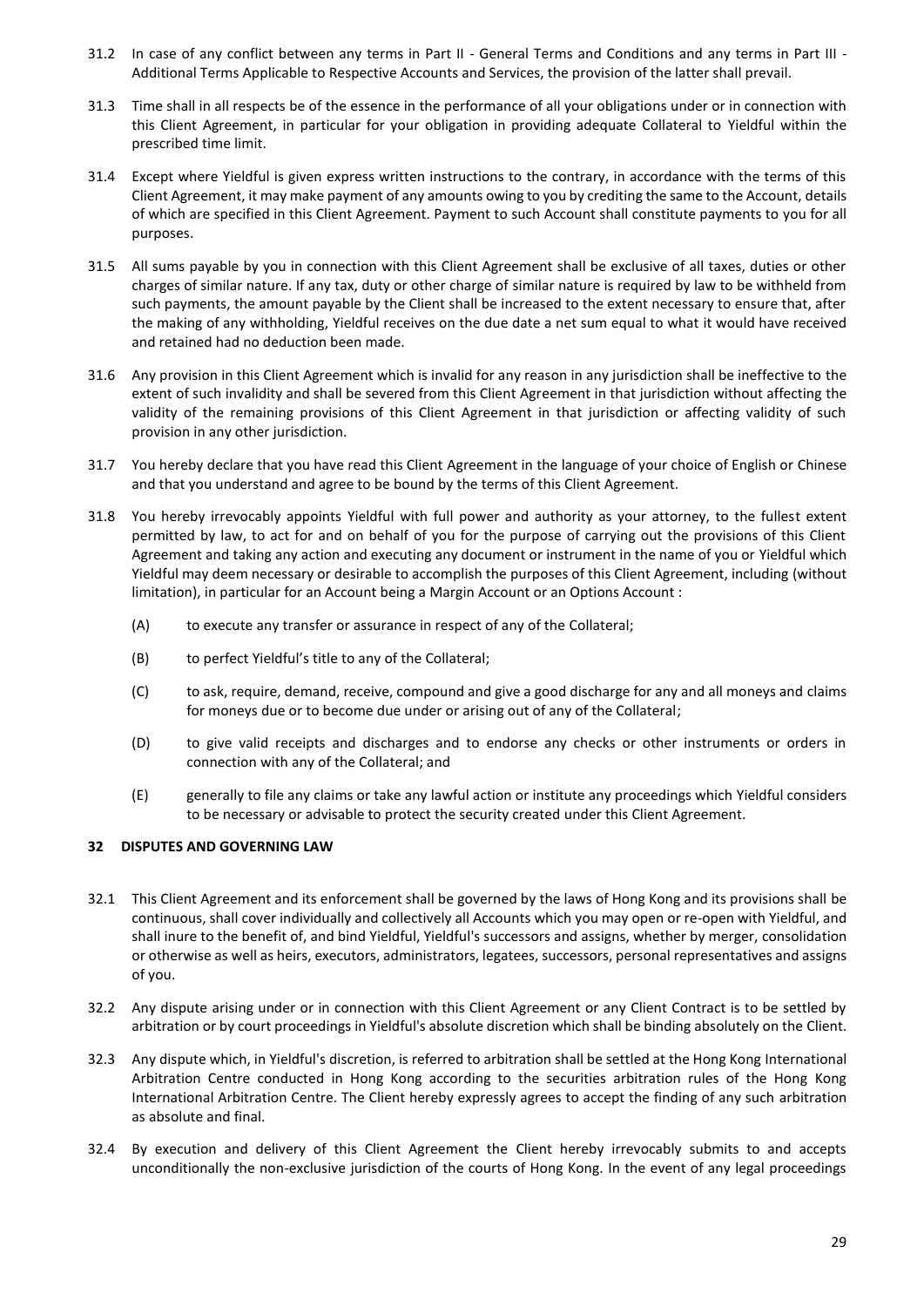being brought in the courts of Hong Kong this Client Agreement shall in all respects be governed by and construed in accordance with the laws of Hong Kong PROVIDED ALWAYS THAT Yieldful shall have the right to proceed against the Client in any other court which has jurisdiction over the Client or any of your assets and the Client hereby submits to the non-exclusive jurisdiction of such courts.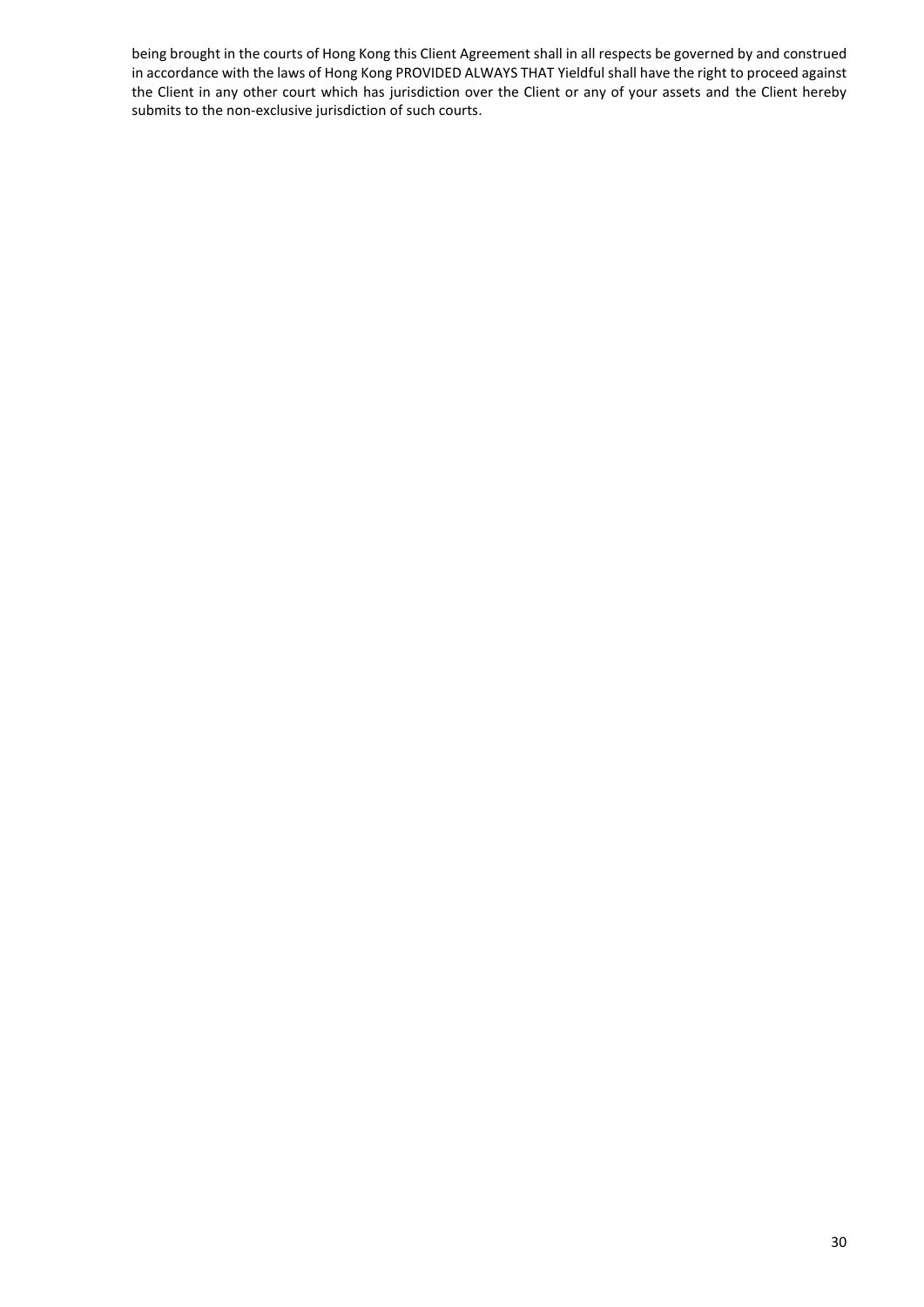## **PART III – ADDITIONAL TERMS APPLICABLE TO RESPECTIVE ACCOUNTS AND SERVICES**

#### **Schedule A – Additional Terms for Margin Account**

### **1 Application of the Additional Terms**

- 1.1 All provisions in these Additional Terms for Margin Account apply to Margin Accounts and the Clauses 3 and 4 of these Additional Terms for Margin Account also apply to Options Accounts and Futures Accounts.
- 1.2 The Client shall open and maintain one or more Margin Account with Yieldful subject to Part II the General Terms and Conditions and these Additional Terms for Margin Account and the Additional Terms for Electronic Trading Service (if applicable) and the Additional Terms for New Listing of Securities (if applicable) and Part IV Risk Disclosure Statement.
- 1.3 Unless otherwise agreed by us in writing, any Margin Facility made available by us to you from time to time at your request shall be subject to the following terms and conditions:

#### **2 Margin Facility**

- 2.1 The Margin Facility is extended by Yieldful to the Client for financing the trading of securities (other than Exchange Traded Options) in Margin Account on the Additional Terms for Margin Accounts and any other terms and conditions which may be indicated by Yieldful to the Client from time to time.
- 2.2 Yieldful is authorized by the Client to draw on the Margin Facility to settle any amounts due to Yieldful in respect of purchase of securities and to finance continued holding of securities, the payment of commission, interest and any other expenses incidental to the operation of the Margin Account and any other sums owing to Yieldful and the Affiliates. The Margin Facility is repayable on demand and Yieldful may, in its absolute discretion, vary the terms in this Clause 2 or terminate the Margin Facility at any time it thinks fit. Yieldful is not obliged in any way to provide financial accommodation to the Client.
- 2.3 The Client shall provide and maintain adequate Collateral and provide such additional Collateral in the manner and within the time limit specified by Yieldful for the compliance with the margin requirements set by Yieldful. Yieldful in its absolute discretion determines the amount, type and form, manner of delivery, calculation basis of permissible value and timing of the delivery of the required Collateral. Yieldful may change the margin requirements at any time in its absolute discretion without prior notice to the Client. Any failure of the Client in providing the required Collateral in Clause 2.5, constitutes an Event of Default and Yieldful is entitled to dispose of any of the Collateral without prior notice to the Client.
- 2.4 The time for provision of Collateral and for payment of margin deposit is of essential and if no time is stipulated by Yieldful in making a demand for Collateral or margin deposit, the Client is required to comply with such demand within two hours from the time of making such demand (or in a shorter period if so required by Yieldful). The Client also agrees to pay immediately in full on demand any amount owing under the Margin Facility. All initial and subsequent payments for margin deposits shall be made in cleared funds and in such currency and in such amounts as Yieldful may in its sole direction require.
- 2.5 Notwithstanding Clauses 2.3 and 2.4, in the event that it is in the sole opinion of Yieldful that it is impracticable for Yieldful to make demand on the Client for additional Collateral pursuant to Clause 2.3, Yieldful shall be deemed to have made such demand of additional Collateral in such form and amount as Yieldful may determine and such demand shall become immediately due and payable by the Client. The aforesaid impracticality may be due to the following (without limitation) rapid changes or development involving prospective changes:
	- (A) in the local, national or international monetary, financial, economic or political conditions or foreign exchange controls which has resulted or is in the opinion of Yieldful likely to result in a material or adverse fluctuation in the stock market, currency market, commodities or futures market in Hong Kong and/or overseas; or
	- (B) which is or may be of a material adverse nature affecting the conditions of the Client or operations of the Margin Account.
- 2.6 The Client shall pay interest on the outstanding amount of the Margin Facilities from time to time at such rate and in such manner as determined by Yieldful from time to time. Interest will accrue on the outstanding amount of the Margin Facilities on daily basis and the accrued interest will be deducted from the Margin Account on a monthly basis and shall be payable at any time upon the demand made by Yieldful.
- 2.7 If there is a debit balance in any of your Accounts which is a cash account and you hold a Margin Account, interest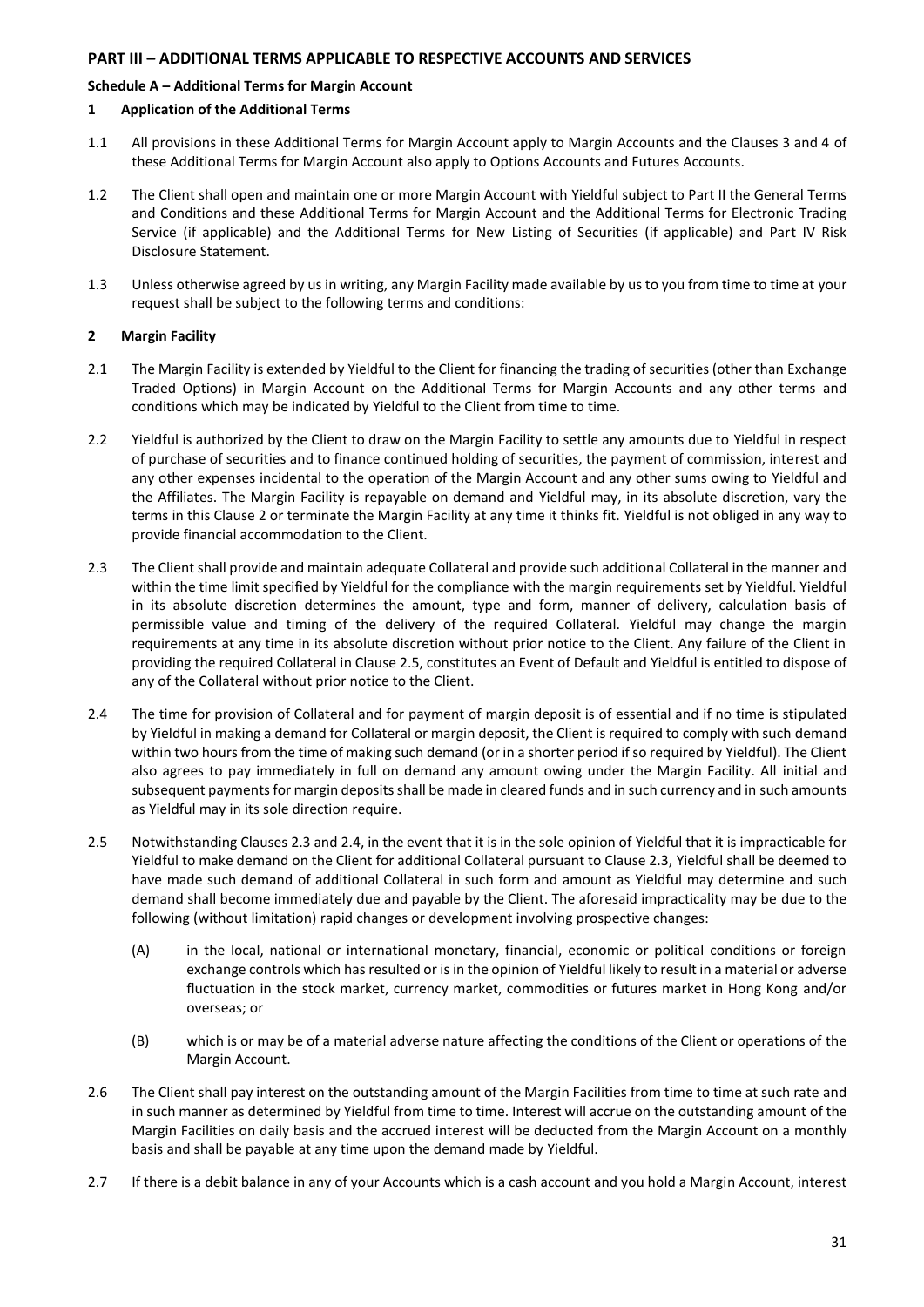will be calculated on each debit balance and charged to the Accounts separately.

- 2.8 You shall, upon our demand at any time, repay to us all principal and interest accrued thereon outstanding under the Margin Facility, but nothing in this Clause shall prejudice our rights, powers and remedies under any security document executed in our favour in respect of the Margin Facility.
- 2.9 Repayments of any amount outstanding under the Margin Facility may be made at any time and, subject to availability of funds and the provisions in this Schedule, amounts repaid shall be available for re-drawing.

### **3 Collateral**

- 3.1 The Client, as beneficial owner of the Collateral, hereby charges in favour of Yieldful in respect of all the Secured Obligations by way of first fixed charge all your right, title, benefits and interests in and to the Collateral including any additional or substituted collateral and all dividends, interest paid or payable, rights, interests, money or other properties accruing or offering at any time by way of redemption, bonus, preference, options or otherwise on or in respect of the Collateral as continuing security for the payment and discharge of the Secured Obligations.
- 3.2 The Charge is a continuing security notwithstanding any intermediate payment, settlement of the Margin Account or Options Account or satisfaction of whole or any part of Secured Obligations and notwithstanding any closure and subsequent opening of such Margin Account, Options Account or Futures Account.
- 3.3 Yieldful is entitled to exercise any voting right or other right in respect of the Collateral for the protection of Yieldful's interest in the Collateral and the Client shall not exercise any right attaching to the Collateral in any manner which, in Yieldful's opinion, may be inconsistent with the obligations under this Client Agreement or prejudicial to Yieldful's right in the Collateral.
- 3.4 Whenever there is any Secured Obligations, Yieldful has the right, without prior notice or consent from the Client, to dispose of or otherwise deal with any part of the Collateral at its absolute discretion upon such terms and in such manner it thinks fit for settlement of the Secured Obligations to protect its interest, in particular for your failure in meeting any call for Collateral or margin call made by Yieldful or significant fluctuation in market prices. In event of any deficiency after the sale of Collateral, the Client shall make good and pay on demand to Yieldful such deficiency.
- 3.5 The Client shall pay or reimburse Yieldful immediately upon demand all costs (including collection expenses and legal costs on a full indemnity basis) and expenses in connection with the enforcement or preservations of any right of Yieldful under this Client Agreement.
- 3.6 Without prejudice to the generality of the foregoing, neither the Charge nor the amounts thereby secured will be affected in any way by:
	- (A) any other security, guarantee or indemnity now or hereafter held by Yieldful or Affiliates in respect of the Secured Obligations;
	- (B) any variation or amendment to or waiver or release of any security, guarantee or indemnity or other document (including the Charge except to the extent of the relevant variation, amendment, waiver or release);
	- (C) the enforcement or absence of enforcement or release by Yieldful or Affiliates of any security, guarantee or indemnity or other document (including the Charge);
	- (D) any time, indulgence, waiver or consent given to the Client or any other person whether by Yieldful or Affiliate(s);
	- (E) the making or absence of any demand for Collateral or payment of any sum payable under this Client Agreement made on the Client whether by Yieldful or any other person;
	- (F) the insolvency, bankruptcy, death or insanity of the Client;
	- (G) any amalgamation, merger or reconstruction that may be effected by Yieldful with any other person or any sale or transfer of the whole or any part of the undertaking, property or assets of Yieldful to any other person;
	- (H) the existence of any claim, set-off or other right which the Client may have at any time against Yieldful or any other person;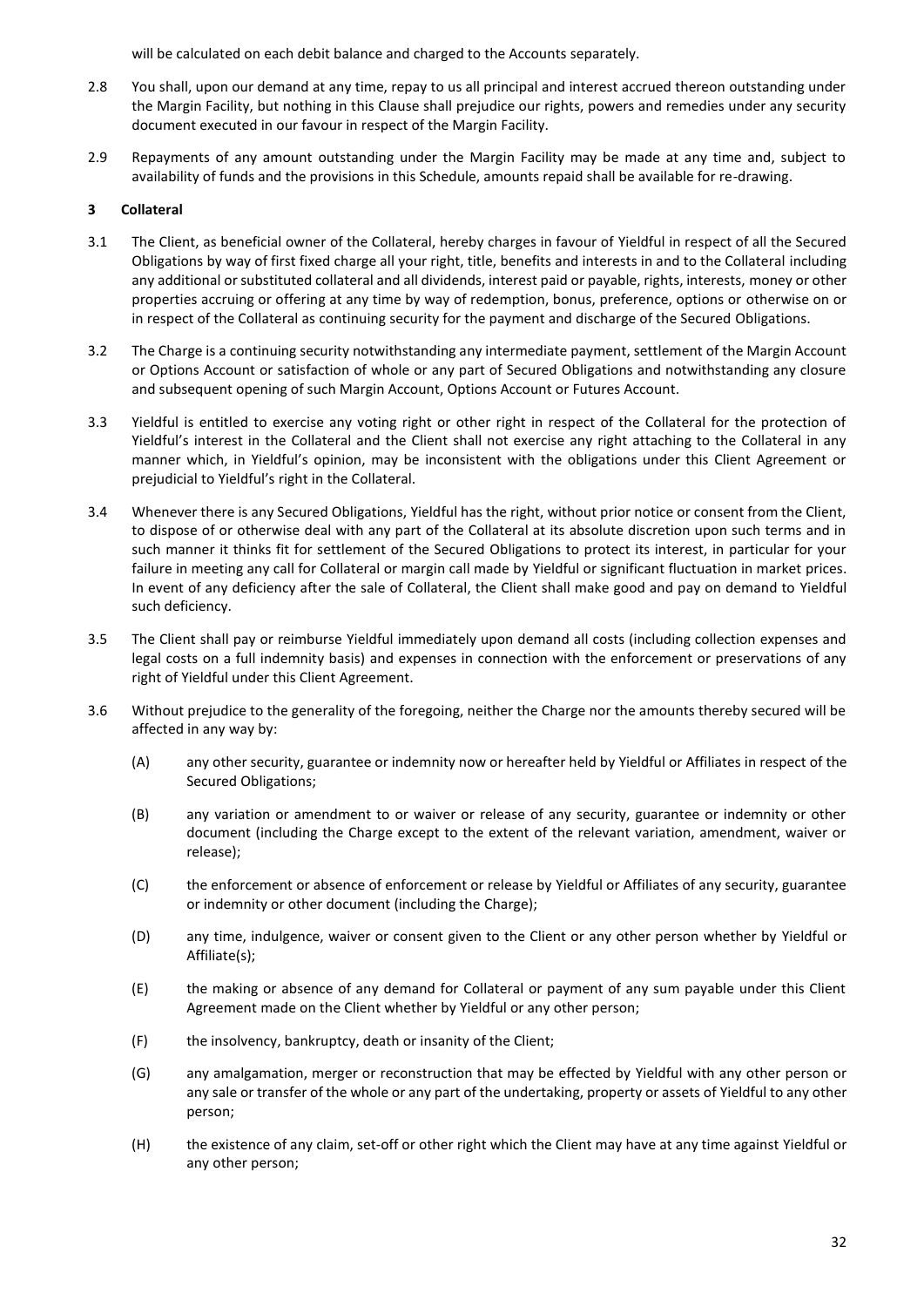- (I) any arrangement or compromise entered into by Yieldful with Client or any other person;
- (J) the illegality, invalidity or unenforceability of, or any defect in, any provision of any document relating to the Margin Facility or Options Account or any security, guarantee or indemnity (including the Charge) or any of the rights or obligations of any of the parties under or in connection with any such document or any security, guarantee or indemnity (including the Charge), whether on the ground of ultra vires, not being in the interests of the relevant person or not having been duly authorized, executed or delivered by any person or for any other reason whatsoever;
- (K) any agreement, security, guarantee, indemnity, payment or other transaction which is capable of being avoided under or affected by any law relating to bankruptcy, insolvency or winding-up or any release, settlement or discharge given or made by the Client on the faith of any such agreement, security, guarantee, indemnity, payment or other transaction, and any such release, settlement or discharge shall be deemed to be limited accordingly; or
- (L) any other thing done or omitted or neglected to be done by Yieldful or any other person or any other dealing, fact, matter or thing which, but for this provision, might operate to prejudice or affect your liabilities under the terms of this Client Agreement governing the Margin Facility and Options Account.

## **4 Securities in the Account**

- 4.1 Clause 30.2 in Part II the General Terms and Conditions shall not be applicable to securities collateral in the Account. Any securities collateral which are held by us for your Account may, at our absolute discretion, be either:
	- (a) registered in your name or in the name of our associated entity or registered in accordance with the applicable laws of the jurisdiction which your Securities are held; or
	- (b) deposited in safe custody in a segregated account (which is or is not designated as a trust account or customer account) with (i) in relation to those of your Securities that are to be kept in Hong Kong, an authorized financial institution, an approved custodian or another intermediary licensed by the SFC that is permitted to hold customer assets, (ii) in relation to those of your Securities that are to be kept in a jurisdiction outside Hong Kong, an institution properly authorized by Applicable Laws and Regulations in such jurisdiction(s) applicable to us to hold such Securities (whether or not such Securities may have the same level of protection as those that are kept in Hong Kong); or You acknowledge that any Securities or other Investments held by us for your Account shall be at your sole risk and we have no obligation to insure you against any kind of risk. We shall not be responsible for any losses, costs, damages, interests and charges arising from or in connection with such engagement or custody under the above arrangement, including without limitation any losses arising from fraud or negligence of the party so engaged.

## **5 Standing Authority under Securities and Futures (Client Securities) Rules**

- 5.1 Without prejudice to any other right or remedy available to Yieldful, you hereby agree to give the standing authority to Yieldful to authorize Yieldful to deal with the Local Securities Collateral (as defined below) from time to time received or held on your behalf in one or more of the following ways (inter alia), namely to:
	- (A) apply any of the Local Securities Collateral pursuant to a securities borrowing and lending agreement;
	- (B) deposit any of Local Securities Collateral with an authorized financial institution as collateral for financial accommodation provided to Yieldful; or
	- (C) deposit any of Local Securities Collateral with (i) a recognized clearing house; or (ii) another intermediary licensed or registered for dealing in securities, as collateral for the discharge and satisfaction of Yieldful's settlement obligations and liabilities.

Such authority shall remain valid for a period of twelve (12) months from the approval date of the opening of the Margin Account unless you give not less than seven (7) Business Days' prior written notice to Yieldful to revoke the same at any time, provided that no such revocation shall be effective if there is any indebtedness in the Margin Account. Such standing authority which is not revoked prior to its expiry may be renewed or shall be deemed to have been renewed on a continuing basis without our written consent if Yieldful issue to you a written reminder at least 14 days prior to the expiry date of this authority, and you do not object to such deemed renewal before such expiry date. If you request for revocation of such standing authority or the standing authority has not been renewed by you whom Yieldful called upon to do so, Yieldful reserves the right to terminate this Client Agreement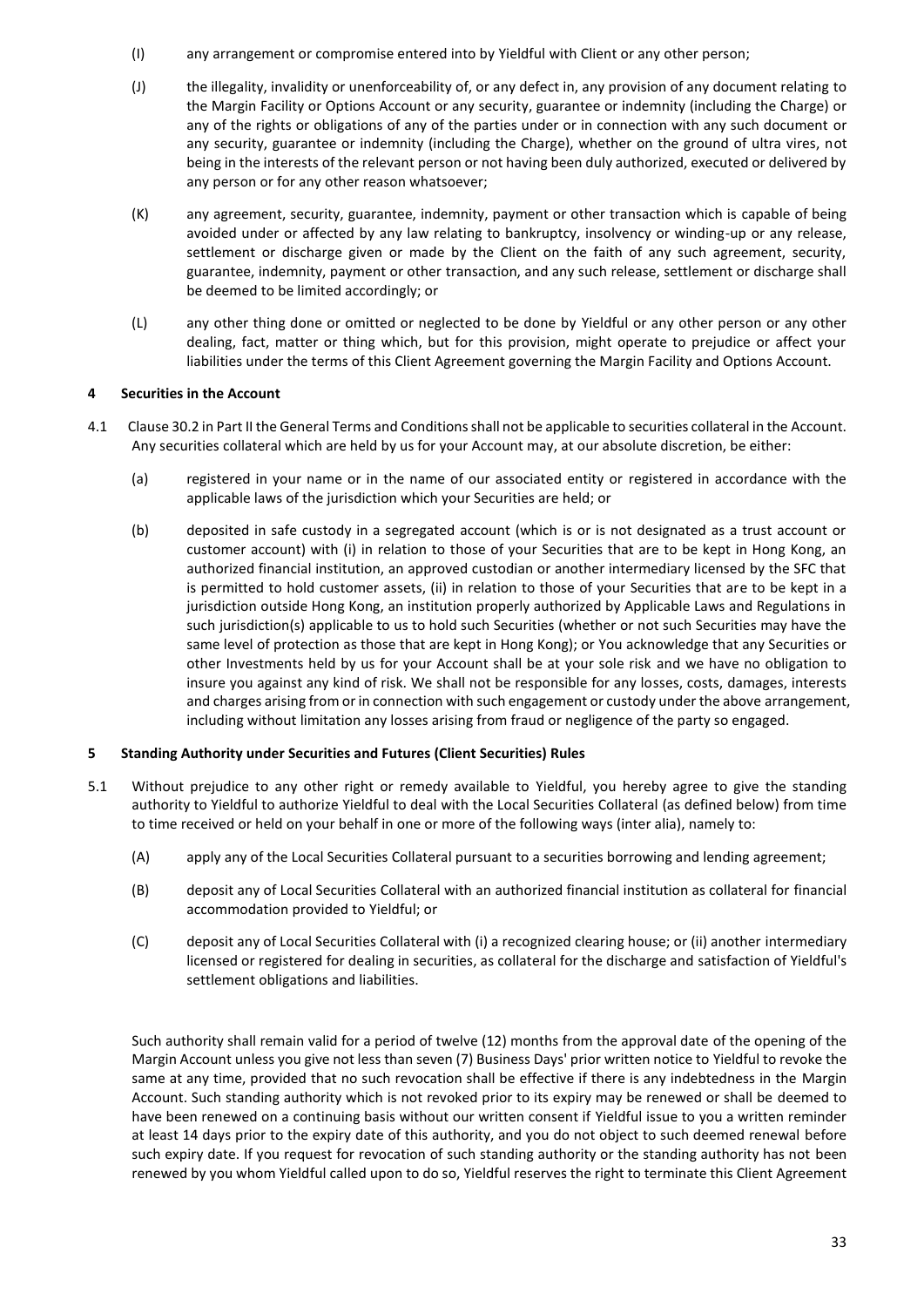and operations of the Margin Account and then the Client shall forthwith settle any indebtedness owing to Yieldful and Affiliates.

**"Local Securities Collateral"** is defined as the securities collateral which are listed or traded on market operated by SEHK or interests in an authorized collective investment scheme (as defined in the SFO) and are received or held in Hong Kong by Yieldful.

1.2 Subject to the provisions of the SFO, the Client agrees that Yieldful is entitled to retain for its own benefit and not accountable to the Client for any fee, income, rebate or other benefits resulting from any lending or deposit of the securities of the Client held in the Account with any third party for any purpose by Yieldful.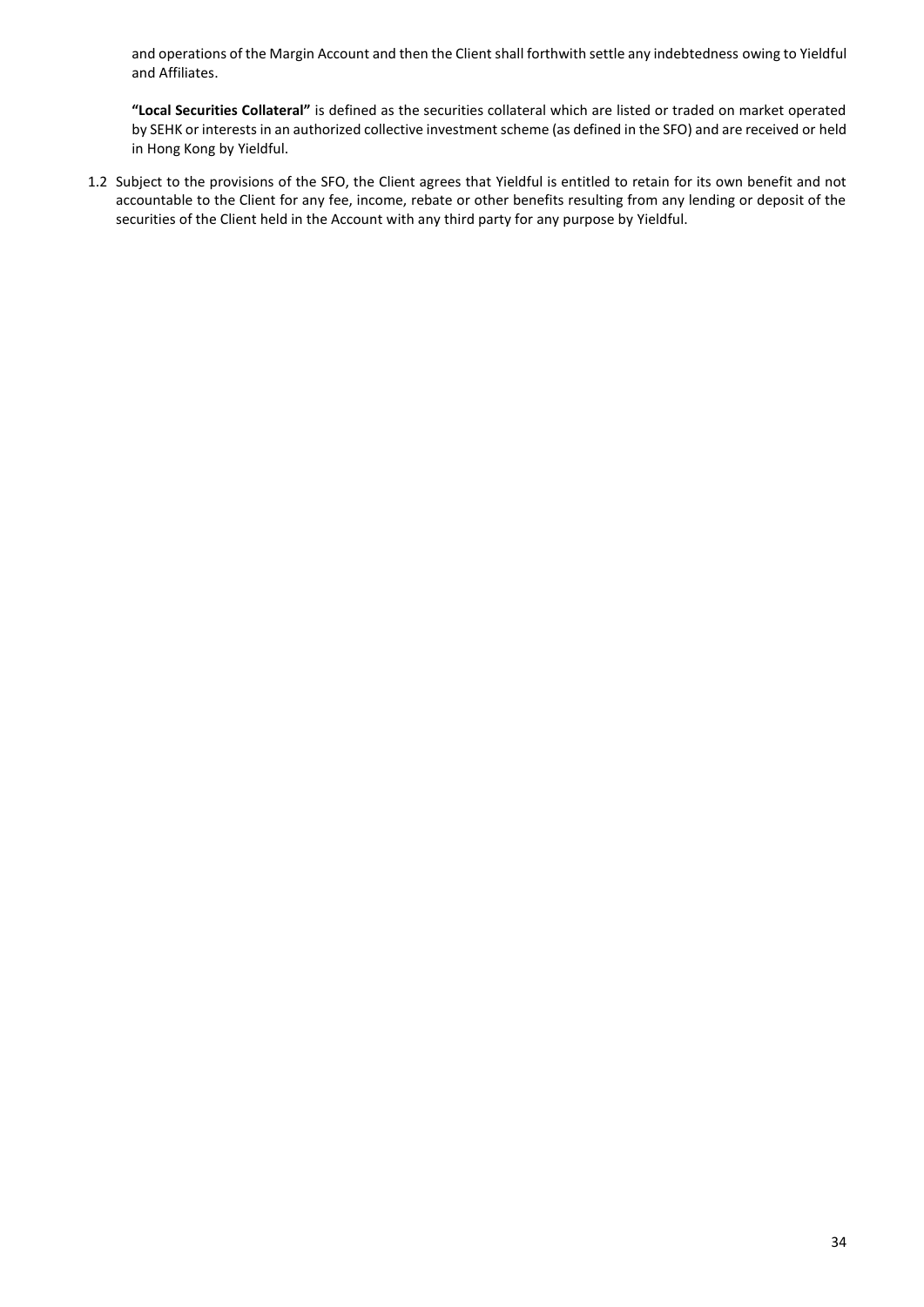## **Schedule B – Additional Terms for Options Account**

## **1 Application of the Additional Terms**

- 1.1 All provisions in these Additional Terms for Options Account apply to Options Accounts only.
- 1.2 The Client shall open and maintain one or more Options Account with Yieldful subject to Part II General Terms and Conditions and these Additional Terms for Options Account, the Clauses 3 and 4 of the Additional Terms for Margin Account and the Additional Terms for Electronic Trading Service (if applicable) and the Additional Terms for New Listing of Securities (if applicable) & Part IV Risk Disclosure Statement.
- 1.3 In the event of any inconsistency between the terms and conditions in the Combined Statement of Account & Contract Notes and this Client Agreement, Combined Statement of Account & Contract Note shall prevail. The Combined Statement of Account & Contract Note will be issue by us to you in accordance with Clause 28 of Part II General Terms and Conditions. Any delay or failure in delivering a Combined Statement of Account & Contract Note will not affect the validity of such Transaction.

## **2 Definition and Interpretation**

- 2.1 Unless otherwise defined, terms used in these Additional Terms for Options Account shall have the same meanings as those defined in Part II General Terms and Conditions, the Options Trading Rules of the Stock Exchange of Hong Kong Limited and the Clearing Rules of The SEHK Options Clearing House Limited.
- 2.2 In this Schedule, the following terms shall have the following meanings:

**"Exchange"** means The Stock Exchange of Hong Kong Limited; and

**"Options Account"** means an Account for transacting in Exchange Traded Options Businesses.

## **3 The Account**

- 3.1 You request us to operate an Options Account in accordance with your Instructions.
- 3.2 In the event of conflict between this Schedule and other parts of this Client Agreement, the provisions contained in this Schedule shall prevail.
- 3.3 You confirm that:
	- (A) (unless written approval of the Exchange has been obtained prior to the opening of the Options Account) you are not an Exchange Participant or employed by any other Options Exchange Participant of the Exchange, and no employee of any other Options Exchange Participant will have a beneficial interest in the Options Account;
	- (B) the Options Account is operated solely for your account and benefit, and not for the benefit of any other person;
	- (C) you have disclosed to us in writing the name of the person(s) for whose benefit the Options Account is being operated;
	- (D) you have requested us to operate the Options Account as an Omnibus Account, and will immediately notify us, on request, of the identity of any person(s) ultimately beneficially interested in the Client Contracts (as defined in the Options Trading Rules of the Exchange);
	- (E) We will keep information relating to your Options Account confidential, but may provide any such information to any regulator in Hong Kong and in any other applicable jurisdiction including the SFC and the Exchange to comply with their requirements or requests for information;
	- (F) We will notify you of material changes in respect of our business which may affect the services we provide to you; and
	- (G) Prior to the provision of services by us under this Schedule, where applicable, the category of Option Exchange participant ship under which we are licensed and the full name and contact details of the Options Officer or Options Representative who will be primarily responsible for your affairs shall be provided.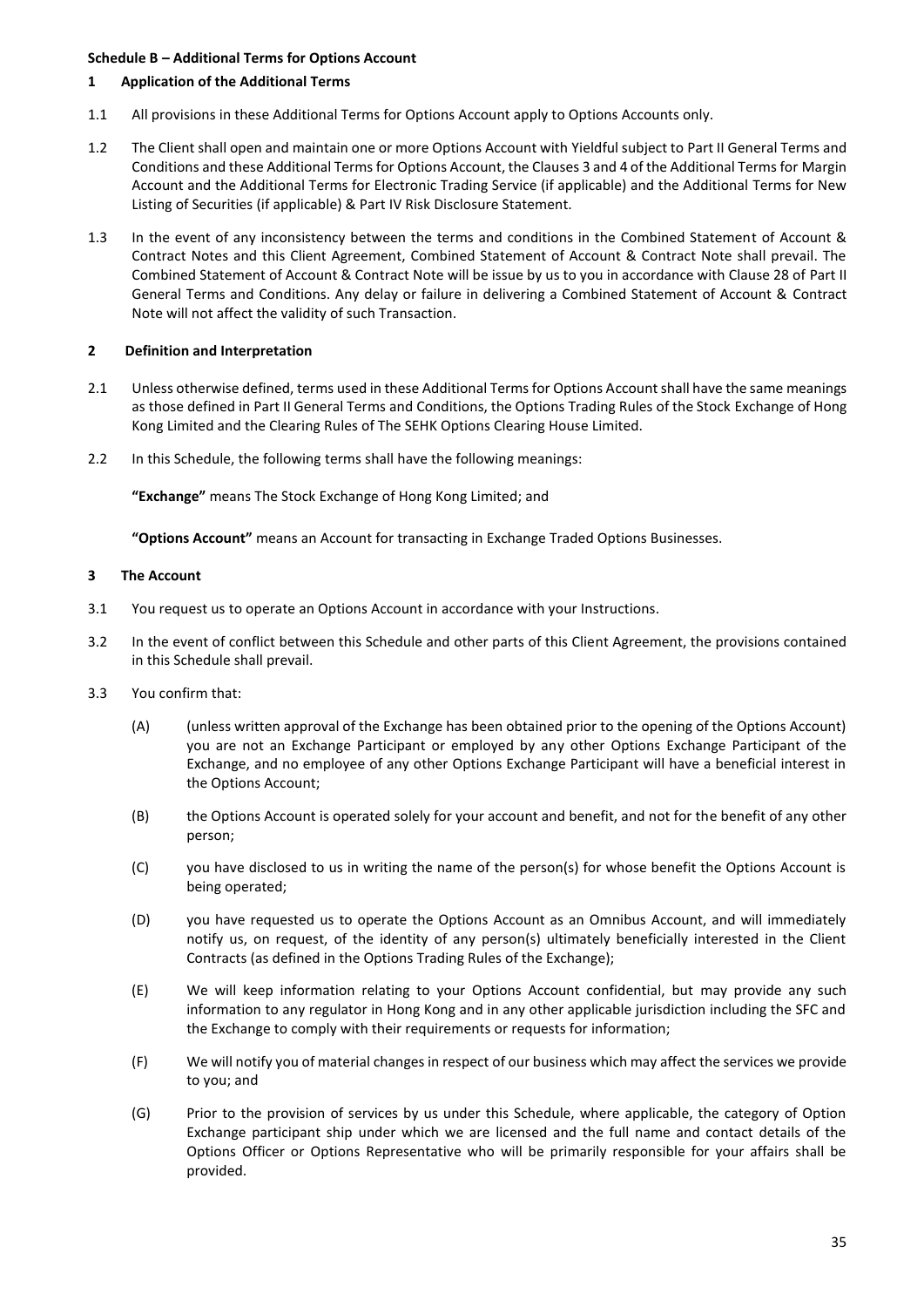## **4 Laws and Rules**

- 4.1 All Exchange Traded Options Business shall be effected in accordance with all laws, rules and regulatory directions ("Rules") applying to Yieldful. This Rules includes the Options Trading Rules of SEHK, the Clearing Rules of SEOCH and the rules of HKSCC. In particular, SEOCH has authority under the Laws and Rules to make adjustments to the terms of Contracts, and Yieldful shall notify you of any such adjustments which affect Client Contracts to which you are a party. All actions taken by Yieldful, by the SEHK, by SEOCH or by the HKSCC in accordance with such Rules shall be binding on you.
- 4.2 You agree that the terms of the Standard Contract (as defined in the Options Trading Rules of the Exchange) for the relevant options series shall apply to each Client Contract between you and us, and that all Client Contracts shall be created, exercised, settled and discharged in accordance with the Rules.
- 4.3 You agree to indemnify us and our agents, including, our respective officers, directors, and employees, immediately upon demand against all claims, demands, actions, proceedings, losses, penalties, fines, taxes, damages, costs and expenses (including legal costs incurred by us) on a fully indemnity basis and any liability whatsoever resulting from breach of your obligations under this Client Agreement including this Schedule, including costs reasonably incurred in collecting debts from you, and in closing the Options Account.

## **5 Margin**

- 5.1 You agree to provide us Margin as security for your obligations to us under this Schedule. Such Margin shall be paid or delivered on demand within such time as we may determine and require from time to time and at any time before executing any Instruction. The amounts required by way of Margin shall not be less than, but may exceed, the amounts as may be required by the Rules in respect of your open positions and delivery obligations, and further Margin may be required to reflect changes in market value.
- 5.2 If we accept Securities by way of Margin, you will on request provide us with such authority as we may require under the Rules to authorize us to deliver such Securities, directly or through another Options Exchange Participant, to SEOCH as SEOCH Collateral in respect of Exchange Traded Options Business resulting from your Instructions to us. We do not have any further authority from you to borrow or lend your Securities or otherwise part with possession (except to you or on your Instructions) of any of your Securities for any other purpose.
- 5.3 If you fail to comply with any of your obligations and/or to meet your liabilities under any of the provisions of this Client Agreement including this Schedule, including without limitation failure to provide Margin, we may at our absolute discretion and without prior notice to you or your consent; (a) decline to accept further Instructions in respect of Exchange Traded Options Business; (b) Close Out some or all of your Client Contracts with us; (c) enter into Contracts or transactions in Securities, Futures or Commodities, in order to settle obligations arising out to or to hedge the risks to which we are exposed in relation to your failure; and/or (d) dispose of the Margin or any part thereof, and apply the proceeds thereof to discharge your liabilities to us, and any proceeds remaining after discharge of all your liabilities to us shall be returned to you.

## **6 Contracts**

- 6.1 You agree to pay interest on all overdue balances (including interest arising after a judgment debt has been obtained against you) at such rates and on such other terms as we have notified to you from time to time.
- 6.2 In respect of all Contracts effected pursuant to your Instructions, you will pay us, within the time period notified by us, premium, our commission and any other charges, and applicable levies imposed by the SEHK, as have been notified to you. We may deduct such premium, commissions, charges and levies from the Options Account or alternatively, any other Account that you hold with us.
- 6.3 We may place limit on the open positions or delivery obligations that you may have at any time. You acknowledge that:
	- (a) we may be required to Close Out Client Contracts to comply with position limits imposed by the SEHK; and
	- (b) if we go into default, the default procedures of the SEHK may result in Client Contracts being Closed Out, or replaced by Client Contracts between you and another Options Exchange Participant of SEHK.
- 6.4 At your request, we may agree to the Client Contracts between you and us being replaced, in accordance with the Rules, by Client Contracts between you and another Options Exchange Participant of SEHK.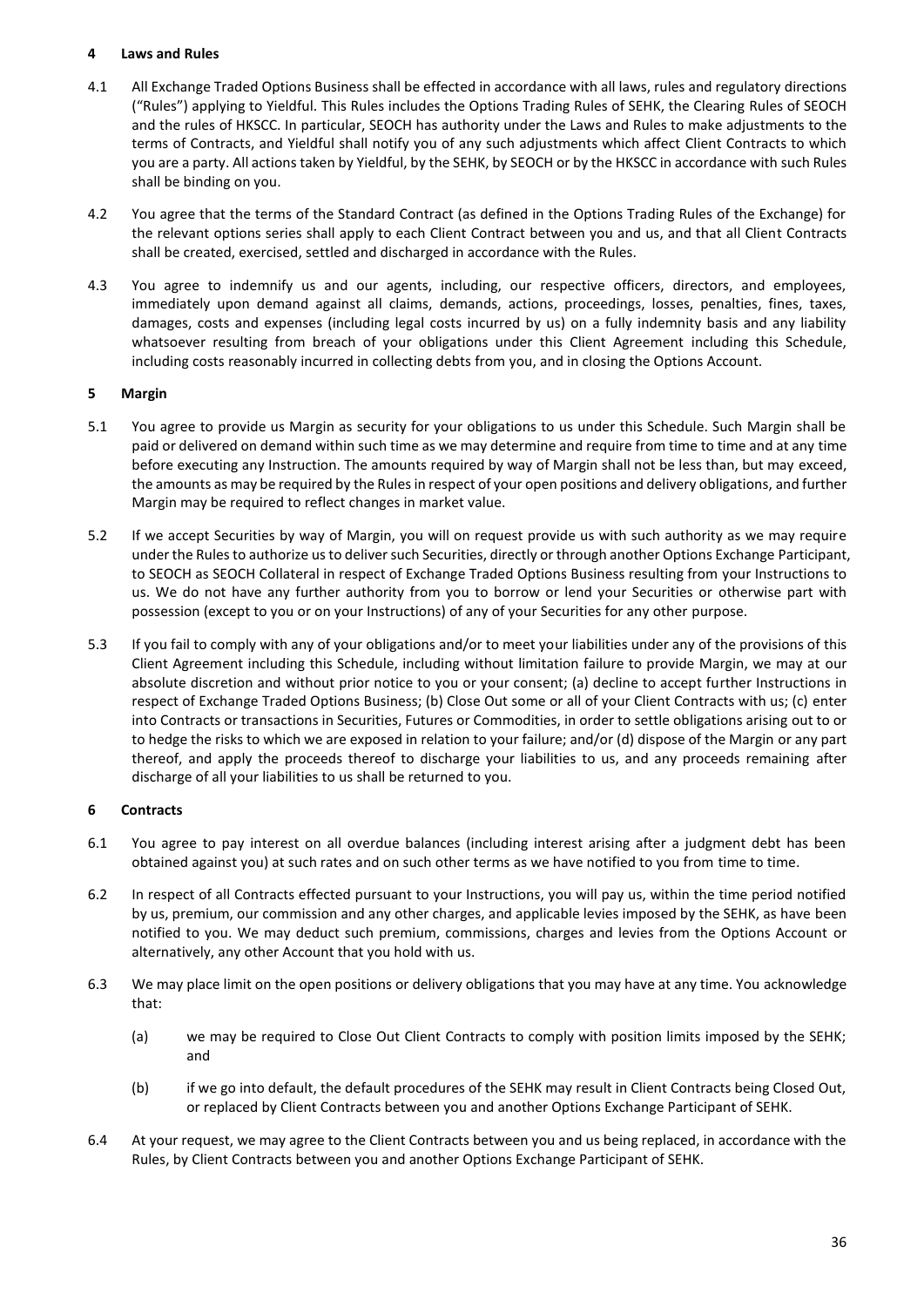- 6.5 You agree that the terms of the Standard Contract for the relevant option series shall apply to each of your Client Contracts with us, and that all Client Contracts shall be created, exercised, settled and discharged in accordance with the Rules. On exercise of a Client Contract by or against you, you will perform you delivery obligations under the relevant contract, in accordance with the Standard Contract and as you have been notified by us.
- 6.6 You acknowledge that, although all Options Contracts are to be executed on the Exchange, you and us shall contract as principals under Client Contracts.
- 6.7 We will provide, upon your request, you with the product specifications and any prospectus or other offering documents for Options Contracts.
- 6.8 If we fail to meet our obligations to you pursuant to this Schedule, you shall have a right to claim under the Investor Compensation Fund established under the SFO, subject to the terms of the Investor Compensation Fund from time to time.
- 6.9 On the expiry day but only on the expiry day, the Options System will automatically generate exercise instructions in respect of all open long positions which are in-the-money by or above the percentage prescribed by SEOCH from time to time. However, you may instruct us to override such an "automatically generated exercise instruction" before the system Closure on the expiry day in accordance with the Operational Clearing Procedures of SEOCH.

#### **7 Position Reporting Requirements, Exchange Traded Stock Options and Large Position Reporting**

You agree to fully comply with position reporting requirements and large position reporting requirements that may be in force from time to time. Details of the position reporting requirements and large position reporting requirements can be provided upon request or can be accessed from SEHK website. It is your responsibility to be aware of such requirements as may apply from time to time.

#### **8 Risk Disclosure Statement and Disclaimers**

You acknowledge that you have read and fully understood the following risk disclosure statement and Part IV of the Risk Disclosure Statements:

You acknowledge that due to the volatile nature of securities markets, the purchase and writing of options over securities involves a high degree of risk.

#### **Warning to Options Holders**

Some options may only be exercised on its expiry day (European-style Exercise) and other options may be exercised at any time before expiration (American –style Exercise). You understand that upon exercise some options require delivery and receipt of the underlying security and that other options require a cash payment.

An option is a wasting asset and there is a possibility that, as an option holder, you may suffer the loss of the total premium paid for the option. You acknowledge that, as an option holder, in order to realize a profit it will be necessary to either exercise the option or close the long option position in the market. Under some circumstances, it may be difficult to trade the option due to lack of liquidity in the market. You acknowledge that we have no obligation either to exercise a valuable option in the absence of your instruction or to give to you prior notice of the expiration date of the option.

#### **Warning to Option Writers**

As a writer of an option, you may be required to pay additional margin at any time. You acknowledge that as an option writer, unlike an option holder, you may be liable for unlimited losses based on the rise or fall of the price of the underlying securities and your gains are limited to the option premium. Additionally, writers of Americanstyle call (put) options may be required at any time before expiry to deliver (pay for) the underlying securities to the full value of the strike price multiplied by the number of underlying securities. You recognize that this obligation may be wholly disproportionate to the value of premium received at the time the options were written and may be required at short notice.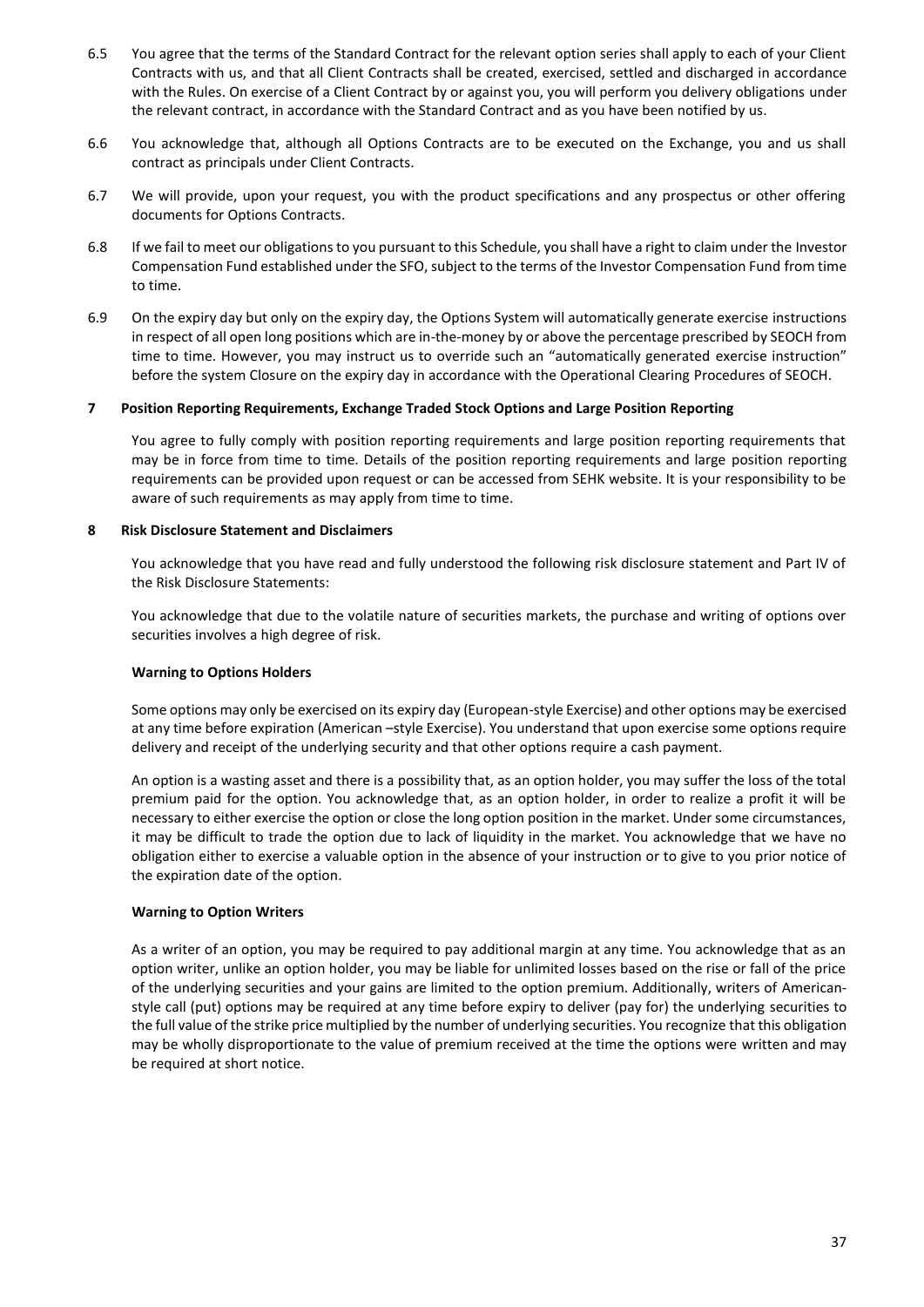## **Schedule C – Additional Terms for Electronic Trading Services**

## **1 Application of the Additional Terms**

1.1 The provisions in these Additional Terms for Electronic Trading Services apply only to any Account in respect of which you have requested and Yieldful has agreed to provide with Electronic Trading Services on the terms and conditions of this Client Agreement.

## **2 Terms for Electronic Trading Services**

- 2.1 When using the Electronic Trading Service, you warrant that you are the only authorized user of your Access Codes and will be responsible for all instructions placed and all Transactions conducted with the use of the Access Codes. You shall be responsible for the confidentiality, security and use of the Access Codes issued to you by Yieldful. Yieldful may use authentication technologies in connection with the Electronic Trading Service.
- 2.2 You acknowledge that it may not be possible to change or cancel an instruction given through Electronic Trading Service and agrees to exercise caution before placing orders.
- 2.3 Yieldful may (but not have obligations) monitor and/or record any of your instructions given or orders transacted through the Electronic Trading Service. You agree to accept such recording (or a transcript thereof) as final and conclusive evidence of the contents and nature of the relevant instructions and Transactions and as binding on you.
- 2.4 Yieldful will not be deemed to have received or executed the Instructions from you given through the Electronic Trading Service unless and until you have received the relevant acknowledgement or confirmation in such manner specified by Yieldful from time to time (including without limitation by posting the status of the Instructions in order journals on the website which is operated by Yieldful and is freely accessible by you). Yieldful is also entitled to correct any errors in such acknowledgement or confirmation without incurring any liability in connection therewith.
- 2.5 You shall immediately notify Yieldful if:
	- (A) an Instruction has been placed through the Electronic Trading Service and you have not received an instruction number or acknowledgement of receipt of the instruction or of its execution from Yieldful (whether by hard copy, electronic or verbal means); or
	- (B) you have received acknowledgement of a Transaction (whether by hard copy, electronic or verbal means) which you did not instruct or you have any suspicion of unauthorized access to the Electronic Trading Service; or
	- (C) you become aware of or suspicious of any unauthorized disclosure or use of your Access Codes; or otherwise, Yieldful or its agents, employees or representatives will not be responsible or liable to you or any other person whose claim may arise through you for any claim with respect to handling, mishandling or loss of Instruction placed through the Electronic Trading Service.
- 2.6 You agree that should Client experience any problems in reaching Yieldful through the Electronic Trading Service or vice versa, you shall attempt to use an alternative method or device, as Yieldful may make available, to communicate with Yieldful to place your orders and to inform Yieldful of the difficulty you have experienced.
- 2.7 You acknowledge that the Electronic Trading Service, the website operated by Yieldful, and the software comprised in them, are licensed or proprietary to Yieldful. You shall not, and shall not attempt to, tamper with, modify, decompile, reverse engineer or otherwise alter in any way or gain unauthorized access to, any part of the Electronic Trading Service, the website operated by Yieldful or any of the software comprised in them.
- 2.8 You acknowledge that you have fully understood the implications of the risks associated with the Electronic Trading Service as set out in the Risk Disclosure Statement but agrees that the benefits of using the Electronic Trading Service outweigh these risks and waive any claim you might have against Yieldful or any Affiliate arising from:
	- (A) systemic failures (including hardware and software failures);
	- (B) Yieldful's acceptance of any unauthorized instructions which appear or which Yieldful believes to be from you;
	- (C) failure, delay, error in, distortion or incompleteness of, transmission, receipt or in the execution of Instructions from you or execution of your Instructions at prices different from those prevailing at the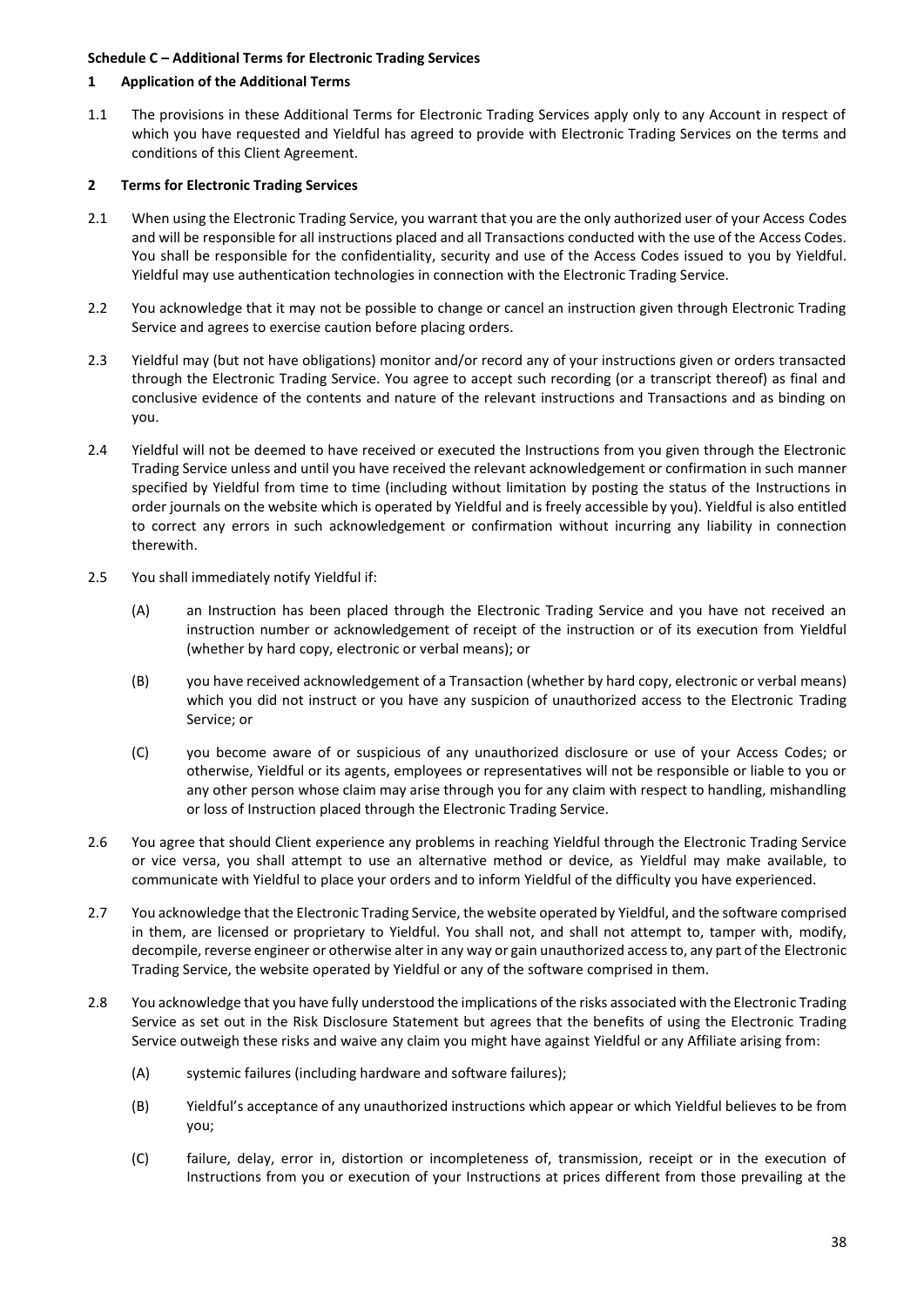time the instructions were given;

- (D) any delay or error in, or distortion or incompleteness of, transmission, receipt or execution of Instructions due to either a breakdown or failure of transmission of communication facilities or unreliable medium of communication (whether or not such communication facility or medium has been provided by us);
- (E) your access to the website of Yieldful or the Electronic Trading Service being limited or unavailable;
- (F) failure to or delay in dispatch or delivery of any notice or information provided or requested via the Electronic Trading Service or any inaccuracy, error or omission in or from any such notice or in or from any information contained in any such notice;
- (G) Client's failure to use the Electronic Trading Service in accordance with this Client Agreement or any relevant agreement between Yieldful and you; and
- (H) your reliance, use or otherwise acting upon any information or materials provided via the Electronic Trading Service or the website operated by Yieldful.

## **3 Data Not Guaranteed**

3.1 Use of Data at Your Risk

You expressly agree that your use of the data and information available through the Services and of any software provided for use in accessing the Services is at your sole risk. Neither we nor our Affiliates, nor any of our respective directors, officers and employees, the agents and the owners and licensors of such software, including any party disseminating data or information (collectively, the "Disseminating Parties"), warrant that the Services will be uninterrupted or error free; nor does any of them make any warranty as to the results that may be obtained from the use of the Services, or as to the timeliness, sequence, accuracy, completeness, reliability or content of any data and information or Transaction provided through us, or with respect to any software provided for use in accessing the Services.

3.2 "As Is" Basis

The data and information available through the Services is provided on an "as is", "as available" basis, without warranties of any kind, either express or implied, including those of merchantability and fitness for a particular purpose, other than those warranties which are implied by and incapable of exclusion, restriction of modification under Applicable Laws and Regulations.

## 3.3 Non-liability

No Disseminating Party shall be liable in any way to you or to any other person for:

- (a) any inaccuracy, error or delay in, or omission of, (i) any such data, information or message, or (ii) the transmission or delivery of any such data, information or message; or
- (b) any loss or damage arising from or occasioned by (i) any such inaccuracy, error, delay or omission, (ii) nonperformance, or (iii) interruption in any such data, information or message, due either to any negligent act or omission by any Disseminating Party or to any "force majeure" (such as, without limitation, flood, extraordinary weather condition, earthquake or other act of God, fire, war, insurrection, riot, labor dispute, accident, action of government, power failure, equipment, software or communications line failure or malfunction) or any other case beyond the reasonable control of any Disseminating Party.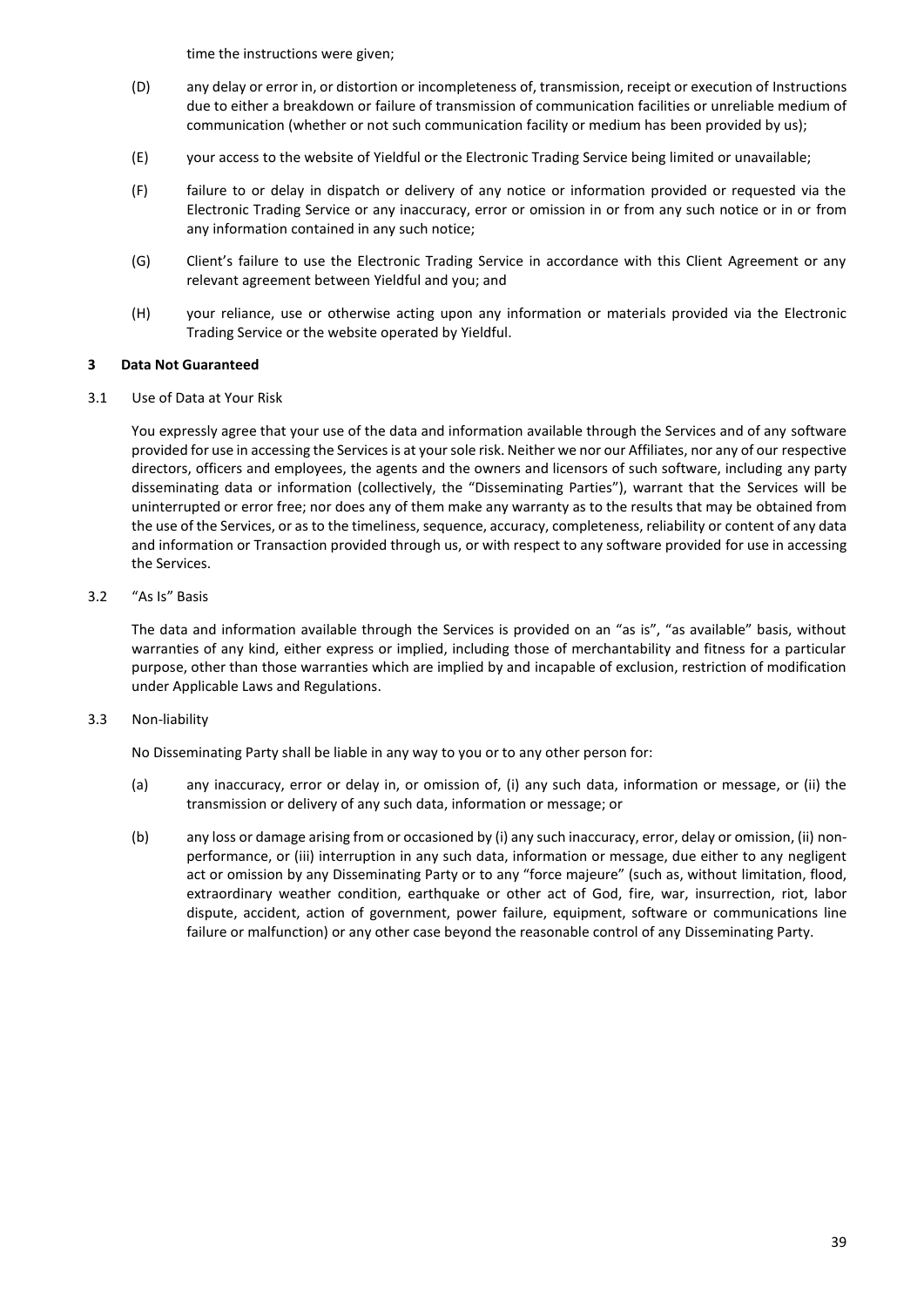## **Schedule D – Additional Terms for New Listing of Securities**

## **1 Application of the Additional Terms**

1.1 The provisions in these Additional Terms for New Listing of Securities apply only to any Account in respect of which you have requested Yieldful to apply on your behalf for securities in new issue for listing on SEHK (the "Application") on the terms and conditions of this Client Agreement.

## **2 Terms for New Listing of Securities**

- 2.1 You authorize Yieldful to complete such application form as may be required, and represents and warrants to Yieldful that all representations, warranties, confirmations and undertakings on the part of the applicant contained or incorporated in the application form are true and accurate in respect of you.
- 2.2 You agree to be bound by the terms of the new issue and in particular, you hereby:
	- (A) warrants and undertakes that the Application shall be the only application made by you or on your behalf for your benefit in respect of the same issue of securities and you shall make no other application in that issue;
	- (B) authorizes Yieldful to represent and warrant to SEHK that no other application shall be made or shall be intended to be made by you or for your benefit;
	- (C) acknowledges that any application made by an unlisted company which does not carry on any business other than dealing in securities and in respect of which you exercises statutory control shall be deemed to be an application made for the benefit of you; and
	- (D) acknowledges that Yieldful will reply on the above warranties, undertakings and authorizations in making the Application.
- 2.3 In relation to a bulk application to be made by Yieldful on behalf of Yieldful and/or you and/or Yieldful's other clients, you acknowledge and agree:
	- (A) that if such bulk application may be rejected for reasons which are unrelated to you, Yieldful , in absence of fraud, gross negligence or willful default, shall not be liable to you or any other person in consequence of such rejection; and
	- (B) to indemnify Yieldful in accordance with Clause 18.2 of the General Terms and Conditions if such bulk application is rejected because of any breach of representations and warranties or otherwise arising from factors relating to you.
- 2.4 You may at the same time request Yieldful to provide a loan to finance the Application (the "Loan"), the following provisions shall apply:
	- (A) Yieldful has discretion to accept or reject the request for the Loan.
	- (B) Upon the acceptance of the request for the Loan, the employee or representative of Yieldful will verbally or in writing confirm the terms of the Loan ("Agreed Loan Terms") as agreed between Yieldful and you, which shall be conclusive and binding on you.
	- (C) Before the provision of the Loan, you shall provide Yieldful a deposit, which shall form part of the proceeds for the Application, in the amount and within the time in accordance with the Agreed Loan Terms.
	- (D) Unless contrary to the Agreed Loan Terms:
		- (i) the Loan amount is the total price of the securities (including applicable charges) applied under the Application less the amount of deposit in Clause 2.4(C); and
		- (ii) you have no right to repay the Loan, in part or full, before the date of repayment in accordance with the Agreed Loan Terms.
	- (E) The interest rate applicable to the Loan shall be determined under the Agreed Loan Terms.
	- (F) When Yieldful receives any refund in respect of the Application, Yieldful has the right, at its discretion, to apply the same or part of it towards the discharge of the Loan including any interest accrued thereon and/or return the same or the remaining balance (if any) to you, whether before or after the repayment date in accordance with the Agreed Loan Terms.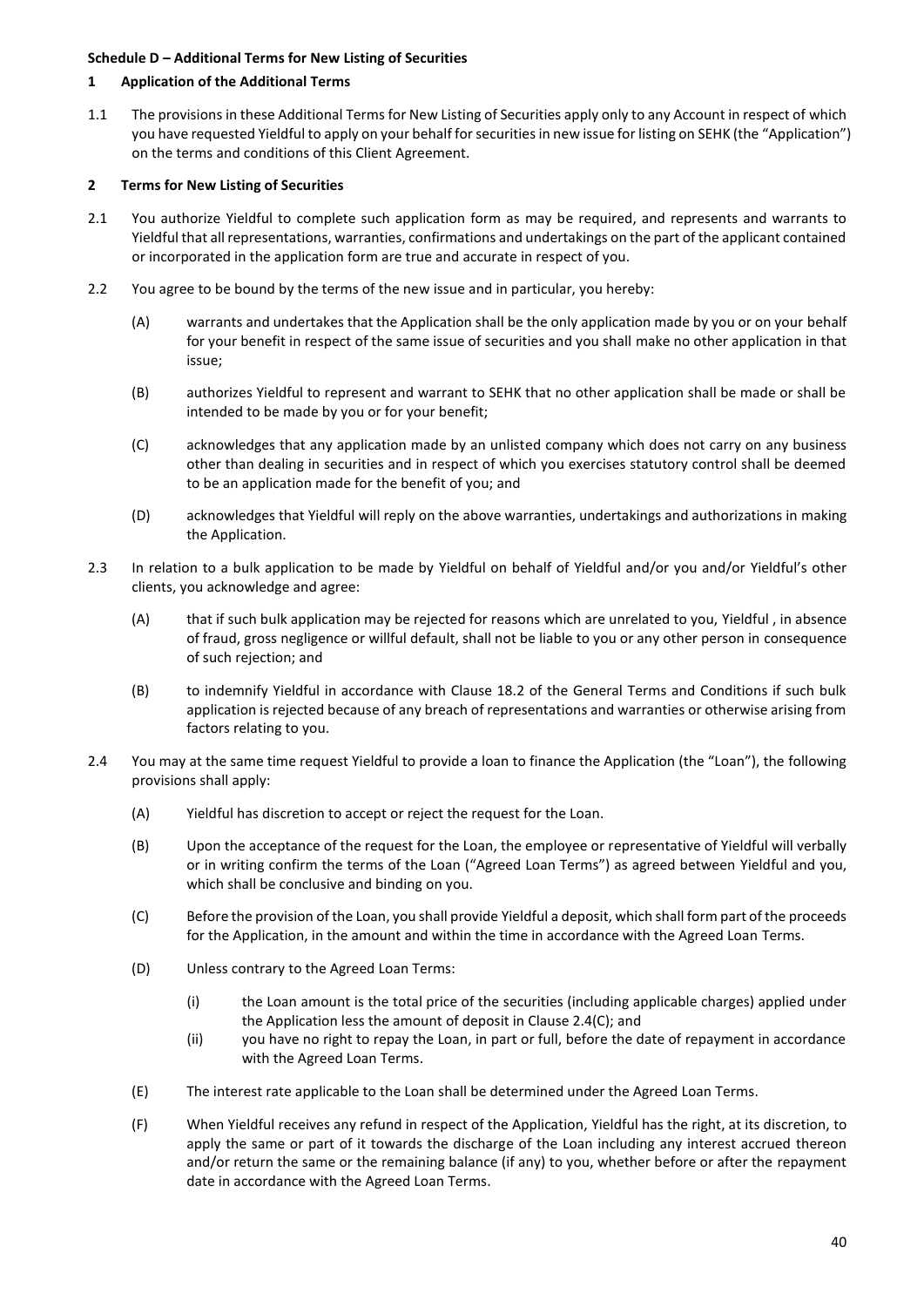(G) In consideration for Yieldful's granting of the Loan to you, you charge to Yieldful by way of first fixed charge as a continuing security for the full repayment of the Loan and the accrued interest thereon, all the securities acquired on behalf of you under the Application in respect of which the Loan is provided. You have no right to the possession of the aforesaid securities until the full repayment of the Loan (including interest accrued thereon). You authorize Yieldful to dispose of the aforesaid charged securities without prior notice to you for discharge of the liabilities owing to Yieldful under the Loan so long as the Loan (including interest thereon) has not been repaid in full.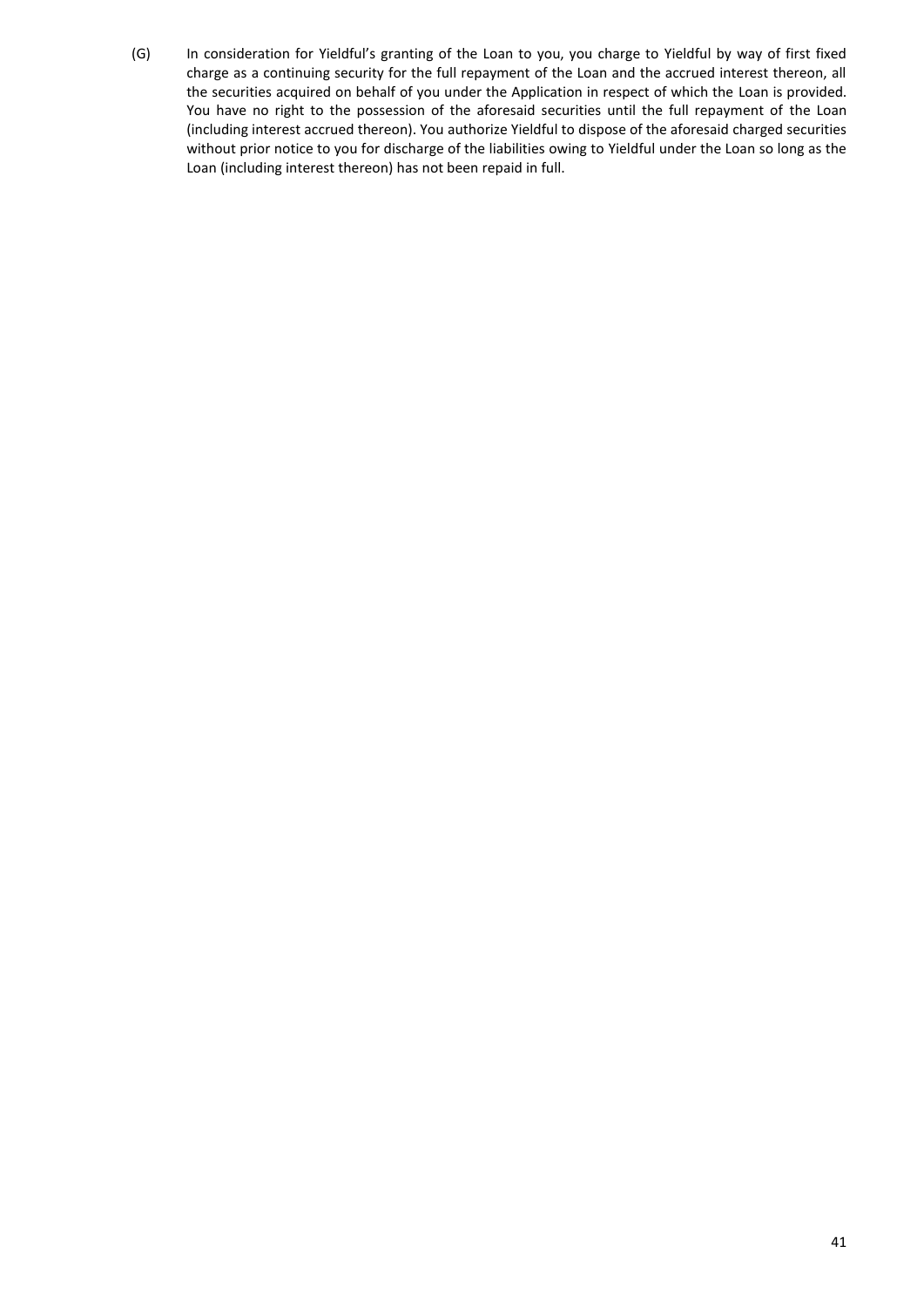## **Schedule E – Additional Terms for Futures Account**

## **1 Application of the Additional Terms**

- 1.1 All provisions in these Additional Terms for Futures Account apply to Futures Accounts only.
- 1.2 The Client shall open and maintain one or more Futures Account with Yieldful subject to Part II General Terms and Conditions and these Additional Terms for Futures Account, the Clauses 3 and 4 of the Additional Terms for Margin Account and the Additional Terms for Electronic Trading Service (if applicable) and the Additional Terms for New Listing of Securities (if applicable) & Part IV Risk Disclosure Statement.
- 1.3 You are desirous of opening one or more non-discretionary account(s) with Yieldful as you may decide from time to time for the purpose of entering into contracts of all kinds for futures and options trading.
- 1.4 Yieldful agrees that it will from time to time at the request of you and at its discretion allow you to open one or more non-discretionary account(s) with Yieldful and will maintain such account or account(s) to be designated by name(s), number(s) or otherwise for you for the purpose of futures and options trading.
- 1.5 The terms and conditions of such Transaction shall be subject to, and be in accordance with the contract specifications required by the HKFE or such other relevant Exchange and the procedures, constitutive documents, rules and regulations of the HKFE or such other relevant Exchange, and will be recorded by a Combined Statement of Account & Contract Note, regardless of whether or not such terms and conditions (including any product or contract specifications and any prospectus or offering documents covering such products which shall be provided to you upon your request) were given to you prior to such Transaction was entered into. Such Combined Statement of Account & Contract Note shall be, in the absence of any manifest error, evidence of the binding terms and conditions of such Transaction.
- 1.6 A Transaction is legally binding on you at the time when such Transaction is entered into by you or by us on your behalf.
- 1.7 In the event of conflict between Part II General Terms and Conditions and this Schedule, the provisions contained in this Schedule shall prevail. In the event of any inconsistency between the terms and conditions in Combined Statement of Account & Contract Notes and this Client Agreement, Combined Statement of Account & Contract Note shall prevail. The Combined Statement of Account & Contract Note will be issue by us to you in accordance with Clause 28 of Part II. Any delay or failure in delivering a Combined Statement of Account & Contract Note will not affect the validity of such Transaction.

## **2 Margin**

- 2.1 You agree to provide us with Margin as security for your obligations to us under this Schedule. Such Margin shall be paid or delivered on demand within such time as we may determine and require from time to time and at any time before executing any Instruction. We shall be entitled to refuse to execute any Instruction for the purchase of Futures or Options Contracts for you unless and until the Margin required by us has been deposited and is being maintained by you.
- 2.2 Upon our request, you shall deposit and maintain such additional Margin within such time as we may determine and require. No previous Margin requirement shall limit our right to vary the Margin requirement at any later time. Changes in Margin requirement will apply to all existing open Futures and Options Contracts and new Futures and Options Contracts after the effective date of such requirement as advised by us.
- 2.3 We may, from time to time, without prior notice to you and in our absolute discretion, transfer all or any part of the Margin or any other amounts held for your account to any account of an Exchange, Clearing House or broker to enable us to pay any margin or such other sums of money by whatever name called demanded or required by such Exchange, Clearing House or broker in connection with Futures or Options transactions executed by us for you.
- 2.4 Any interest, dividends or other benefits accrued or to be accrued to or derived or to be derived from the Margin shall not form part of the Margin.
- 2.5 The value of any Margin at any time determined by us shall be final, conclusive and binding on you.

## **3 Transactions**

3.1 We shall, upon your request, provide to you product specifications and any prospectus or other offering document covering such products.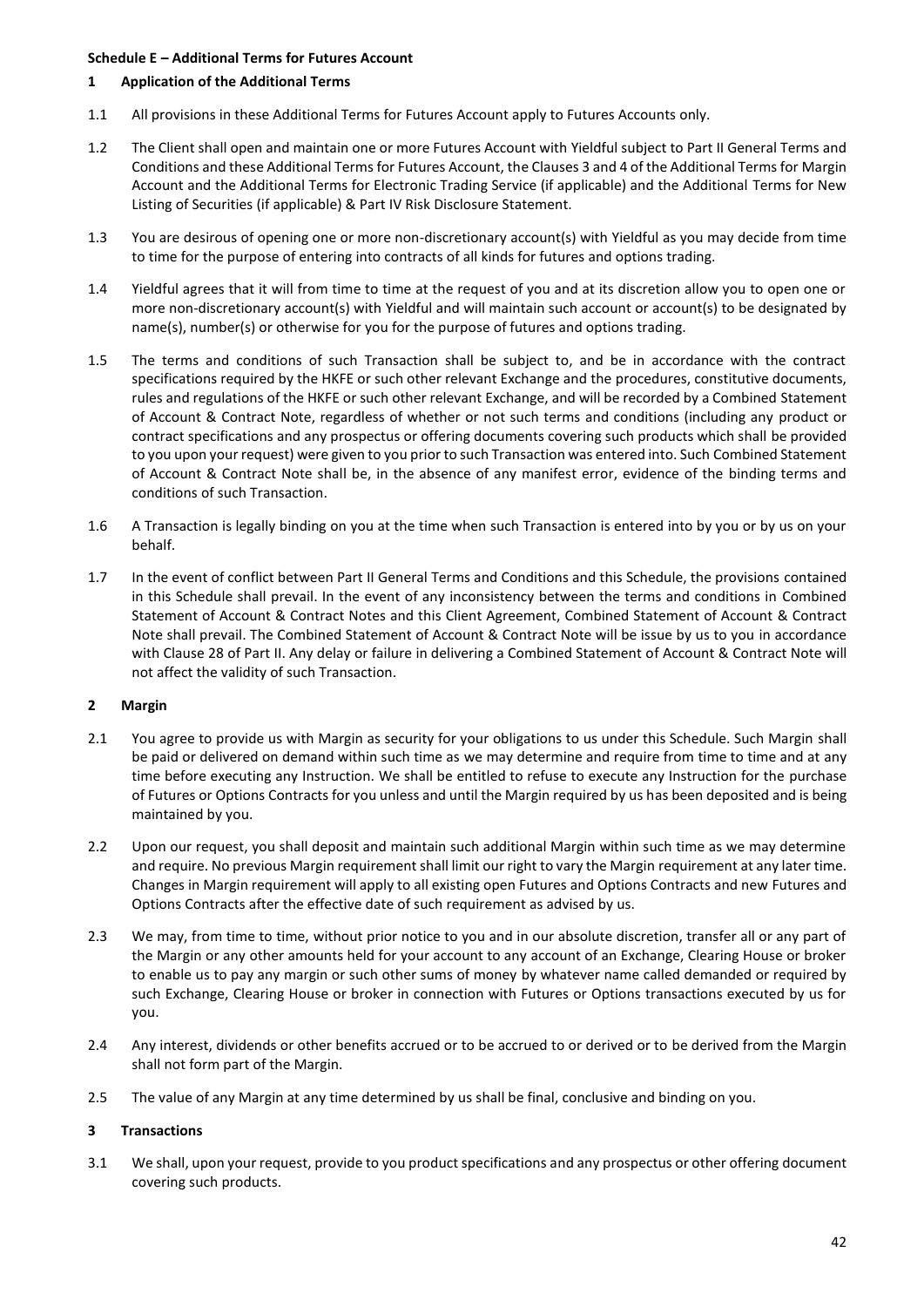- 3.2 You agree that any Futures or Options Contracts entered into by us for you are subject to the Applicable Laws and Regulations, and the constitution, rules, regulations, practices, customs, usages, rulings and interpretation of the relevant Exchange, Clearing House or market. As such, if we are required by any of the aforesaid to amend the terms and conditions of any Transaction, we may, without prior notice to or approval from you, take such action as we may in our absolute discretion consider appropriate to comply with the same or to mitigate or avoid losses, and all such actions shall be binding on you.
- 3.3 Any Transaction entered into by us for you is made with the understanding that you will be required to take or make physical delivery of the underlying Commodity. In respect of open positions involving physical delivery maturing in a current future month, you shall, at least five Business Days prior to the first notice day in case of long positions, and at least five Business Days prior to the last trading day in case of short positions, either give Instructions to us to Close Out the same or deliver to us all monies, Securities, financial instruments, documents and other property deliverable by you under such Transactions in order to enable due settlement of such contracts by us in accordance with the rules of the applicable Exchange or Clearing House. If you fail to provide us with the same as aforesaid, we may without notice to, or prior consent from, you either Close Out the relevant contracts or make or receive delivery on your behalf upon such terms and by such methods as we may in our absolute discretion determine. You shall keep us indemnified immediately upon demand in respect of all claims, demands, actions, proceedings, losses, penalties, fines, taxes, damages, costs and expenses (including legal costs) on a fully indemnity basis suffered or incurred by us as a result of any action taken by us and any liability whatsoever in connection with any delivery, exercise or settlement effected pursuant to the terms of this Clause.
- 3.4 If we or our agent (as the case may be) shall for any reason whatsoever and howsoever fail to receive payment of all or any part of any amount or delivery of all or any part of any Commodity (whether from the relevant Exchange and/or Clearing House and/or any other person) due to be paid or delivered to you in respect of any Futures or Options Contract entered into by us on your behalf on the due date for payment or delivery thereof in accordance with the rules and regulations of the relevant Exchange, Clearing House and/or any Applicable Laws and Regulations, our obligations to make payment or to deliver any Commodity to you in respect of such Futures or Options Contracts shall thereupon and by virtue of such failure become obligations to make payment of such amount or delivery of such amount of such Commodity as is equal to such payment or such amount as is actually received by us in respect thereof.
- 3.5 You acknowledge that due to the implementation of the Central Clearing and Settlement System, we are not obliged to produce and/or deliver to you actual certificates or documents of title for any Commodities relating to Futures and/or Options Contracts entered into by us on your behalf.
- 3.6 If you wish to exercise an Option pursuant to any Options Contract, you should give an Instruction to such effect to us (subject to the rules and regulations of the relevant Exchange on which the Options Contract is traded or entered into) no later than such time limit as may be specified by us from time to time before the cut-off date for the tender of exercise instructions prescribed by the writer of the Option or the relevant Exchange or Clearing House (whichever prescribes the earliest cut-off date). Such Instruction shall only be considered valid when accompanies:
	- (a) in the case of an Option for the sale of an agreed Commodity, with the underlying Commodity or document(s) of title required for making delivery; and
	- (b) in the case of an Option for the purchase of an agreed Commodity, with sufficient immediately available funds to take delivery of the Commodity.

Unless specifically instructed by you and subject to the terms of this Schedule and this Client Agreement, you shall be deemed to have elected not to exercise an Option pursuant to an Options Contract.

## **4 Liquidation of Accounts**

- 4.1 We shall have the right, without prior notice to or consent from you, and in our absolute discretion and sole judgment, to take such action as we may consider necessary or desirable to comply with or to perform, cancel or satisfy any of our obligation to you or any of our or your obligations to a relevant Exchange and/or Clearing House and/or agent, as the case may be, in respect of any outstanding Futures or Options Contracts (including Closing Out and/or performing any and all such outstanding contracts) and may for such purpose buy or sell in any manner whatsoever (including from or to any Affiliate) the Commodity underlying any outstanding contract and/or apply any Margin and/or enforce any security held by us and apply the proceeds thereof in such manner as we may, in our absolute discretion, determine if:
	- (a) we, in our sole discretion, consider it necessary for our protection because of margin requirements or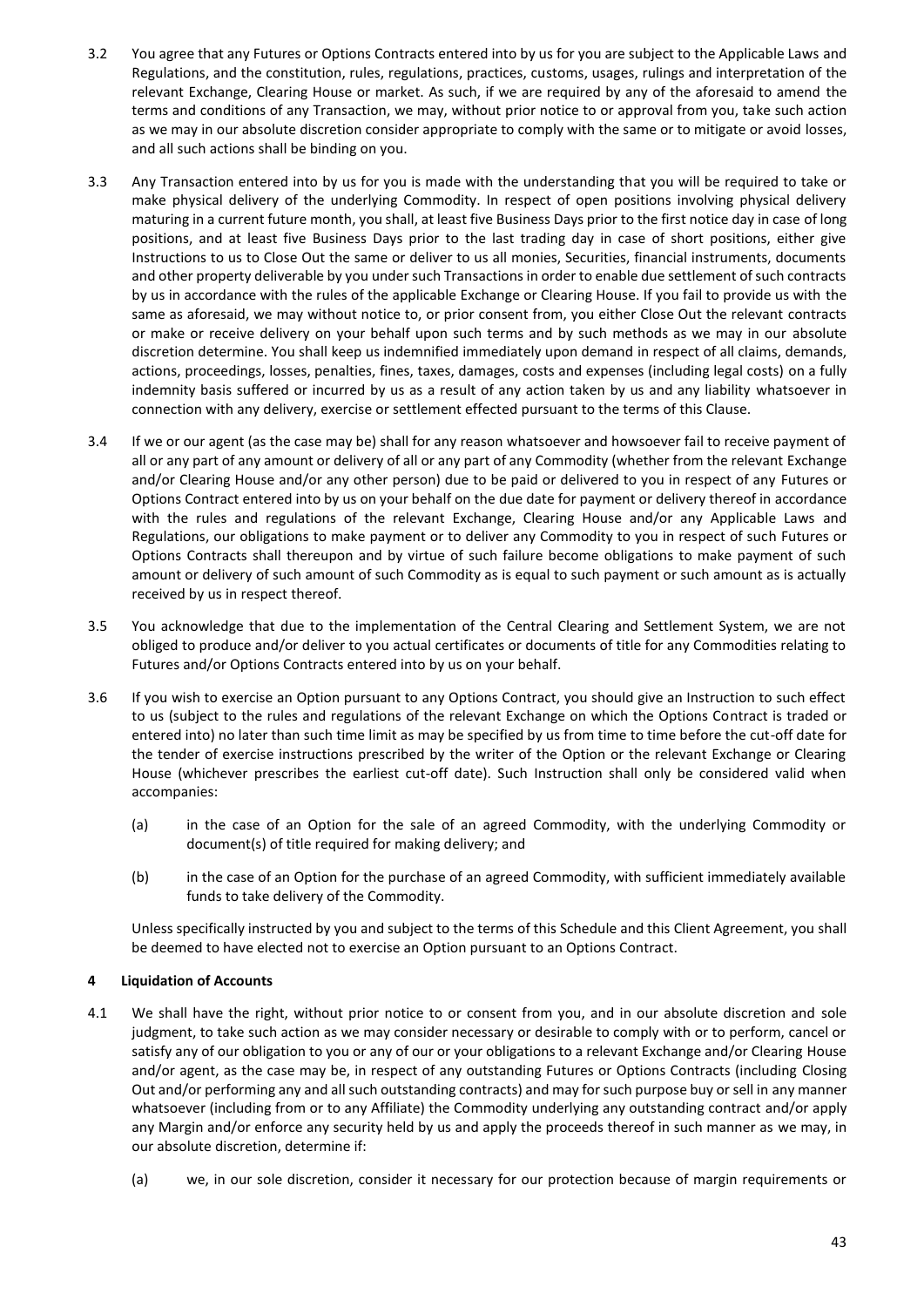otherwise;

- (b) we are under an obligation to comply with any requirement imposed by any relevant Exchange and/or Clearing House and/or Yieldful or any Applicable Laws and Regulations;
- (c) you fail to perform on a timely basis any term, covenant or condition on your part to be performed under this Client Agreement from time to time or this Schedule, including your failure to deposit and maintain such Margin within such time as may be required by us;
- (d) you deceased or, in the case of a company or body corporate, become dissolved for any reason whatsoever or merge or become consolidated with any non-affiliated party or sell all or a substantial portion of your business or assets;
- (e) a petition in bankruptcy, or a petition for the appointment of a receiver, is filed by or against you, or you take advantage of any bankruptcy, reorganization, moratorium insolvency or similar law or make or propose to make any arrangement or composition for the benefit of any of your creditors, or are the subject of any order, judgment or decree entered by any court providing for the winding up, reorganization, liquidation or appointment of a liquidator, trustee or receiver of you or a substantial part of your business or assets; or
- (f) any third party asserts a claim in respect of any monies or other assets in any of your Accounts, and all sums expended and liabilities incurred by us thereby shall be paid or reimbursed by you to us immediately on demand.
- 4.2 On the exercise of our rights under Clause 4.1 of this Schedule, all amounts owing to us hereunder shall become immediately payable and we shall not be obliged to deliver to you any amount of the underlying Commodity or any money due to you in respect of any Futures or Options Contract until all sums due from and liabilities of you to us in respect of any such contract or otherwise howsoever in accordance with the terms of this Client Agreement or this Schedule are satisfied or discharged to our satisfaction.
- 4.3 You shall be liable for all losses arising out of the Closing Out of your open positions by us as aforesaid and shall indemnify us immediately upon demand for all claims, demands, actions proceedings, losses, penalties, fines, taxes, damages, costs and expenses (including legal costs) on a fully indemnity basis suffered or incurred by us and any liability whatsoever arising out of your failure to meet Margin calls pursuant to this Schedule.

## **5 Provisions Prescribed by the Code of Conduct for Persons Licensed by or Registered with SFC.**

Without prejudice and in addition to any other provisions of this Client Agreement of this Schedule, all Transactions entered into HKFE shall be subject to the provisions of this Clause which are prescribed by the Code of Conduct for Persons Licensed by or Registered with SFC and which shall constitute, and be construed as part of, this Schedule and in case of any inconsistency between the other provisions of this Client Agreement or this Schedule and the provisions set out in this Clause, the provisions set out in this Clause shall be prevail.

- (a) prior to the provision of Services by us under this Schedule, where applicable, the category of exchange participant under which we are licensed, the particulars of every license (including the CE number) maintained by us pursuant to the SFO or any other regulatory provisions, and the full name of the employee primarily responsible for your affairs and particulars of the licence maintained by such employee (including the CE number) pursuant to the SFO or any other regulatory provisions shall be provided to you;
- (b) every Exchange Contract shall be subject to the charge of an Investor Compensation Fund levy and a levy pursuant to the SFO, the cost of both of which shall be borne by you;
- (c) in the event that you suffer pecuniary loss by reason of our default, the liability of the Investor Compensation Fund will be restricted to valid claims as provided for in the SFO and the relevant subsidiary legislation and will be subject to the monetary limits specified in the Securities and Futures (Investor Compensation – Compensation Limits) Rules and accordingly there can be no assurance that any pecuniary loss sustained by you by reason of such a default will necessarily be recouped from the Investor Compensation Fund in full, in part or at all;
- (d) any transactions related to Exchange Contract shall be subject to the rules of the relevant markets and exchanges, and the rules, regulations and procedures of HKFE contain provisions requiring us, upon the request of the HKFE or the SFC, to disclose the name, the beneficial identity and such other information concerning you as the HKFE or the SFC may require, and you agree to provide such information concerning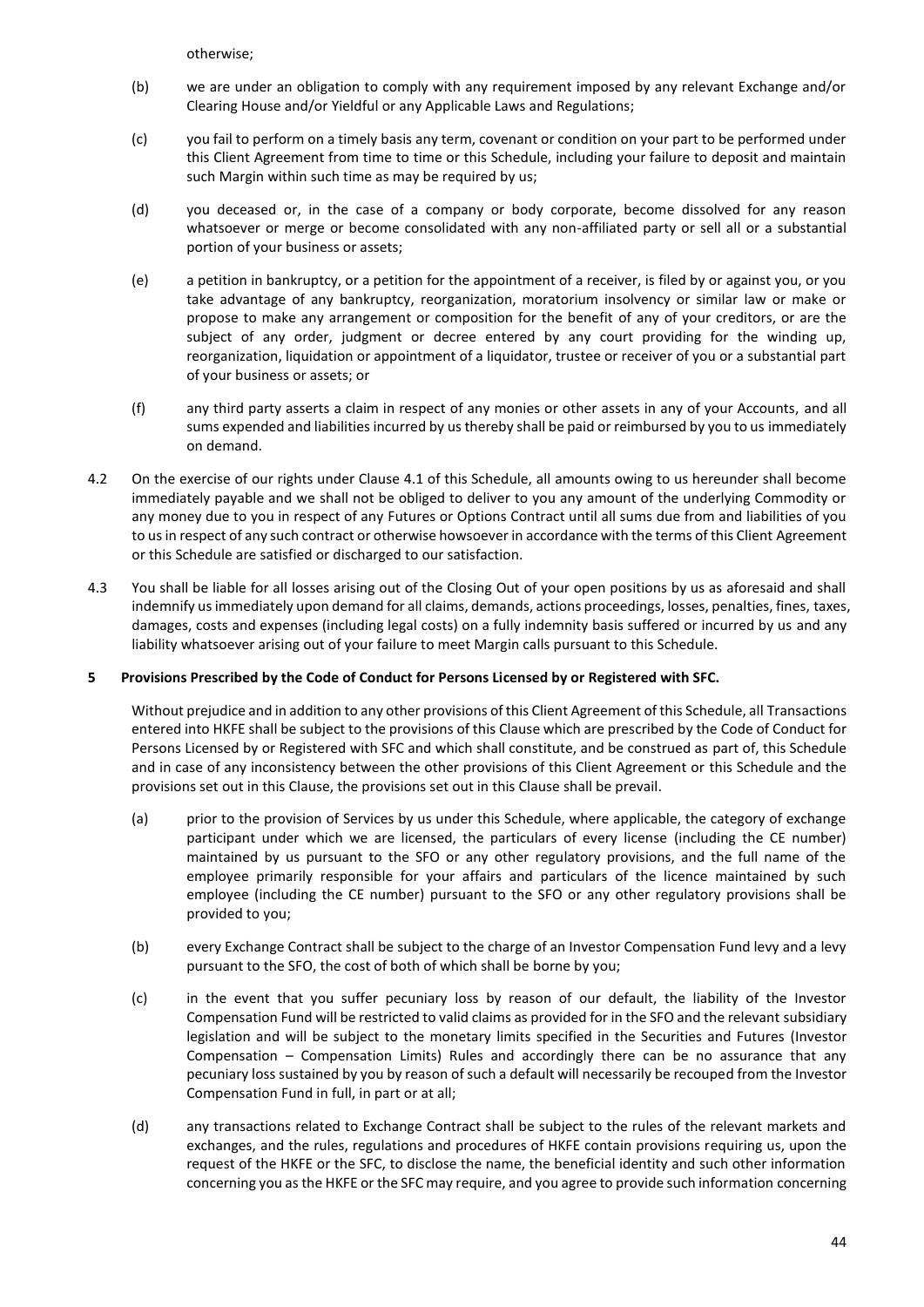yourself as we may require in order for us to comply with the rules, regulations and procedures of HKFE and the SFO, and in the event we fail to comply with the disclosure requirement under Rules 606(a) or 613(a) of the Rules of the HKFE, the Chief Executive of the HKFE may require the Closing Out of position on your behalf or the imposition of a Margin surcharge on your positions;

- (e) you acknowledge that you may have varying levels and types of protection in relation to transactions on different markets and exchanges;
- (f) you knowledge that, subject to the provisions of the SFO and any Applicable Laws and Regulations, we may take the opposite position to your order in relation to any Futures and/or Options Contract, whether on our own account or for the account of any Affiliate or our agents or our other clients, provided that such trade is executed competitively on or through the facilities of the HKFE in accordance with the rules, regulations and procedures of the HKFE or the facilities of any other commodity, futures or options exchange in accordance with the rules of such other Exchange;
- (g) you acknowledge that the Clearing House established and operated by the HKFE may do all things necessary to transfer any open positions held by us on your behalf and any money and security standing to the credit of your Account to another exchange participant of the HKFE in the event of our rights as an exchange participant of the HKFE are suspended or revoked;
- (h) all monies, securities and other property received by us from you or from any other person (including a Clearing House) for your account shall be held by us as trustee and segregated from our own assets. These assets so held by us shall not form part of our assets for insolvency or winding up purposes but shall be returned to you immediately upon the appointment of a provisional liquidator, liquidator or similar officer over all or any part of our business or assets;
- (i) all monies, approved debt Securities or approved Securities received by us from you or from any other person (including the Clearing House established and operated by the HKFE) for your account shall be held by us in the manner specified under paragraphs 7 to 12 of Schedule 4 of the Code of Conduct with SFC and you authorized us to apply any monies, approved debt Securities or approved Securities which you may pay to or deposit with us in the manner specified under paragraphs 14 to 15 of Schedule 4 of the Code of Conduct with SFC. In particular, we may apply such monies, such approved debt Securities or approved Securities in or towards meeting our obligations to any party insofar as such obligations arise in connection with or incidental to the business of dealing in Futures and/or Options Contracts transacted your behalf;
- (j) you acknowledge that in respect of any of our accounts maintained with the Clearing House established and operated by the HKFE, whether or not such account is maintained wholly or partly in respect of the business of dealing in Futures and/or Options Contracts transacted on your behalf and whether or not money, approved debt Securities or approved Securities paid or deposited by you has been paid to or deposited with the Clearing House, as between ourselves and the Clearing House, we deal as principal and accordingly no such account is impressed with any trust or other equitable interest in your favour and monies, approved debt Securities and approved Securities paid to or deposited with the Clearing House are thereby freed from the trust referred to paragraph (h) above;
- (k) in respect of all Futures and/or Options Contracts entered into by us on your behalf, you shall provide to us such Margin or additional Margin or demands for Variation Adjustments immediately upon demand. We may be required to report to the HKFE and the SFC particulars of all open positions in respect of which two (2) successive Margin calls and demands for Variation Adjustments are not met within the period specified by us, and we may require more Margin or Variation Adjustments than that specified by the HKFE and/or the Clearing House and may Close Out open positions in respect of which any Margin calls and/or additional Margin calls and demands for Variation Adjustments are not met within the period specified by us or at the time of making such call(s) or demand(s);
- (l) you acknowledge that we are bound by the Rules of HKFE which permit the HKFE to take steps to limit the positions or require the Closing Out of contracts on your behalf who in the opinion of the HKFE, you are accumulating positions which are or may be detrimental to any particular Market or Markets, established and operated by the HKFE or which are or may be capable of adversely affecting the fair and orderly operation of any Market or Markets established and operated by the HKFE (as the case may be);
- (m) we shall provide to you contract specifications, a full explanation of Margin procedures and the circumstances under which your positions may be Closed without your consent;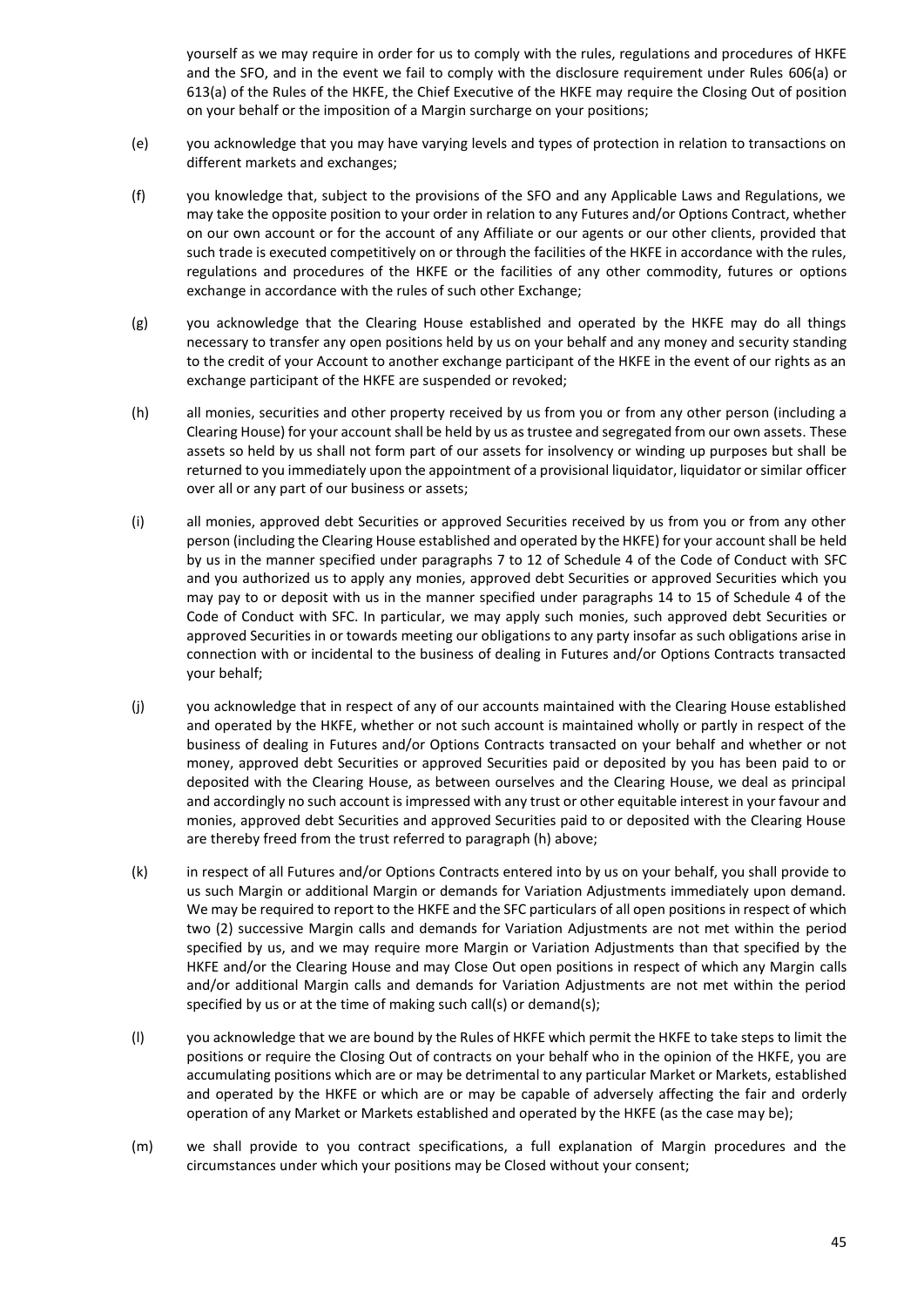(n) if you shall at any time open one or more accounts with exchange participants of the HKFE other than ourselves for the purpose of carrying out transactions relating to Futures or Options Contracts and if the open positions in such accounts in aggregate amount to a Large Open Position as determined by the board of the HKFE, you shall report to us, or if required by us, the HKFE immediately of such Large Open Position and provide us or the HKFE (as the case may be) with such information as we or the HKFE (as the case may be) may require in connection therewith (including your name and the ultimate beneficiary or in the case of a company or body corporate, the individuals who are the ultimate beneficial owners of the share capital of the company or body corporate, including a beneficiary holding an interest through a nominee or trust) of such Large Open Position and also provide us or the HKFE (as the case may be).

### **6 Position Reporting Requirements, Exchange Traded Stock Options and Large Position Reporting**

You agree to fully comply with position reporting requirements and large position reporting requirements that may be in force from time to time. Details of the position reporting requirements and large position reporting requirements can be provided upon request. It is your responsibility to be aware of such requirements as may apply from time to time.

## **7 Omnibus Account**

In the case that you operates an omnibus account and is not an exchange participant of the HKFE, you shall, in relation to transactions on the HKFE:

- (a) in your dealing with the person(s) from who you receive instructions with respect to the omnibus account, comply with and enforce the Margin and Variation Adjustment requirements and procedures as stipulated in the Rules of HKFE Rules as though you were an exchange participant of HKFE and as though the person(s) for whose account or benefit such instructions are given were clients;
- (b) cause the Exchange Contract to be entered into in fulfillment of such Instructions, so that there shall, in no circumstances, be any dealing with the instructions in a manner which constitutes unlawful dealing in differences in market quotations of commodities under the laws of Hong Kong or any other applicable jurisdiction or in a manner which constitutes or involves betting, wagering, gaming or gambling with respect to such items in contravention of Hong Kong laws or any other applicable laws; and
- (c) ensure that the persons from whom you receive Instructions comply with the Margin and Variation Adjustment requirements as stipulated in the Rules of HKFE, with the result that, as between HKFE and the Company, the Company should be responsible for ensuring that such requirements are complied with by all persons through whom instructions pass with respect to the omnibus account as if each in turn was you for whom such omnibus account was operated.

#### **8 Risk Disclosure Statements and Disclaimers**

You acknowledge that you have read and fully understood the risks of trading futures and options as set out in section 11 of Part IV Risk Disclosure Statement, Part III Schedule B8 and the following disclaimers

#### **DISCLAIMERS**

DISCLAIMER delivered pursuant to the relevant provisions of the regulations for trading Futures and Options Contract based on existing & subsequent indices developed by the Hong Kong Futures Exchange Limited. Stock indices and other proprietary products upon which contracts traded on Hong Kong Futures Exchange Limited ("Exchange") may by based bay from time to time be developed by the Exchange. The HKFE Taiwan Index is the first of such stock indices developed by the Exchange. The HKFE Taiwan Index and such other Indices or proprietary products as from time to time be developed by the Exchange ("Exchange Indices") are the property of the Exchange. The process of compilation and computation of each of the Exchange Indices is and will be the exclusive property of the proprietary to the Exchange. The process and basis of compilation and computation of the Exchange Indices may at any time be changed or altered by the Exchange without notice and the Exchange may at any time require that trading in and settlement of such futures or options contracts based on any of the Exchange Indices as the Exchange may designate be conducted by reference to an alternative index to be calculated. The Exchange does not warrant or represent or guarantee to any Participant or any third party the accuracy or completeness of any of the Exchange Indices or their compilation and computation or any information related thereto and no such warranty or representation or guarantee of any kind whatsoever relating to any of the Exchange Indices is given or may be implied. Further, no responsibility or liability whatsoever relating to any of the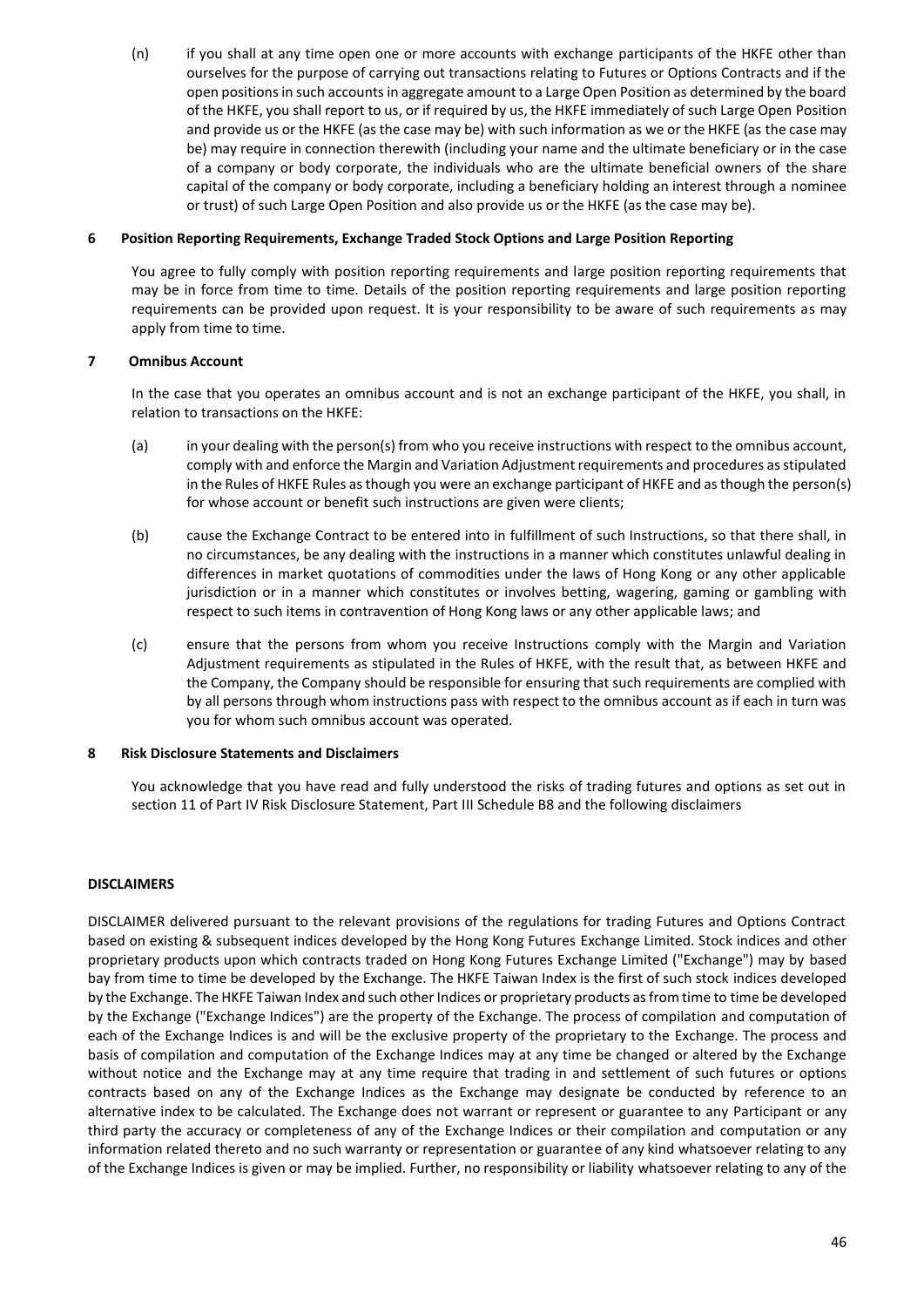Exchange Indices is given or may be implied. Further no responsibility or liability whatsoever is accepted by the Exchange in respect of the use of any of the Exchange Indices or for any inaccuracies, omissions, mistakes, errors, delays, interruptions, suspensions, changes or failures (including but not limited to those resulting from negligence) of the Exchange or any other person or persons appointed by the Exchange to compile and compute any of the Exchange Indices in the compilation and computation of any of the Exchange Indices or for any economic or other losses which may be directly or indirectly sustained as a result thereof by any Participant or any third party dealing with futures or options contracts based on any of the exchange Indices. No claims, actions or legal proceedings may be brought by any Participant or any third party against the Exchange in connection with or arising out of matters referred to in this disclaimer. Any participant or any third party engages in transactions in futures and options contracts based on any of the Exchange Participant or any third party engages in transactions in futures and options contracts based on any of the Exchange Indices in full knowledge of this disclaimer and can place no reliance on the Exchange in respect of such transactions.

#### DISCLAIMER in Relation to Trading of Stock Index Futures Contracts

Hang Seng Indexes Company Limited ("HSIL") currently publishes, compiles and computes a number of stock indexes and may publish, compile and compute such additional stock indexes at the request of Hang Seng Data Services Limited ("HSDS") from time to time (collectively, the "Hang Seng Indexes"). The marks, names and processes of compilation and computation of the respective Hang Seng Indexes are the exclusive property of and proprietary to HSDS, HSIL has granted to the Exchange by way of licence the use of the Hang Seng Indexes solely for the purposes of and in connection with the creation, marketing and trading of futures contracts based on any of the Hang Seng Indexes respectively (collectively, "Futures Contracts"). The process and basis of compilation and computation of any of the Hang Seng Indexes and any of the related formula or formulae, constituent stocks and factors may at any time be changed or altered by HSIL without notice and the Exchange may at any time require that trading in and settlement of such of the Futures Contracts as the Exchange may designate be conducted by reference to an alternative index or alternative indexes to be calculated. Neither the Exchange nor HSDS nor HSIL warrants or represents or guarantees to any participant of any third party the accuracy or completeness of the Hang Seng Indexes or any of them and the compilation and computation thereof or any information related thereto and no such warranty or representation or guarantee of any kind whatsoever relating to the Hang Seng Indexes or any of them is given or may be implied. Further, no responsibility or liability whatsoever is accepted by the Exchange, HSDS or HSIL in respect of the use of the Hang Seng Indexes or any of them for the purposes of and in connection with the Futures Contracts or any of them and/or dealings therein, or for any inaccuracies, omissions, mistakes, errors, delays, interruptions, suspension, changes or failures (including but not limited to those resulting from negligence) of HSIL in the compilation and computation of the Hang Seng Indexes or any of them or for any economic or other losses which may be directly or indirectly sustained as a result thereof by any participant or any third party dealing with the Futures Contracts or any of them. No claims, actions or legal proceedings may be brought by any participant or any third party against the Exchange and/or HSDS and/or HSIL in connection with or arising out of matters referred to in this disclaimer. Any participant or any third party deals in the Futures Contracts or any of them in full knowledge of this disclaimer and can place no reliance whatsoever on the Exchange, HSDS and/or HSIL. For the avoidance of doubt, this disclaimer does not create any contractual or quasi-contractual relationship between any participant or third party and HSIL and/or HSDS and must not be construed to have created such relationship.

#### DISCLAIMER in Relation to Trading of Stock Index Option Contracts

Hang Seng Indexes Company Limited ("HSIL") currently publishes, compiles and computes a number of stock indexes and may publish, compile and compute such additional stock indexes at the request of Hang Seng Data Services Limited ("HSDS") from time to time (collectively, the "Hang Seng Indexes"). The marks, names and processes of compilation and computation of the respective Hang Seng Indexes are the exclusive property of and proprietary to HSDS, HSIL has granted to the Exchange by way of licence the use of the Hang Seng Indexes solely for the purposes of and in connection with the creation, marketing and trading of option contracts based on any of the Hang Seng Indexes respectively (collectively, the "Option Contracts"). The process and basis of compilation and computation of any of the Hang Seng Indexes and any of the related formula or formulae, constituent stocks and factors may at any time be changed or altered by HSIL without notice and the Exchange may at any time require that trading in and settlement of such of the Option Contracts as the Exchange may designate be conducted by reference to an alternative index or alternative indexes to be calculated. Neither the Exchange nor HSDS nor HSIL warrants or represents or guarantees to any participant of any third party the accuracy or completeness of the Hang Seng Indexes or any of them and the compilation and computation thereof or any information related thereto and no such warranty or representation or guarantee of any kind whatsoever relating to the Hang Seng Indexes or any of them is given or may be implied. Further, no responsibility or liability whatsoever is accepted by the Exchange, HSDS or HSIL in respect of the use of the Hang Seng Indexes or any of them for the purposes of and in connection with the Option Contracts or any of them and/or dealings therein, or for any inaccuracies, omissions, mistakes, errors, delays, interruptions, suspension, changes or failures (including but not limited to those resulting from negligence)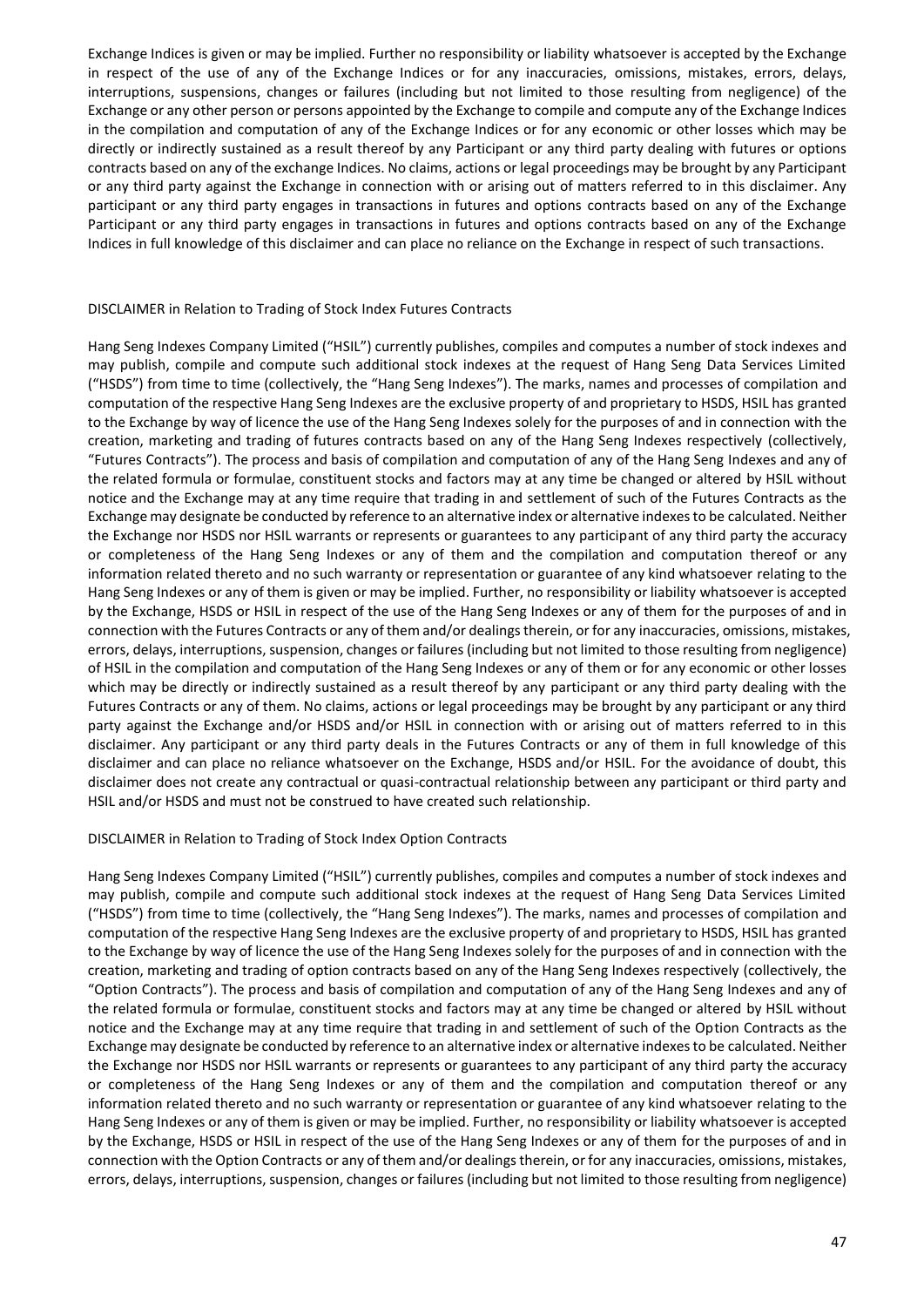of HSIL in the compilation and computation of the Hang Seng Indexes or any of them or for any economic or other losses which may be directly or indirectly sustained as a result thereof by any participant or any third party dealing with the Option Contracts or any of them. No claims, actions or legal proceedings may be brought by any participant or any third party against the Exchange and/or HSDS and/or HSIL in connection with or arising out of matters referred to in this disclaimer. Any participant or any third party deals in the Option Contracts or any of them in full knowledge of this disclaimer and can place no reliance whatsoever on the Exchange, HSDS and/or HSIL. For the avoidance of doubt, this disclaimer does not create any contractual or quasi-contractual relationship between any participant or third party and HSIL and/or HSDS and must not be construed to have created such relationship.

## **9 Standing Authority under Securities and Futures (Client Money) Rules**

Without prejudice to any other right or remedy available to Yieldful, you hereby agree to give the standing authority to Yieldful to authorize Yieldful to deal with money held or received by Yieldful in Hong Kong (including the any interest derived from the holding of the money which does not belong to Yieldful) in one or more segregated account(s) on your behalf ("Monies").

Unless otherwise defined, all the terms used in this clause shall have the same meanings as in the Securities and Futures Ordinance and the Securities and Futures (Client Money) Rules as amended from time to time.

This clause authorises Yieldful to:

- 1. combine or consolidate any or all segregated accounts, of any nature whatsoever and either individually or jointly with others, maintained by YIELDFUL and/or any of YIELDFUL'S group companies from time to time ("YIELDFUL Group") and you may transfer any sum of Monies to and between such segregated account(s) to satisfy your obligations or liabilities to any member of the YIELDFUL Group, whether such obligations and liabilities are actual, contingent, primary or collateral, secured or unsecured, or joint or several; and
- 2. transfer any sum of Monies interchangeably between any of the segregated accounts maintained at any time by any member of the YIELDFUL Group.

We may do any of these things without giving you notice. This authority is given to Yieldful Securities Limited in consideration of its agreeing to continue to maintain securities cash and/or margin account(s) for you and to Yieldful Futures Limited in consideration of its agreeing to continue to maintain futures account(s) for you. This authority is given without prejudice to other authorities or rights which YIELDFUL Group may have in relation to dealing in Monies in the segregated accounts. This authority is valid for a period of 12 months from the approval date of the opening of the Futures Account .

This authority may be revoked by giving you written notice addressed specified above and such notice shall take effect upon the expiry of 7 Business Days from the date of our actual receipt of such notice.

You understand that this authority shall be deemed to be renewed on a continuing basis without your written consent if we issue to you a written reminder at least 14 days prior to the expiry date of this authority, and you do not object to such deemed renewal before such expiry date.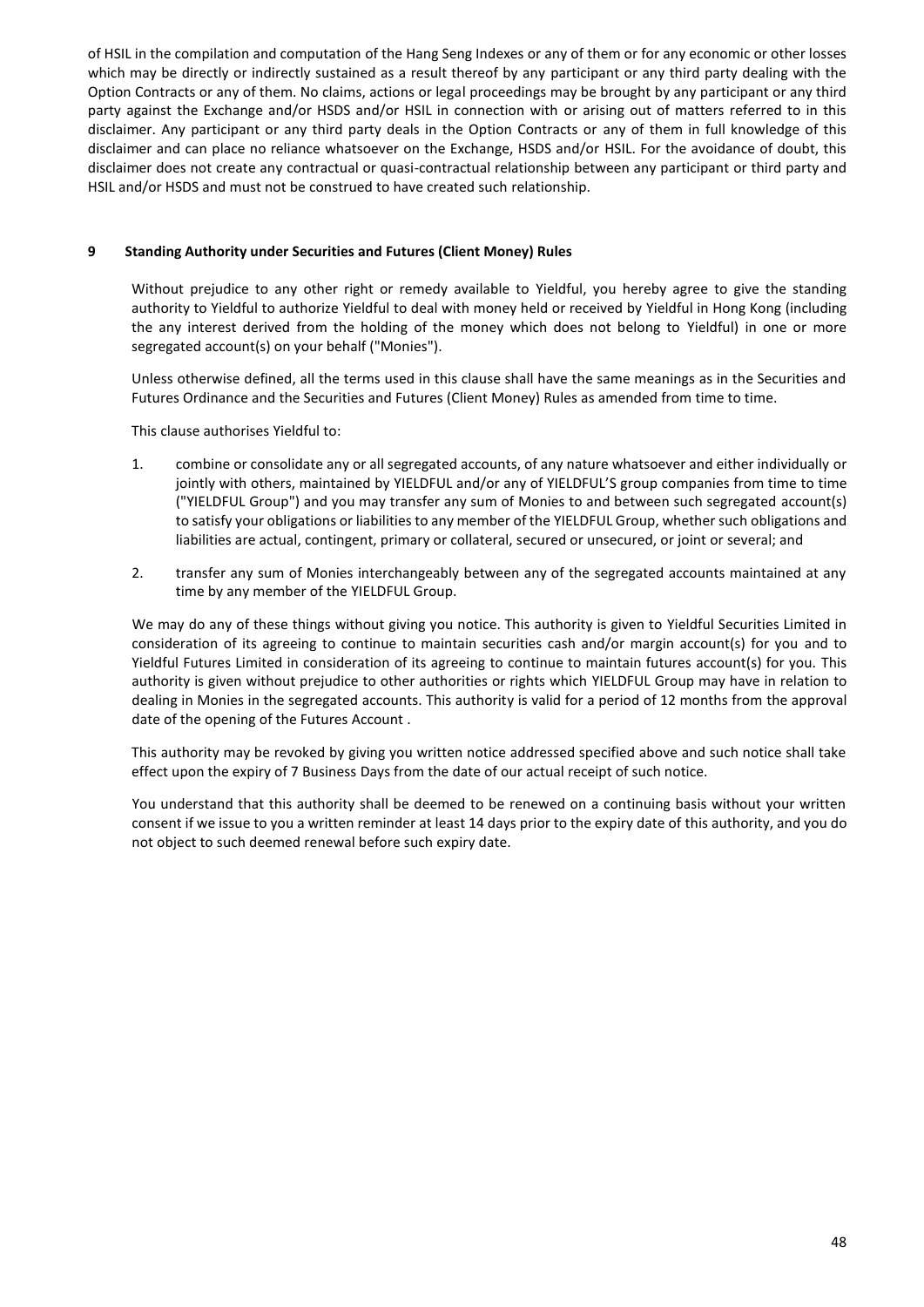#### **PART IV – RISK DISCLOSURE STATEMENT**

### **1 RISK OF SECURITIES TRADING**

The prices of securities fluctuate, sometimes dramatically. The price of a security may move up or down, and may become valueless. It is as likely that losses will be incurred rather than profit made as a result of buying and selling securities.

#### **2 RISK OF TRADING GROWTH ENTERPRISE MARKET STOCKS**

- 2.1 Growth Enterprise Market ("GEM") stocks involve a high investment risk. In particular, companies may list on GEM with neither a track record of profitability nor any obligation to forecast future profitability. GEM stocks may be very volatile and illiquid.
- 2.2 You should make the decision to invest only after due and careful consideration. The greater risk profile and other characteristics of GEM mean that it is a market more suited to professional and other sophisticated investors.
- 2.3 Current information on GEM stocks may only be found on the internet website operated by the SEHK. GEM companies are usually not required to issue paid announcements in gazetted newspapers.
- 2.4 You should seek independent professional advice if you are uncertain of or have not understood any aspect of this risk disclosure statement or the nature and risks involved in trading of GEM stocks.

#### **3 RISK OF MARGIN TRADING**

The risk of loss in financing a transaction by deposit of collateral is significant. You may sustain losses in excess of your cash and any other assets deposited as collateral with the licensed or registered person. Market conditions may make it impossible to execute contingent orders, such as "stop-loss" or "stop-limit" orders. You may be called upon at short notice to make additional margin deposits or interest payments. If the required margin deposits or interest payments are not made within the prescribed time, your collateral may be liquidated without your consent. Moreover, you will remain liable for any resulting deficit in your account and interest charged on your account. You should therefore carefully consider whether such a financing arrangement is suitable in light of your own financial position and investment objectives.

#### **4 RISK OF PROVIDING AN AUTHORITY TO REPLEDGE YOUR SECURITIES COLLATERAL ETC**

- 4.1 There is risk if you provide the licensed or registered person with an authority that allows it to apply your securities or securities collateral pursuant to a securities borrowing and lending agreement, repledge your securities collateral for financial accommodation or deposit your securities collateral as collateral for the discharge and satisfaction of its settlement obligations and liabilities.
- 4.2 If your securities or securities collateral are received or held by the licensed or registered person in Hong Kong, the above arrangement is allowed only if you consent in writing. Moreover, unless you are a professional investor, your authority must specify the period for which it is current and be limited to not more than 12 months. If you are a professional investor, these restrictions do not apply.
- 4.3 Additionally, your authority may be deemed to be renewed (i.e. without your written consent) if the licensed or registered person issues you a reminder at least 14 days prior to the expiry of the authority, and you do not object to such deemed renewal before the expiry date of your then existing authority.
- 4.4 You are not required by any law to sign these authorities. But an authority may be required by licensed or registered persons, for example, to facilitate margin lending to you or to allow your securities or securities collateral to be lent to or deposited as collateral with third parties. The licensed or registered person should explain to you the purposes for which one of these authorities is to be used.
- 4.5 If you sign one of these authorities and your securities or securities collateral are lent to or deposited with third parties, those third parties will have a lien or charge on your securities or securities collateral. Although the licensed or registered person is responsible to you for securities or securities collateral lent or deposited under your authority, a default by it could result in the loss of your securities or securities collateral.
- 4.6 A cash account not involving securities borrowing and lending is available from most licensed or registered persons.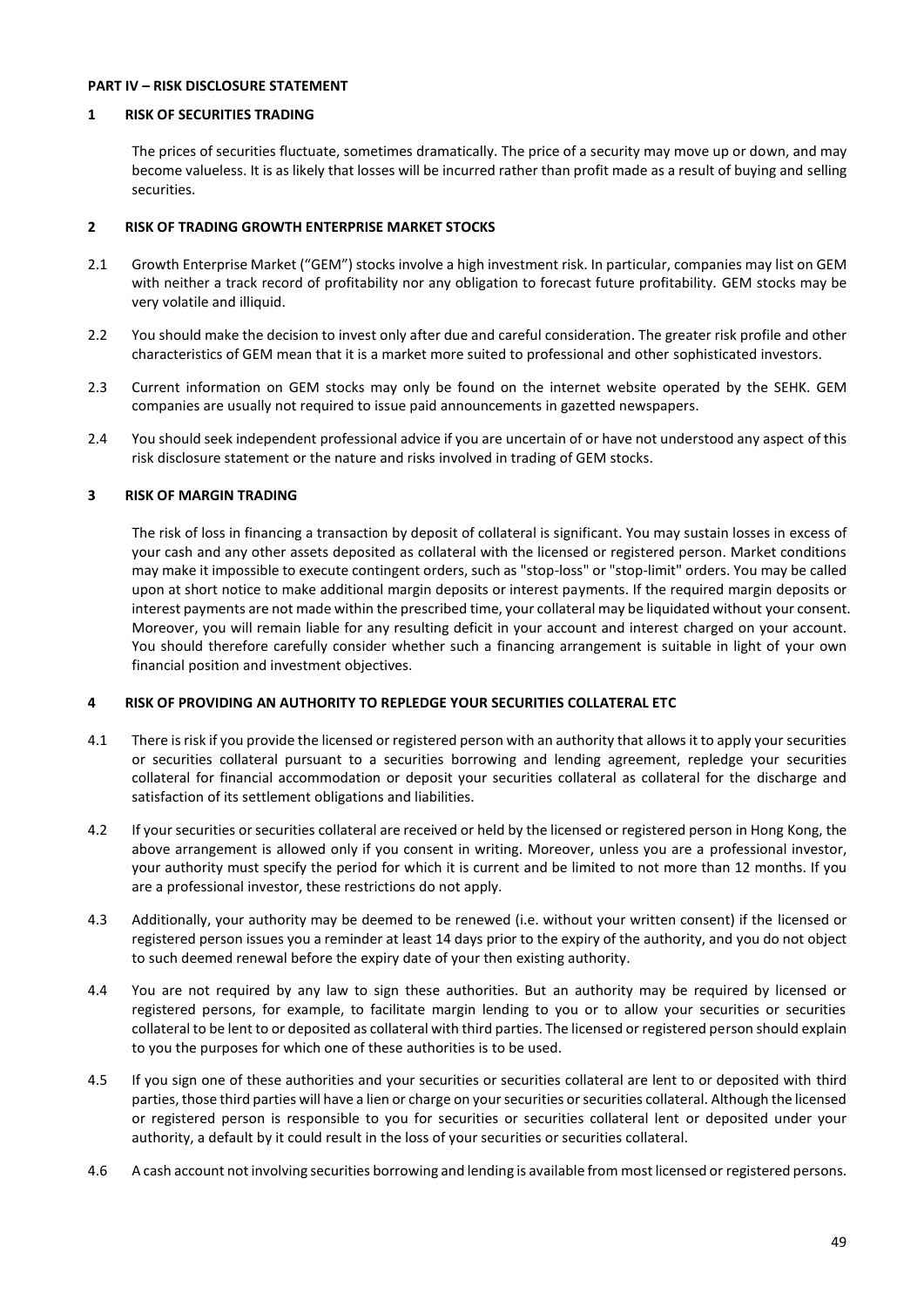If you do not require Margin Facilities or do not wish your securities or securities collateral to be lent or pledged, do not sign the above authorities and ask to open this type of cash account.

#### **5 RISK OF CLIENT ASSETS RECEIVED OR HELD OUTSIDE HONG KONG**

Client assets received or held by Yieldful or its nominee(s) outside Hong Kong are subject to the Applicable Laws and Regulations of the relevant overseas jurisdiction which may be different from the Securities and Futures Ordinance (Cap. 571) and the rules made thereunder. Consequently, such client assets may not enjoy the same protection as that conferred on client assets received or held in Hong Kong.

### **6 RISK OF PROVIDING AN AUTHORITY TO HOLD MAIL OR TO DIRECT MAIL TO THIRD PARTIES**

If you provide Yieldful with an authority to hold mail or to direct mail to third parties, it is important for you to promptly collect in person all contract notes and statements of the Accounts and review them in detail to ensure that any anomalies or mistakes can be detected in a timely fashion.

#### **7 RISK OF TRADING NASDAQ-AMEX SECURITIES ON THE SEHK**

The securities under the Nasdaq-Amex Pilot Program ("PP") are aimed at sophisticated investors. You should consult Yieldful and become familiarized with the PP before trading in the PP securities. You should be aware that the PP securities are not regulated as a primary or secondary listing on the Main Board or GEM of the SEHK.

## **8 ELECTRONIC TRADING**

Trading on an electronic trading system may differ from trading on other electronic trading systems. If you undertake transactions on an electronic trading system, you will be exposed to risks associated with the system including the failure of hardware and software. The result of any system failure may be that your order is either not executed according to your instructions or is not executed at all. In particular, your attention is drawn to the following:

- (A) the internet is, and any other Electronic Media may also be, an inherently unreliable medium of data transmission and communication and that, accordingly, there are risks in conducting Transactions in the Account through the Electronic Trading Service or otherwise communication through the internet or any other Electronic Media;
- (B) access to the website operated by Yieldful or the Electronic Trading Service may at any time and from time to time be limited, delayed or unavailable, including during periods of peak demand, market volatility, systemic failures (including hardware and software failures), systems upgrades or maintenance or for other reasons;
- (C) Instructions given or Transactions conducted through the internet or other Electronic Media may be subject to interruption, transmission blackout, delayed transmission or incorrect data transmission due to, where applicable, unpredictable traffic congestion, the public nature of the media used or other reasons;
- (D) Instructions given through the internet or other Electronic Media may not be executed or may be delayed so that they are executed at prices different from those prevailing at the time the instructions were given;
- (E) communications and personal data may be accessed by unauthorized third parties;
- (F) instructions given through the internet or other Electronic Media may be executed without being subject to human review; and

the status of your instructions or orders for Transactions in the Account or execution thereof and your cash position, securities position or other details relating to your Account as reflected in any acknowledgement, confirmation or other record posted on Yieldful's website may not be updated immediately. Such acknowledgement, confirmation or other record will only reflect Transactions in your Account conducted through the Electronic Trading Service and that, in the case of doubt, you should contact Yieldful to ascertain the status of your other Transactions in your Account or other details relating to your Account.

#### **9 RISKS OF OVER THE COUNTER DERIVATIVE PRODUCTS**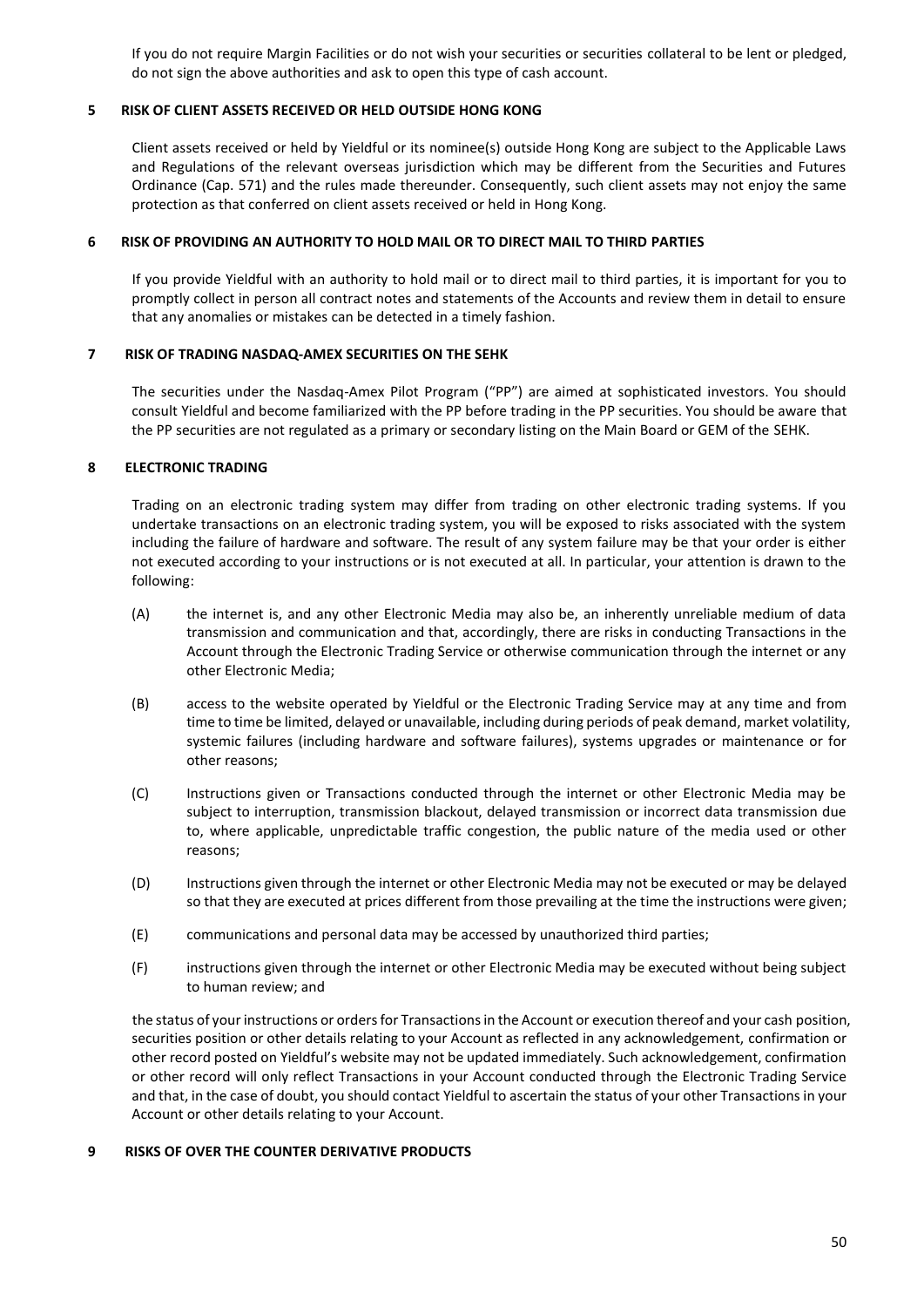Over-the-counter derivative products ("OTC Derivatives Products") are derivative products that are not listed or traded on an Exchange. You are agreed and understand that:

- (A) OTC Derivative Products often involve a high degree of gearing, so that a relatively small movement in the price of the underlying Securities results in a disproportionately large movement in the price of the OTC Derivative Products. The values of OTC Derivative Products are not fixed, but fluctuate with the market, which may be influenced by many factors, including changes in the economic and/or political environment. The prices of OTC Derivative Products can therefore be volatile;
- (B) The market value of an OTC Derivative Product may be affected by the changes in the actual or perceived credit standing of the issuer. For example, it may be adversely affected due to downgrading of it or its underlying assets by rating agencies such as Moody's Investors Inc. or Standard & Poor's Rating Services;
- (C) You should be aware that although OTC Derivative Products may bring significant benefits, they may also carry substantial risks which you should fully understand when considering whether they are suitable for you. You should not buy an OTC Derivative Product unless you are prepared to sustain a total loss of the money you have invested plus any commission or other transaction charges;
- (D) While OTC Derivative Products are unexercised and if their underlying securities are suspended from trading on the HKEx or any other relevant stock exchange, they may be suspended from trading for a similar period of time as their underlying Securities;
- (E) It is not possible to predict the liquidity of OTC Derivative Products;
- (F) Depending on the terms and conditions of the OTC Derivative Product, you may be obligated to accept the underlying Securities if the conversion price is triggered;
- (G) If there is a stock split, issue of bonus shares or other unexpected event that changes the number of issued shares of the underlying stock, your counterparty may adjust the contract terms, at its sole discretion, to reflect the new market conditions. This may include unwinding the contract. You will be notified in the events of such adjustments;
- (H) OTC Derivative Products have limited liquidity. It may be impossible to liquidate an existing position or to do so at a satisfactory price because the market finds it difficult to assess the value, to determine a fair price or assess the exposure to risk;
- (I) OTC Derivative Products are imbedded with options. Transactions in options carry a high degree of risk. The risk of loss in trading options can be substantial. You should have prior knowledge of, or experience in option markets. You should carefully consider whether such trading is suitable in the light of your own financial position and investment objectives;
- (J) There is no central source for obtaining prices in relation to an OTC Derivative Product. Any price provided by us in relation to an OTC Derivative Product is based on the latest available market price or derived from sources which we believed to be reliable. Consequently, any such price may only reflect historic prices and may or may not be accurate. You should note that we do not make any warranty or representation as to the accuracy or completeness of any such price and does not accept liability for any losses arising from the use thereof;
- (K) Pre-termination prior to maturity is possible subject to prevailing market terms and conditions; and
- (L) The issuers may enter into discount, commission or fee arrangements with brokers and/or any of its affiliates with respect to the primary or secondary market in the OTC Derivative Products.

You further understand and agree that prior to entering into any Transaction in relation to an OTC Derivative Product, you shall, in addition to any other relevant considerations:

- (M) evaluate your financial status, risk bearing capabilities and whether the OTC Derivative Product is suitable for you in the light of your own financial position and investment objectives;
- (N) fully understand the nature and related risks of the OTC Derivative Product;
- (O) ensure that you have all necessary information you require to assess all possible risks in the OTC Derivative Product when deciding on its appropriateness for yourself;
- (P) consider what you intend to achieve; and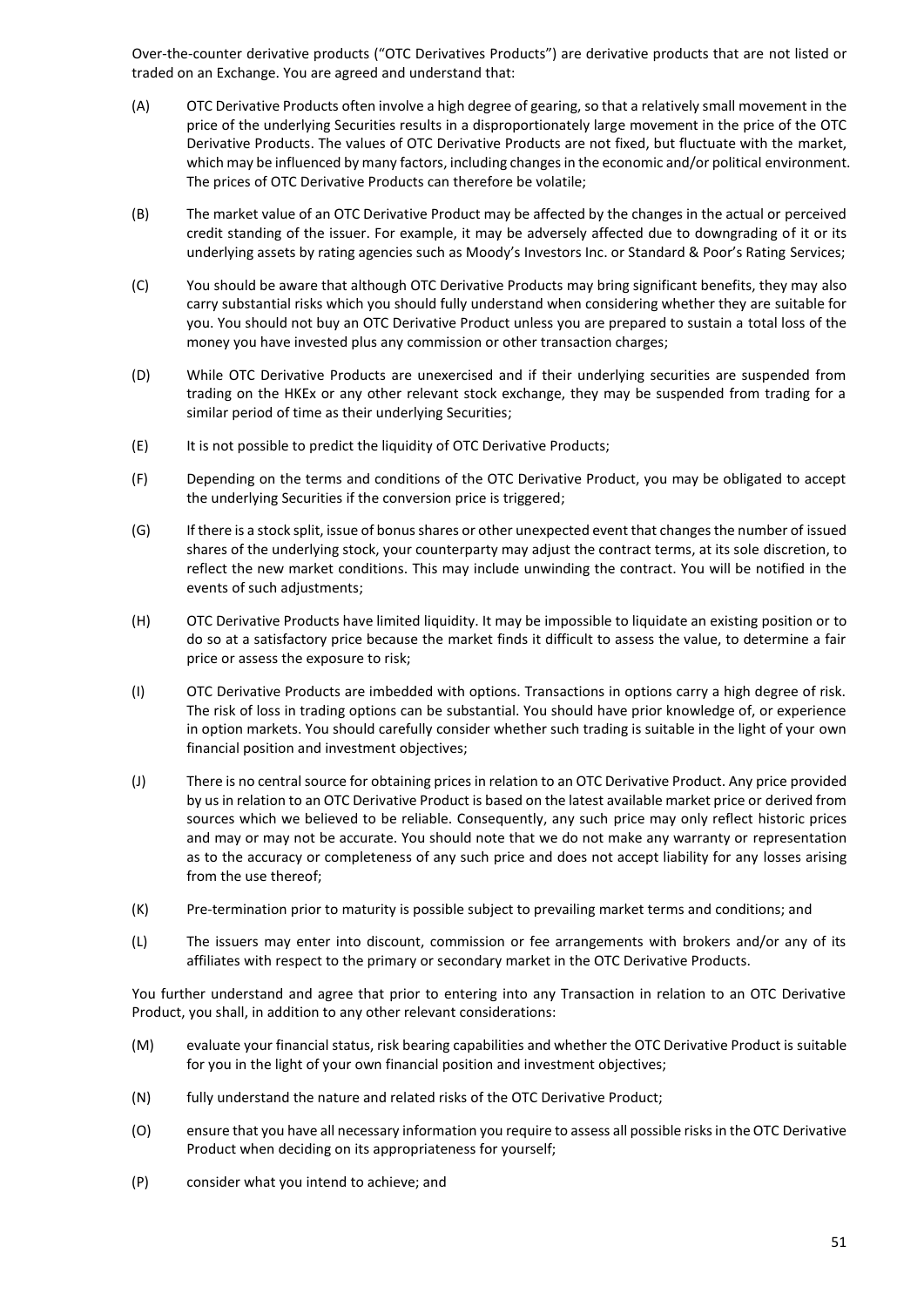(Q) be aware of any general framework for the OTC Derivative Product established by any relevant authority or governing body.

You also confirm that:

- (A) unless you have otherwise notified us in advance, you are acting on your own account and you make an independent decision prior to trading in the OTC Derivative Products or any other products in light of your own circumstances; and
- (B) any information supplied by us and/or explanation relating to the terms and conditions of the OTC Derivative Products or any other products given by us or our staff shall not amount to investment advice or a recommendation to purchase the OTC Derivative Products or any other products.

#### **10 RISKS OF STRUCTURED AND DERIVATIVE PRODUCTS**

This paragraph is as a general guide to highlight some basic risks associated and does not mean to cover all of the risks and other significant aspects of trading in structured or derivative products ( such as Futures and Options, Derivative Warrants, Callable Bull/Bear Contracts (CBBC), Exchange Traded Funds (ETF), and Rights etc.). In consideration of the risks associated, you (being the client and Investor of structured or derivative products) should undertake such transactions only if you understand the nature of the structure products into which you are entering and the extent of your exposure to risk. Trading in structured or derivative products is not suitable for many members of the public. You should carefully consider whether trading is appropriate for you in light of your experience, objectives, financial resources and other relevant circumstances.

#### **10.1 General**

## **a) Issuer default risk**

In the event that a structured product issuer becomes insolvent and defaults on their listed securities, you will be considered as unsecured creditors and will have no preferential claims to any assets held by the issuer. You should therefore pay close attention to the financial strength and credit worthiness of structured product issuers.

#### **b) Uncollateralized product risk**

Uncollateralized structured products are not asset backed. In the event of issuer bankruptcy, you can lose their entire investment. You should read the listing documents to determine if a product is uncollateralized.

## **c) Gearing risk**

Structured products such as derivative warrants and callable bull/bear contracts (CBBCs) are leveraged and can change in value rapidly according to the gearing ratio relative to the underlying assets. You should be aware that the value of a structured product may fall to zero resulting in a total loss of the initial investment.

#### **d) Expiry considerations**

Structured products have an expiry date after which the issue may become worthless. You should be aware of the expiry time horizon and choose a product with an appropriate lifespan for their trading strategy.

#### **e) Extraordinary price movements**

The price of a structured product may not match its theoretical price due to outside influences such as market supply and demand factors. As a result, actual traded prices can be higher or lower than the theoretical price.

#### **f) Foreign exchange risk**

You trading structured products with underlying assets not denominated in Hong Kong dollars are also exposed to exchange rate risk. Currency rate fluctuations can adversely affect the underlying asset value, also affecting the structured product price.

#### **g) Liquidity risk**

The Exchange requires all structured product issuers to appoint a liquidity provider for each individual issue. The role of liquidity providers is to provide two way quotes to facilitate trading of their products. In the event that a liquidity provider defaults or ceases to fulfill its role, you may not be able to buy or sell the product until a new liquidity provider has been assigned.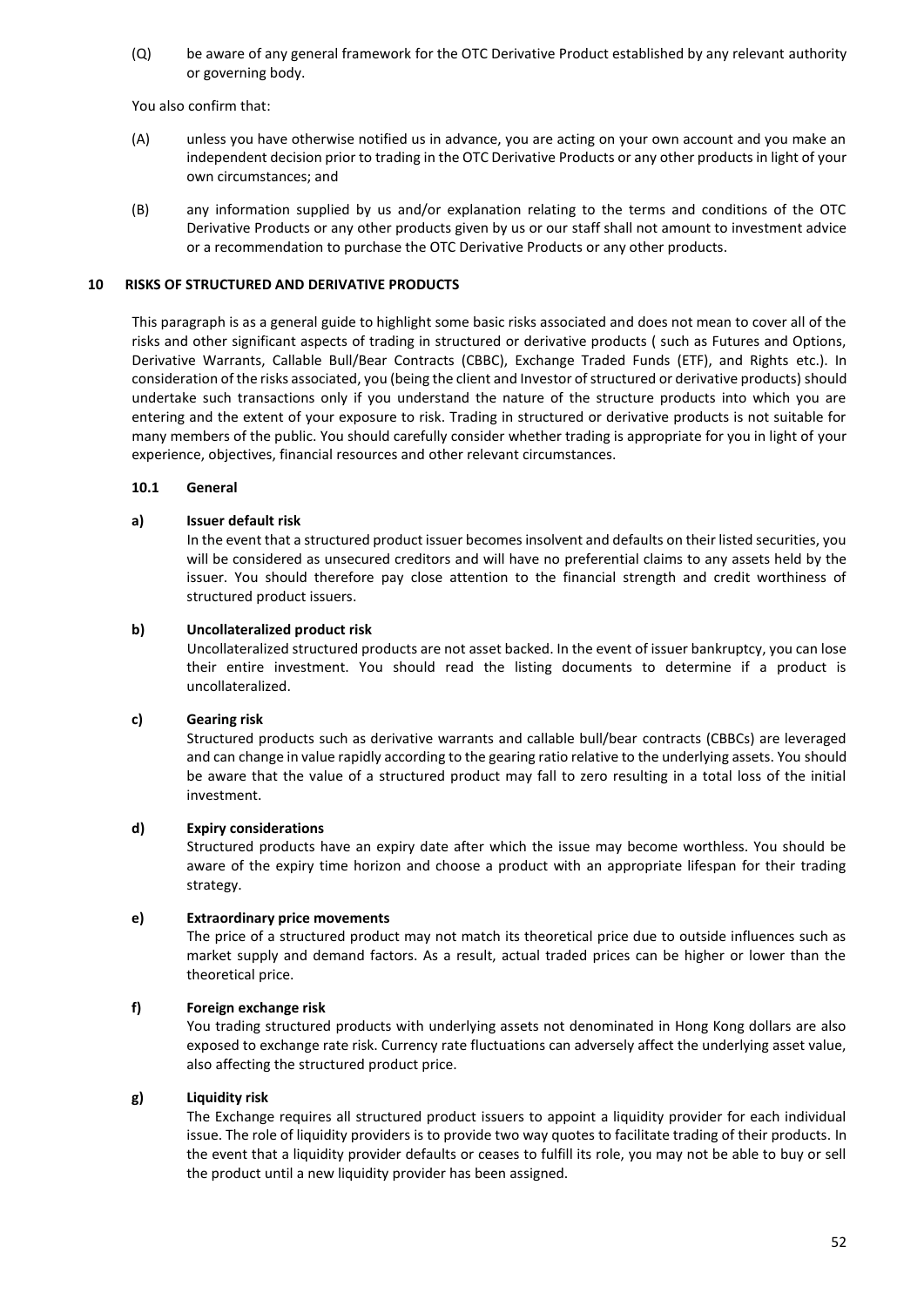#### **10.2 Derivative Warrants**

#### **a) Time decay risk**

All things being equal, the value of a derivative warrant will decay over time as it approaches its expiry date. Derivative warrants should therefore not be viewed as long term investments.

#### **b) Volatility risk**

Prices of derivative warrants can increase or decrease in line with the implied volatility of underlying asset price. You should be aware of the underlying asset volatility.

#### **10.3 CBBC**

## **a) Mandatory call risk**

You trading CBBCs should be aware of their intraday "knockout" or mandatory call feature. A CBBC will cease trading when the underlying asset value equals the mandatory call price/level as stated in the listing documents. Investors will only be entitled to the residual value of the terminated CBBC as calculated by the product issuer in accordance with the listing documents. Investors should also note that the residual value can be zero.

## **b) Funding costs**

The issue price of a CBBC includes funding costs. Funding costs are gradually reduced over time as the CBBC moves towards expiry. The longer the duration of the CBBC, the higher the total funding costs. In the event that a CBBC is called, you will lose the funding costs for the entire lifespan of the CBBC. The formula for calculating the funding costs are stated in the listing documents.

#### **10.4 Exchange Traded Funds (ETF)**

#### **a) Market risk**

ETFs are typically designed to track the performance of certain indices, market sectors, or groups of assets such as stocks, bonds, or commodities. ETF managers may use different strategies to achieve this goal, but in general they do not have the discretion to take defensive positions in declining markets. You must be prepared to bear the risk of loss and volatility associated with the underlying index/assets.

#### **b) Tracking errors**

Tracking errors refer to the disparity in performance between an ERF and its underlying index/ assets. Tracking errors can arise due to factors such as the impact of transaction fees and expenses incurred to the ETF, changes in composition of the underlying index/assets, and the ETF manager's replication strategy.

#### **c) Trading at discount or premium**

An ETF may be traded at a discount or premium to its Net Asset Value (NAV). This price discrepancy is caused by supply and demand factors, and may be particularly likely to emerge during periods of high market volatility and uncertainty. This phenomenon may also be observed for ETFs tracking specific markets or sectors that are subject to direct investment restrictions.

#### **d) Foreign exchange risk**

You trading ETFs with underlying assets not denominated in Hong Kong dollars are also exposed to exchange rate risk. Currency rate fluctuations can adversely affect the underlying asset value, also affecting the ETF price.

#### **e) Liquidity risk**

Securities Market Makers (SMMs) are Exchange Participants that provide liquidity to facilitate trading in ETFs. Although most ETFs are supported by one or more SMMs, there is no assurance that active trading will be maintained. In the event that the SMMs default or cease to fulfill their role, you may not be able to buy or sell the product.

#### **10.5 Counterparty risk involved in ETFs with different replication strategies**

#### **a) Full replication and representative sampling strategies**

An ETF using a full replication strategy generally aims to invest in all constituent stocks/assets in the same weightings as its benchmark. ETFs adopting a representative sampling strategy will invest in some, but not all of the relevant constituent stocks/assets. For ETFs that invest directly in the underlying assets rather than through synthetic instruments issued by third parties, counterparty risk tends to be less of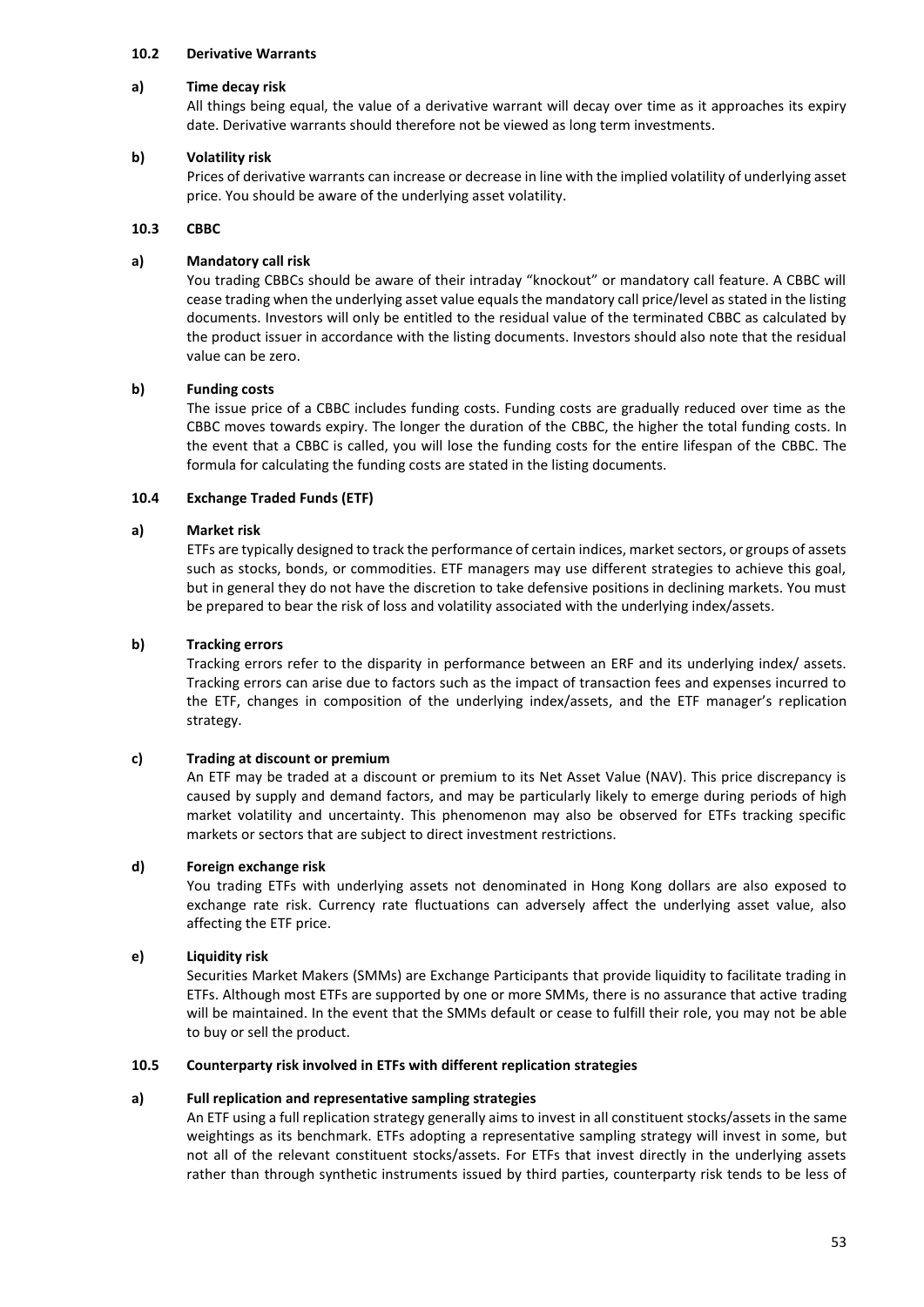concern.

#### **b) Synthetic replication strategies**

ETFs utilising a synthetic replication strategy use swaps or other derivative instruments to gain exposure to a benchmark. Currently, synthetic replication ETFs can be further categorized into two forms:

#### **Exchange Traded Funds (ETF)**

- 1. Swap-based ETFs
	- $\triangleright$  Total return swaps allow ETF managers to replicate the benchmark performance of ETFs without purchasing the underlying assets.
	- $\triangleright$  Swap-based ETFs are exposed to counterparty risk of the swap dealers and may suffer losses if such dealers default or fail to honor their contractual commitments.
- 2. Derivative embedded ETFs
	- $\triangleright$  ETF managers may also use other derivative instruments to synthetically replicate the economic benefit of the relevant benchmark. The derivative instruments may be issued by one or multiple issuers.
	- $\triangleright$  Derivative embedded ETFs are subject to counterparty risk of the derivative instruments' issuers and may suffer losses if such issuers default or fail to honour their contractual commitments.

Even where collateral is obtained by an ETF, it is subject to the collateral provider fulfilling its obligations. There is a further risk that when the right against the collateral is exercised, the market value of the collateral could be substantially less than the amount secured resulting in significant loss to the ETF. It is important that you understand and critically assess the implications arising due to different ETF structures and characteristics.

## **11 RISK OF TRADING FUTURES AND OPTIONS**

The risk of loss in trading futures contracts or options is substantial. In some circumstances, you (refer to the Client) may sustain losses in excess of your initial margin funds. Placing contingent orders, such as "stop-loss" or "stop-limit" orders, will not necessarily avoid loss. Market conditions may make it impossible to execute such orders. You may be called upon at short notice to deposit additional margin funds. If the required funds are not provided within the prescribed time, your position(s) may be liquidated. However you will remain liable for any resulting deficit in your account. Therefore you should therefore agree study and understand futures contracts and options before you trade and carefully consider whether such trading is suitable in the light of your financial position and investment objectives. If you trade options you should inform yourself of exercise and expiration procedures and your rights and obligations upon exercise or expiry.

#### **a) Effect of "Leverage" or "Gearing"**

Transactions in futures carry a high degree of risk. The amount of initial margin is small relative to the value of the futures contract so that transactions are "leveraged" or "geared". A relatively small market movement will have a proportionately larger impact on the funds you have deposited or will have to deposit: this may work against you as well as for you. You may sustain a total loss of initial margin funds and any additional funds deposited with the firm to maintain your position. If the market moves against your position or margin levels are increased, you may be called upon to pay substantial additional funds on short notice to maintain your position. If you fail to comply with a request for additional funds within the time prescribed, your position may be liquidated at a loss and you will be liable for any resulting deficit.

#### **b) Risk-reducing orders or strategies**

The placing of certain orders (e.g. "stop-loss" orders, or "stop-limit" orders) which are intended to limit losses to certain amounts may not be effective because market conditions may make it impossible to execute such orders. Strategies using combinations of positions, such as "spread" and "straddle" positions may be as risky as taking simple "long" or "short" positions.

#### **c) Variable degree of risk**

Transactions in options carry a high degree of risk. Purchasers and sellers of options should familiarize themselves with the type of option (i.e. put or call) which they contemplate trading and the associated risks. You should calculate the extent to which the value of the options must increase for your position to become profitable, taking into account the premium and all transaction costs.

The purchaser of options may offset or exercise the options or allow the options to expire. The exercise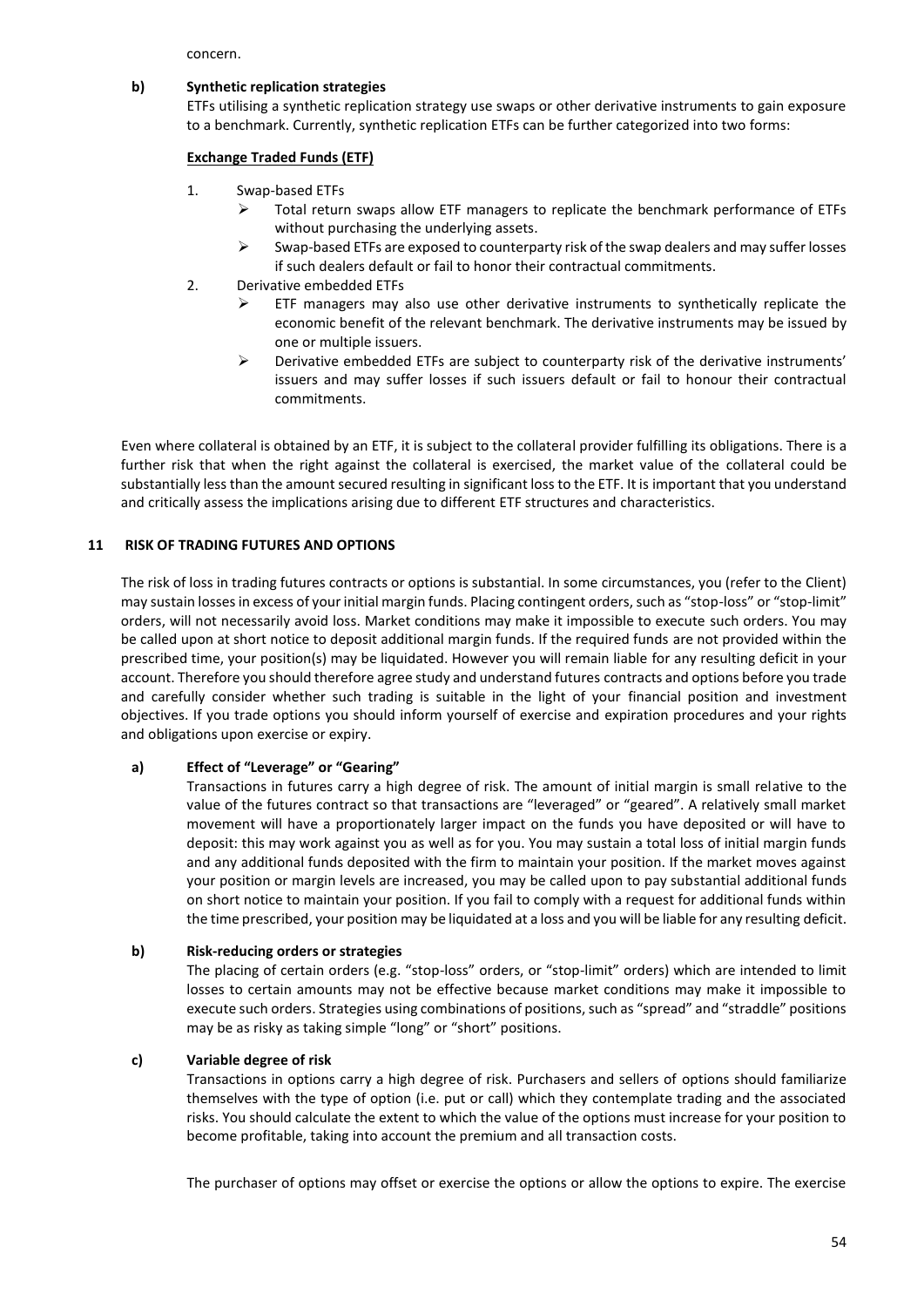of an option results either in a cash settlement or in the purchaser acquiring or delivering the underlying interest. If the option is on a futures contract, the purchaser will acquire a futures position with associated liabilities for margin (see the section on Futures above). If the purchased options expire worthless, you will suffer a total loss of your investment which will consist of the option premium plus transaction costs. If you are contemplating purchasing deep-out-of-the-money options, you should be aware that the chance of such options becoming profitable ordinarily is remote.

Selling ("writing" or "granting") an option generally entails considerably greater risk than purchasing options. Although the premium received by the seller is fixed, the seller may sustain a loss well in excess of that amount. The seller will be liable for additional margin to maintain the position if the market moves unfavourably. The seller will also be exposed to the risk of the purchaser exercising the option and the seller will be obligated to either settle the option in cash or to acquire or deliver the underlying interest. If the option is on a futures contract, the seller will acquire a position in a futures contract with associated liabilities for margin (see the section on Futures above). If the option is "covered" by the seller holding a corresponding position in the underlying interest or a futures contract or another option, the risk may be reduced. If the option is not covered, the risk of loss can be unlimited.

Certain exchanges in some jurisdictions permit deferred payment of the option premium, exposing the purchaser to liability for margin payments not exceeding the amount of the premium. The purchaser is stillsubject to the risk of losing the premium and transaction costs. When the option is exercised or expires, the purchaser is responsible for any unpaid premium outstanding at that time.

#### **ADDITIONAL RISKS COMMON TO FUTURES AND OPTIONS**

#### **a) Terms and conditions of contracts**

You should ask the firm with which you deal about the terms and conditions of the specific futures or options which you are trading and associated obligations (e.g. the circumstances under which you may become obliged to make or take delivery of the underlying interest of a futures contract and, in respect of options, expiration dates and restrictions on the time for exercise). Under certain circumstances the specifications of outstanding contracts (including the exercise price of an option) may be modified by the exchange or clearing house to reflect changes in the underlying interest.

#### **b) Suspension or restriction of trading and pricing relationships**

Market conditions (e.g. illiquidity) and/or the operation of the rules of certain markets (e.g. the suspension of trading in any contract or contract month because of price limits or "circuit breakers") may increase the risk of loss by making it difficult or impossible to effect transactions or liquidate/offset positions. If you have sold options, this may increase the risk of loss.

Further, normal pricing relationships between the underlying interest and the futures, and the underlying interest and the option may not exist. This can occur when, for example, the futures contract underlying the option is subject to price limits while the option is not. The absence of an underlying reference price may make it difficult to judge "fair value".

#### **c) Deposited cash and property**

You should familiarize yourself with the protections given to money or other property you deposit for domestic and foreign transactions, particularly in the event of a firm insolvency or bankruptcy. The extent to which you may recover your money or property may be governed by specific legislation or local rules. In some jurisdictions, property which had been specifically identifiable as your own will be pro-rated in the same manner as cash for purposes of distribution in the event of a shortfall.

#### **d) Commission and other charges**

Before you begin to trade, you should obtain a clear explanation of all commission, fees and other charges for which you will be liable. These charges will affect your net profit (if any) or increase your loss.

#### **e) Transactions in other jurisdictions**

Transactions on markets in other jurisdictions, including markets formally linked to a domestic market, may expose you to additional risk. Such markets may be subject to regulation which may offer different or diminished investor protection. Before you trade you should enquire about any rules relevant to your particular transactions. Your local regulatory authority will be unable to compel the enforcement of the rules of regulatory authorities or markets in other jurisdictions where your transactions have been effected. You should ask the firm with which you deal for details about the types of redress available in both your home jurisdiction and other relevant jurisdictions before you start to trade.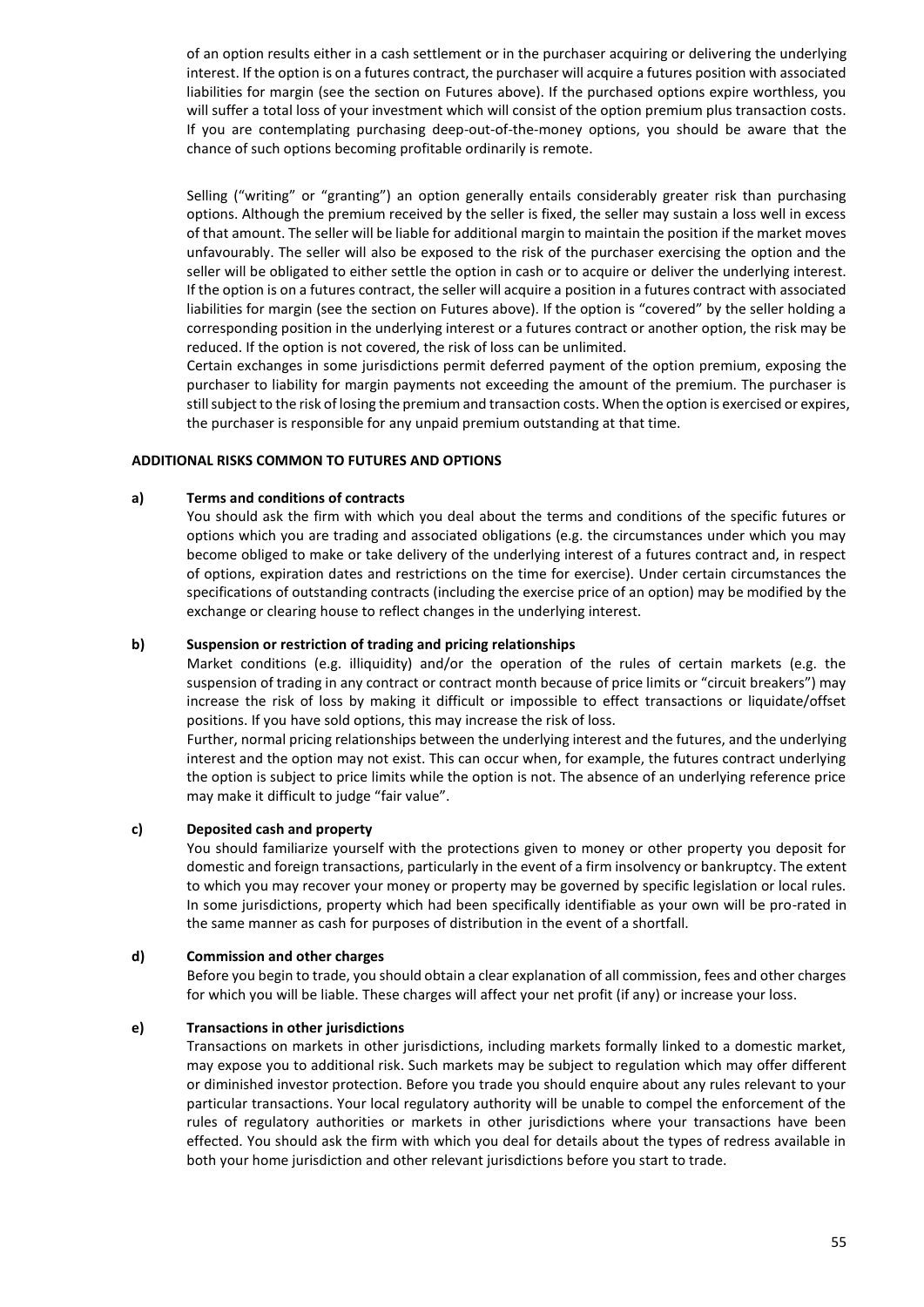## **f) Currency risks**

The profit or loss in transactions in foreign currency-denominated contracts (whether they are traded in your own or another jurisdiction) will be affected by fluctuations in currency rates where there is a need to convert from the currency denomination of the contract to another currency.

## **g) Trading facilities**

Electronic trading facilities are supported by computer-based component systems for the order-routing, execution, matching, registration or clearing of trades. As with all facilities and systems, they are vulnerable to temporary disruption or failure. Your ability to recover certain losses may be subject to limits on liability imposed by the system provider, the market, the clearing house and/or participant firms. Such limits may vary: you should ask the firm with which you deal for details in this respect.

## **h) Electronic trading**

Trading on an electronic trading system may differ from trading on other electronic trading systems. If you undertake transactions on an electronic trading system, you will be exposed to risks associated with the system including the failure of hardware and software. The result of any system failure may be that your order is either not executed according to your instructions or is not executed at all.

#### **i) Off-exchange transactions**

In some jurisdictions, and only then in restricted circumstances, firms are permitted to effect off-exchange transactions. The firm with which you deal may be acting as your counterparty to the transaction. It may be difficult or impossible to liquidate an existing position, to assess the value, to determine a fair price or to assess the exposure to risk. For these reasons, these transactions may involve increased risks. Offexchange transactions may be less regulated or subject to a separate regulatory regime. Before you undertake such transactions, you should familiarize yourself with applicable rules and attendant risks.

## **12 BONDS**

- a) The price of bonds can and does fluctuate, sometimes dramatically. The price of a bond may move up or down, and may become valueless. It is as likely that losses will be incurred rather than profit made as a result of buying and selling of bonds. Also, there may be risks in leaving bonds in our safekeeping. The holder of bonds bears the credit risk of the issuer and/or guarantor (if applicable) and has no recourse to us unless we are the issuer or guarantor (if applicable).
- b) Not all bonds provide for repayment of 100% of the face value of the bond. The return on a bond depends on the terms of issue and reference should be made to the corresponding prospectus or term sheet for detail and there may be circumstances that the money and/or value of shares that you receive at maturity may be substantially less than the value of your original investment. If there is any fractional share(s) or other Securities or underlying assets deliverables on maturity, it/they may not be physically delivered.
- c) In situations where any bond is a product combing note with financial or other derivatives, such as options, its return may be linked to the performance of other financial instruments, such as underlying stocks, commodities, currencies, companies and indices. Unless such bond is listed on Exchange or other regulated stock exchanges, you will only be able to sell such bond on the over-the-counter market, if at all. The prices of bonds in secondary markets are affected by a wide range of factors, including without limitation, the performance of the underlying stocks, commodities currencies, companies, indices, the market view of the credit quality of the reference company, and interest rates. You must be aware that secondary markets do not always exist and even where a secondary market exists, it may not be liquid. You must accept any associated liquidity risk.
- d) Transactions in options carry a high degree of risk (including products that have options embedded in them such as bonds). Purchasers and sellers of options should familiarize themselves with the type of option (i.e. put or call) which they contemplate trading and the associated risks.
- e) The profit or loss in transactions in foreign currency-denominated contracts (whether they are traded in your own or another jurisdiction) will be affected by fluctuations in currency exchange rates where there is a need to convert from the currency denomination of the contract to another currency.

#### **13 RISK DISCLOSURE STATEMENT FOR RENMINBI PRODUCT**

Renminbi products involve specific risks. You should give careful consideration to the following factors, among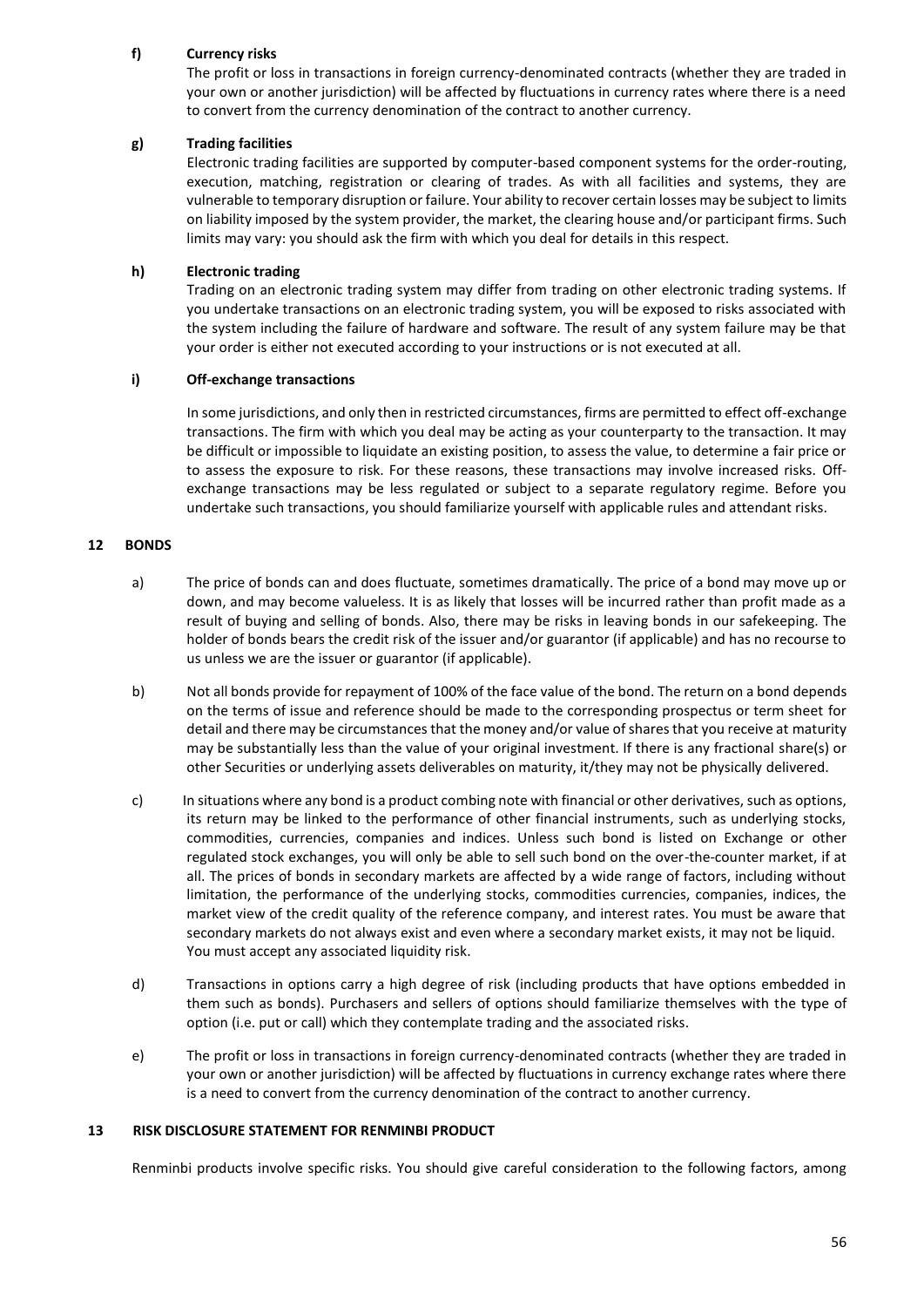others, in evaluating the merits and suitability of this investment. The value of Renminbi products may fall as well as rise and you may not get back the amount originally invested. Different Renminbi products are subject to different risks. You should read the relevant terms and conditions and risk disclosure statement before making any investment decision. The following specific risks should be carefully considered by you, but the list does not purport to be exhaustive.

#### **13.1 Renminbi Currency Risk**

Renminbi is currently not fully freely convertible and conversion of Renminbi through banks in Hong Kong SAR is subject to a daily limit. You should allow time for exchange of Renminbi from/to another currency of Renminbi amount exceeding the daily limit.

For Renminbi products which are not denominated in Renminbi or with underlying investments which are not Renminbi denominated, such products will be subject to multiple currency conversion costs involved in making investments and liquidating investments, as well as the Renminbi exchange rate fluctuations and bid/offer spreads when assets are sold to meet redemption requests and other capital requirements (e.g. settling operation expenses).

The Mainland China government regulates the conversion between Renminbi and other currencies. If the restrictions on Renminbi convertibility and the limitations on the flow of Renminbi funds between Mainland China and Hong Kong SAR become more stringent, the depth of the Renminbi market in Hong Kong SAR may become further limited.

## **13.2 Currency Exchange Risks**

Renminbi products are subject to exchange rate fluctuations which may provide both opportunities and risks. If you choose to convert the Renminbi to other currencies at an exchange rate that is less favorable than that in which made the original conversion to Renminbi, you may suffer loss in principal.

## **13.3 Interest Rate Risks**

The Mainland China government has gradually liberalized the regulation of interest rates in recent years. Further liberalization may increase interest rate volatility. For Renminbi products which are, or may invest in Renminbi debt instruments, such instruments are susceptible to interest rate fluctuations, which may adversely affect the return and performance of the Renminbi products.

#### **13.4 Limitation on the Provision of Renminbi Funding**

You should have Renminbi bank accounts and ensure have sufficient Renminbi for settlement and clearing purpose. In case you do not have sufficient Renminbi funding to subscribe Renminbi products, subject to compliance with all applicable laws, rules and regulations, we may assist you to convert other currencies to Renminbi. However, we do not guarantee that it can provide sufficient Renminbi funding for you due to the limitation on the flow of Renminbi funds in Hong Kong SAR. We may unwind your trades due to insufficient Renminbi funding and your investment may be adversely affected if you suffer losses due to settlement failure.

#### **13.5 Limited Availability of Underlying Investments Denominated in Renminbi**

For Renminbi products that do not have access to invest directly in Mainland China, their available choice of underlying investments denominated in Renminbi outside Mainland China may be limited. Such limitation may adversely affect the return and performance of the Renminbi products.

## **13.6 No Guaranteed Projected Returns**

For some Renminbi investment products, their return may not be guaranteed or may only be partly guaranteed. You should read carefully the statement of illustrative return attached to such products and in particular, the assumptions on which the illustrations are based, including, for example, any future bonus or dividend declaration.

## **13.7 Long Term Commitment**

For Renminbi products which involve a long period of investment, if you redeem the investment before the maturity date or during the lock-up period (if applicable), you may incur a significant loss of principal where the proceeds may be substantially lower than the invested amount. You may also suffer from early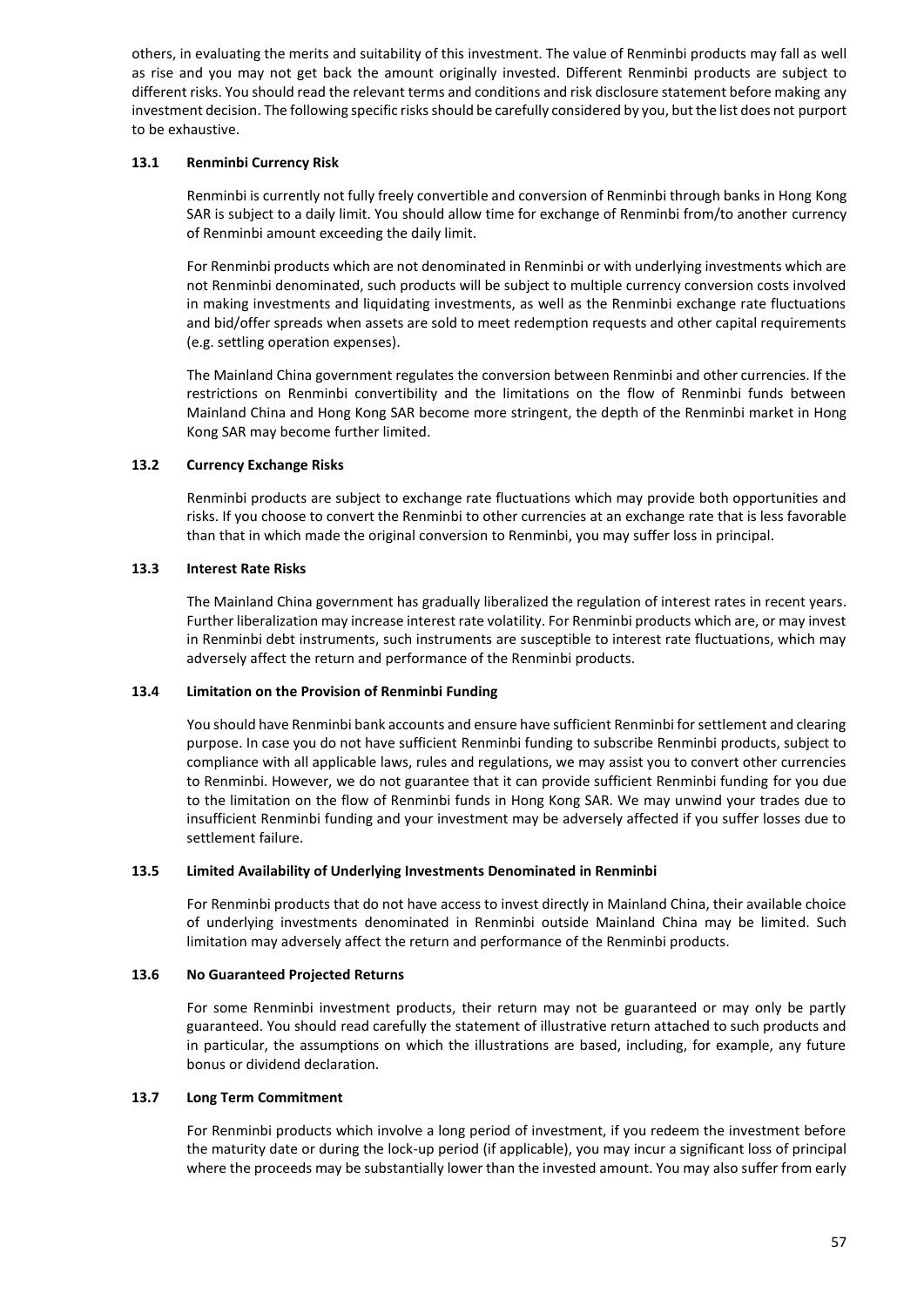surrender/withdrawal fees and chares as well as the loss of returns (where applicable) as a result of redemption before the maturity date or during lock-up period.

#### **13.8 Issuer Risk/Counterparty Risk**

Renminbi products are subject to the credit and insolvency risks of their issuers. Prospective investor should consider carefully the creditworthiness of the issuers before investing. Renminbi product may invest in derivative instruments, counterparty risk may also arise as the default by the derivative issuers may adversely affect the performance of the Renminbi products and result in substantial losses.

## **13.9 Liquidity Risks**

Renminbi is less liquid than other currencies. Renminbi products may not be regular trading or have an active secondary market. You should be aware that payments and redemptions of Renminbi products may not always be made within the expected timescales, or may have to sell at a deep discount to its value.

## **13.10 Possibility of not Receiving Renminbi upon Redemption**

For Renminbi products with a significant portion of non-Renminbi denominated underlying investments, there is a possibility of not receiving the full amount in Renminbi upon redemption. This may be the case if the issuer is not able to obtain sufficient amount of Renminbi in a timely manner due to the exchange controls and restrictions applicable to the currency.

## **14 FURTHER CONFIRMATIONS IN RELATION TO TRADING OF OTC DERIVATIVE PRODUCTS AND EXCHANGE DERIVATIVE PRODUCTS**

#### Residency

You hereby certify that neither you nor any beneficial owner (each of them being the "Holder of the Products") of the OTC Derivative Products, Exchange Derivative Products or other products (including but not limited to equity linked notes) (the "Products") purchased by you from us and/or transacted through or in the Account is:

- (i) a US person (as such term is defined under Regulation S of the United States Securities Act of 1933, as amended ("Securities Act") or a person within the United States (as such term is defined in Regulation S under the Securities Act);
- (ii) a person in the United Kingdom;
- (iii) a resident of Japan; or
- (iv) a person who is subject to any other limitations in respect of trading in the Products.

You shall notify us in writing forthwith upon any changes in any such status of the Holder of the Products. We are entitled to rely fully on any of your certification and confirmation contained for all purposes, unless we receive notice in writing of any changes thereof.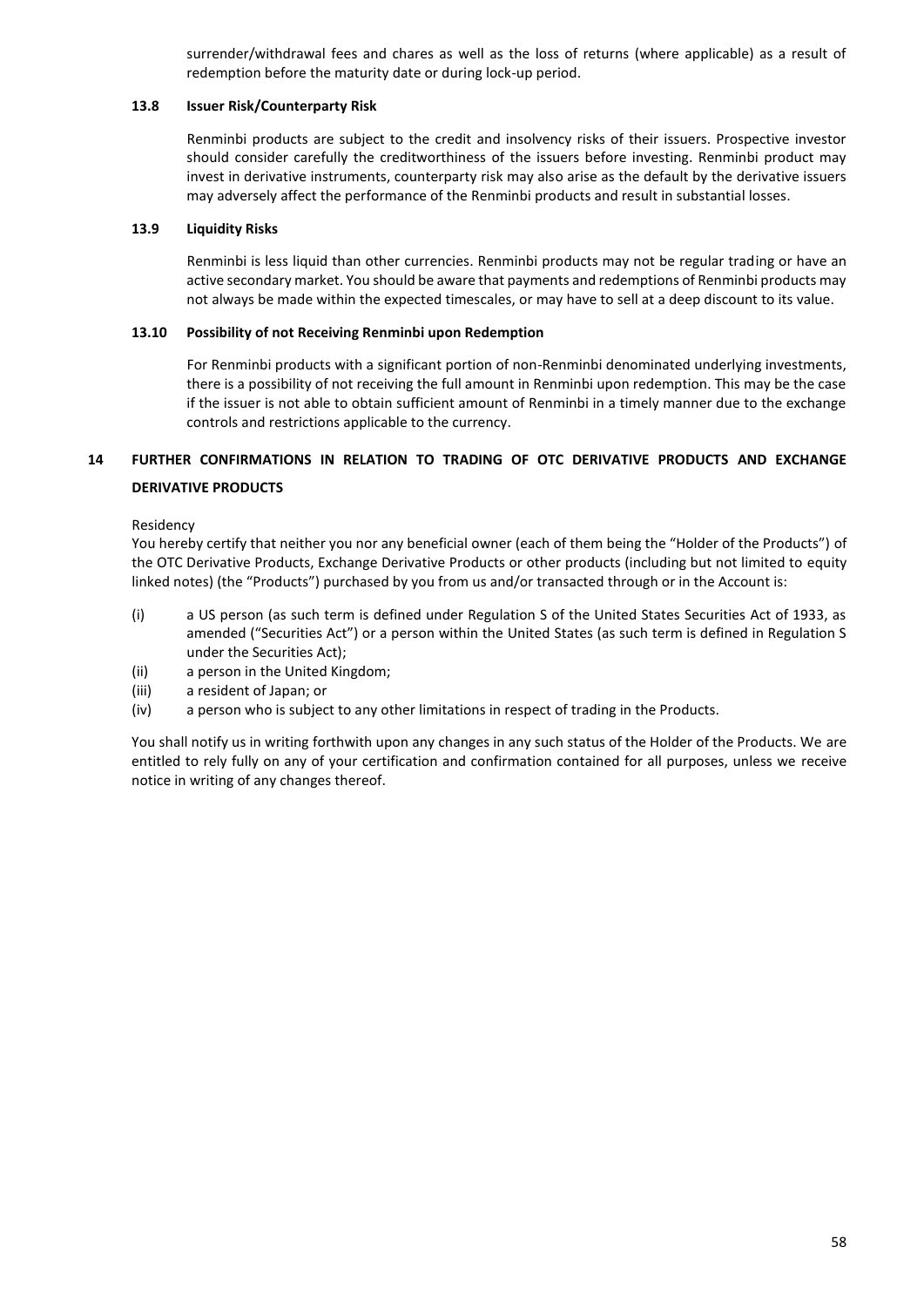#### **PART V – DATA PRIVACY POLICY**

- (1) As a client of the Yieldful (the **"Client"**), it is necessary from time to time for the Client to supply his/her personal data (**"Personal Data"**), within the meaning ascribed in the Personal Data (Privacy) Ordinance (Chapter 486 of the laws of Hong Kong) (the **"Privacy Ordinance"**) to the Yieldful or Affiliates when opening or continuation of accounts, or in the establishment, continuation or provision of investment, dealing or related services.
- (2) Failure to supply Personal Data may result in the Yieldful being unable to open or continue accounts or establish, continue or provide investment, dealing or related services.
- (3) Personal Data may also be collected in the ordinary course of continuation of the business relationship with Yieldful and/or Affiliates.
- (4) Subject to the provisions of the Privacy Ordinance, any Personal Data may be used for the following purposes:
	- (a) the daily operation of the services provided to the Client:
	- (b) conducting credit checks;
	- (c) ensuring ongoing credit worthiness of the Client;
	- (d) marketing investment, dealing or related services or products;
	- (e) supporting any statements made in any documents in connection with the services of the Yieldful;
	- (f) assisting other relevant parties, professionals, institutions or relevant regulatory authorities to verify certain facts in connection with the services of the Yieldful;
	- (g) meeting the requirements to make disclosures under the requirements of any laws and/or regulations binding on the Yieldful;
	- (h) forming part of the records of the recipient of the data as to the business carried on by it; and
	- (i) any other purposes relating to or incidental to any of the above.
- (5) The Yieldful will keep Personal Data confidential but the Yieldful may provide Personal Data to the following persons in furtherance of the purposes set in the above paragraph (4):
	- (a) any agent or third party service provider who provides services to the Yieldful in connection with the operation of its business;
	- (b) an appropriate person under a duty of confidentiality to the Yieldful including any Affiliate which has undertaken to keep such information confidential;
	- (c) any person or institution with which the Client has or proposes to have dealings;
	- (d) credit reference agencies and debt collection agencies (in the event of default payment);
	- (e) any regulatory authorities or exchanges which relate to or govern any business of the Yieldful and any Affiliate;
	- (f) any assignee, transferee, delegate, successor or person to whom the account of the Client is transferred and the authorised person of the Client; and
	- (g) any of the Yieldful's actual or proposed assignee or participant or sub-participant or transferee.
- (6) The Personal Data may be transferred to any place outside Hong Kong, whether for the processing, holding or use of such data outside Hong Kong, and also to service providers which offer services to any Affiliate in connection with the operation of its business.
- (7) To the extent permitted by law, the Personal Data collected by the Yieldful from time to time may be used and disclosed in accordance with the Data Privacy Policy.
- (8) In accordance with the terms of the Privacy Ordinance, any individual has the right to:
	- (a) check whether the Yieldful holds data about him/her and access to such data;